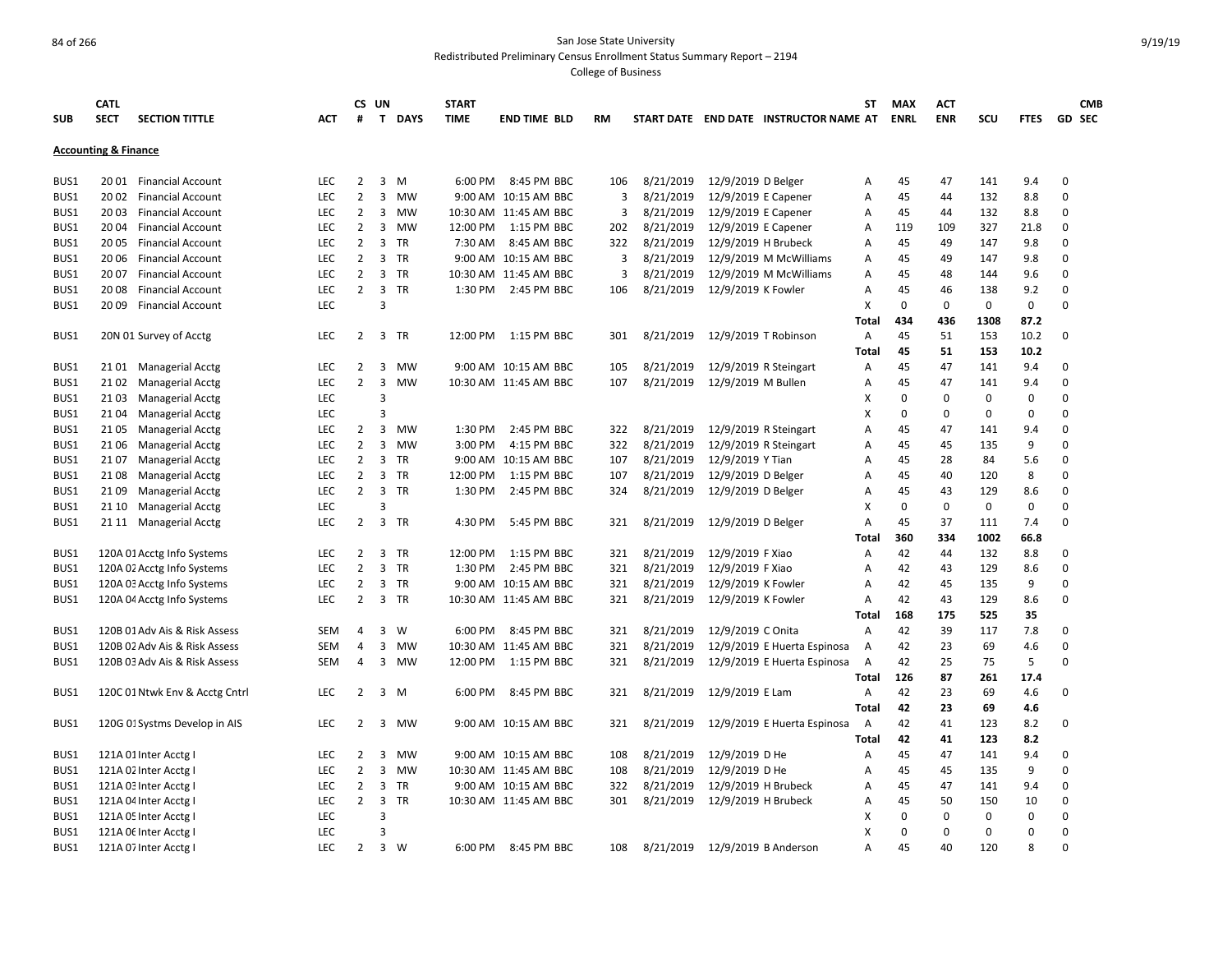Redistributed Preliminary Census Enrollment Status Summary Report – 2194

|            | <b>CATL</b> |                             |            | CS UN          |                |             | <b>START</b> |                       |     |           |                     |                                        | ST           | <b>MAX</b>  | <b>ACT</b> |     |                         | <b>CMB</b> |
|------------|-------------|-----------------------------|------------|----------------|----------------|-------------|--------------|-----------------------|-----|-----------|---------------------|----------------------------------------|--------------|-------------|------------|-----|-------------------------|------------|
| <b>SUB</b> | <b>SECT</b> | <b>SECTION TITTLE</b>       | <b>ACT</b> | #              | $\mathbf{T}$   | <b>DAYS</b> | <b>TIME</b>  | <b>END TIME BLD</b>   | RM  |           |                     | START DATE END DATE INSTRUCTOR NAME AT |              | <b>ENRL</b> | <b>ENR</b> | SCU | <b>FTES</b>             | GD SEC     |
| BUS1       |             | 121A 08 Inter Acctg I       | <b>LEC</b> |                | 3              |             |              |                       |     |           |                     |                                        | х            | 0           | 0          | 0   | 0                       | 0          |
|            |             |                             |            |                |                |             |              |                       |     |           |                     |                                        | <b>Total</b> | 225         | 229        | 687 | 45.8                    |            |
| BUS1       |             | 121B 01 Inter Acctg II      | <b>LEC</b> | $\overline{2}$ | 3              | MW          | 1:30 PM      | 2:45 PM BBC           | 108 | 8/21/2019 |                     | 12/9/2019 B Anderson                   | Α            | 45          | 42         | 126 | 8.4                     | 0          |
| BUS1       |             | 121B 02 Inter Acctg II      | LEC        | $\overline{2}$ |                | 3 MW        | 3:00 PM      | 4:15 PM BBC           | 108 | 8/21/2019 |                     | 12/9/2019 B Anderson                   | А            | 45          | 26         | 78  | 5.2                     | 0          |
|            |             |                             |            |                |                |             |              |                       |     |           |                     |                                        | Total        | 90          | 68         | 204 | 13.6                    |            |
| BUS1       |             | 122A 01 Mgmt Actg Cntrl Sys | <b>LEC</b> | 3              |                | 3 MW        | 12:00 PM     | 1:15 PM BBC           | 107 | 8/21/2019 | 12/9/2019 M Bullen  |                                        | Α            | 45          | 49         | 147 | 9.8                     | 0          |
| BUS1       |             | 122A 02 Mgmt Actg Cntrl Sys | LEC        | 3              | 3              | <b>MW</b>   | 3:00 PM      | 4:15 PM BBC           | 107 | 8/21/2019 | 12/9/2019 M Bullen  |                                        | Α            | 45          | 49         | 147 | 9.8                     | 0          |
| BUS1       |             | 122A 03 Mgmt Actg Cntrl Sys | LEC        | 3              | 3              | TR          |              | 10:30 AM 11:45 AM BBC | 107 | 8/21/2019 | 12/9/2019 Y Tian    |                                        | А            | 45          | 42         | 126 | 8.4                     | 0          |
| BUS1       |             | 122A 04 Mgmt Actg Cntrl Sys | <b>LEC</b> | 3              | 3              | <b>TR</b>   | 1:30 PM      | 2:45 PM BBC           | 107 | 8/21/2019 | 12/9/2019 Y Tian    |                                        | A            | 45          | 40         | 120 | 8                       | 0          |
|            |             |                             |            |                |                |             |              |                       |     |           |                     |                                        | Total        | 180         | 180        | 540 | 36                      |            |
| BUS1       |             | 123A 01 Tax Factor Bus Inv  | <b>LEC</b> | $\overline{2}$ | 3              | MW          |              | 9:00 AM 10:15 AM BBC  | 322 | 8/21/2019 | 12/9/2019 C Chen    |                                        | A            | 45          | 45         | 135 | 9                       | 0          |
| BUS1       |             | 123A 02 Tax Factor Bus Inv  | <b>LEC</b> | $\overline{2}$ | 3              | MW          |              | 10:30 AM 11:45 AM BBC | 322 | 8/21/2019 | 12/9/2019 C Chen    |                                        | A            | 45          | 50         | 150 | 10                      | 0          |
| BUS1       |             | 123A 03 Tax Factor Bus Inv  | <b>LEC</b> | $\overline{2}$ | 3              | <b>TR</b>   | 3:00 PM      | 4:15 PM BBC           | 107 | 8/21/2019 | 12/9/2019 J Busch   |                                        | A            | 45          | 38         | 114 | 7.6                     | 0          |
| BUS1       |             | 123A 04 Tax Factor Bus Inv  | LEC        | $\overline{2}$ |                | 3 TR        | 4:30 PM      | 5:45 PM BBC           | 107 | 8/21/2019 | 12/9/2019 J Busch   |                                        | Α            | 45          | 36         | 108 | 7.2                     | 0          |
|            |             |                             |            |                |                |             |              |                       |     |           |                     |                                        | Total        | 180         | 169        | 507 | 33.8                    |            |
| BUS1       |             | 123C 01 Tax Indv Pass Ent   | <b>SEM</b> | 4              | 3              | <b>TR</b>   | 3:00 PM      | 4:15 PM BBC           | 106 | 8/21/2019 | 12/9/2019 K Fowler  |                                        | Α            | 45          | 27         | 81  | 5.4                     | 0          |
| BUS1       |             | 123C 02 Tax Indv Pass Ent   | <b>SEM</b> | 4              | 3              | W           | 6:00 PM      | 8:45 PM BBC           | 106 | 8/21/2019 | 12/9/2019 L Boman   |                                        | A            | 45          | 22         | 66  | 4.4                     | 0          |
|            |             |                             |            |                |                |             |              |                       |     |           |                     |                                        | Total        | 90          | 49         | 147 | 9.8                     |            |
| BUS1       |             | 125A 8C WritingforAcctg     | <b>LEC</b> | 3              | 3              | TBA         |              |                       |     | 8/21/2019 |                     | 12/9/2019 C Lycurgus                   | Α            | 25          | 8          | 24  | 1.6                     | 0          |
|            |             |                             |            |                |                |             |              |                       |     |           |                     |                                        | Total        | 25          | 8          | 24  | 1.6                     |            |
| BUS1       |             | 126 01 Adv Acctg            | <b>LEC</b> | 2              | 3              | TR          | 7:30 AM      | 8:45 AM BBC           | 3   | 8/21/2019 |                     | 12/9/2019 M McWilliams                 | Α            | 45          | 43         | 129 | 8.6                     | 0          |
|            |             |                             |            |                |                |             |              |                       |     |           |                     |                                        | Total        | 45          | 43         | 129 | 8.6                     |            |
| BUS1       |             | 127A 01 Corp Fin Mgmt       | <b>SEM</b> | 4              |                | 3 M         | 6:00 PM      | 8:45 PM BBC           | 107 | 8/21/2019 | 12/9/2019 B Parineh |                                        | Α            | 25          | 15         | 45  | 3                       | 0          |
|            |             |                             |            |                |                |             |              |                       |     |           |                     |                                        | Total        | 25          | 15         | 45  | $\overline{\mathbf{3}}$ |            |
| BUS1       |             | 128 01 Acct Non-Prf Org     | LEC        | 2              | 3              | W           | 6:00 PM      | 8:45 PM BBC           | 107 | 8/21/2019 | 12/9/2019 J Lord    |                                        | Α            | 45          | 58         | 174 | 11.6                    | 0          |
|            |             |                             |            |                |                |             |              |                       |     |           |                     |                                        | Total        | 45          | 58         | 174 | 11.6                    |            |
| BUS1       |             | 129A 01 Financial Auditing  | <b>LEC</b> | 2              | 3              | <b>MW</b>   |              | 9:00 AM 10:15 AM BBC  | 107 | 8/21/2019 | 12/9/2019 J Zhang   |                                        | Α            | 45          | 40         | 120 | 8                       | 0          |
| BUS1       |             | 129A 02 Financial Auditing  | LEC        | $\overline{2}$ | 3              | <b>MW</b>   |              | 10:30 AM 11:45 AM BBC | 102 | 8/21/2019 | 12/9/2019 J Zhang   |                                        | Α            | 45          | 42         | 126 | 8.4                     | 0          |
| BUS1       |             | 129A 03 Financial Auditing  | <b>LEC</b> |                | 3              |             |              |                       |     |           |                     |                                        | Х            | 0           | 0          | 0   | 0                       | 0          |
|            |             |                             |            |                |                |             |              |                       |     |           |                     |                                        | Total        | 90          | 82         | 246 | 16.4                    |            |
| BUS1       |             | 170 01 Fund of Finance      | <b>LEC</b> | $\overline{2}$ | 3              | MW          | 7:30 AM      | 8:45 AM BBC           | 106 | 8/21/2019 | 12/9/2019 B Parineh |                                        | Α            | 45          | 46         | 138 | 9.2                     | 0          |
| BUS1       |             | 17002 Fund of Finance       | <b>LEC</b> | $\overline{2}$ | 3              | <b>MW</b>   |              | 9:00 AM 10:15 AM BBC  | 204 | 8/21/2019 | 12/9/2019 B Parineh |                                        | А            | 110         | 121        | 363 | 24.2                    | 0          |
| BUS1       |             | 17003 Fund of Finance       | <b>LEC</b> | $\overline{2}$ | 3              | MW          |              | 10:30 AM 11:45 AM BBC | 301 | 8/21/2019 | 12/9/2019 L Roden   |                                        | А            | 45          | 46         | 138 | 9.2                     | 0          |
| BUS1       |             | 170 04 Fund of Finance      | <b>LEC</b> | $\overline{2}$ | 3              | <b>MW</b>   | 1:30 PM      | 2:45 PM BBC           | 107 | 8/21/2019 | 12/9/2019 L Roden   |                                        | A            | 45          | 44         | 132 | 8.8                     | 0          |
| BUS1       |             | 170 05 Fund of Finance      | LEC        | $\overline{2}$ |                | 3 MW        | 3:00 PM      | 4:15 PM BBC           | 321 | 8/21/2019 | 12/9/2019 D Abbott  |                                        | А            | 45          | 50         | 150 | 10                      | 0          |
| BUS1       |             | 170 06 Fund of Finance      | <b>LEC</b> | $\overline{2}$ | 3              | M           | 6:00 PM      | 8:45 PM BBC           | 326 | 8/21/2019 | 12/9/2019 G Sapp    |                                        | Α            | 45          | 42         | 126 | 8.4                     | 0          |
| BUS1       |             | 170 07 Fund of Finance      | <b>LEC</b> | $\overline{2}$ |                | 3 TR        | 7:30 AM      | 8:45 AM BBC           | 106 | 8/21/2019 |                     | 12/9/2019 M Greenough                  | Α            | 45          | 40         | 120 | 8                       | 0          |
| BUS1       |             | 17008 Fund of Finance       | <b>LEC</b> | $\overline{2}$ | 3              | <b>TR</b>   |              | 10:30 AM 11:45 AM BBC | 108 | 8/21/2019 | 12/9/2019 S Tahsin  |                                        | A            | 45          | 45         | 135 | 9                       | 0          |
| BUS1       |             | 170 09 Fund of Finance      | LEC        | $\overline{2}$ |                | 3 TR        | 12:00 PM     | 1:15 PM BBC           | 108 | 8/21/2019 | 12/9/2019 S Tahsin  |                                        | Α            | 45          | 48         | 144 | 9.6                     | 0          |
| BUS1       |             | 170 10 Fund of Finance      | <b>LEC</b> | $\overline{2}$ | 3              | <b>TR</b>   | 3:00 PM      | 4:15 PM BBC           | 322 | 8/21/2019 |                     | 12/9/2019 M Faulkner                   | A            | 45          | 49         | 147 | 9.8                     | 0          |
| BUS1       |             | 170 11 Fund of Finance      | <b>LEC</b> | $\overline{2}$ | 3 <sub>7</sub> |             | 6:00 PM      | 8:45 PM BBC           | 322 | 8/21/2019 | 12/9/2019 D Abbott  |                                        | A            | 45          | 47         | 141 | 9.4                     | $\Omega$   |
| BUS1       |             | 170 12 Fund of Finance      | <b>LEC</b> | $\overline{2}$ | 3              | W           | 6:00 PM      | 8:45 PM BBC           | 326 | 8/21/2019 | 12/9/2019 D Abbott  |                                        | A            | 45          | 50         | 150 | 10                      | 0          |
| BUS1       |             | 170 13 Fund of Finance      | <b>LEC</b> | $\overline{2}$ | 3 R            |             | 6:00 PM      | 8:45 PM BBC           | 106 | 8/21/2019 |                     | 12/9/2019 M Faulkner                   | A            | 45          | 48         | 144 | 9.6                     | 0          |
| BUS1       |             | 170 14 Fund of Finance      | <b>LEC</b> | $\overline{2}$ | 3              | <b>MW</b>   | 1:30 PM      | 2:45 PM BBC           | 106 | 8/21/2019 | 12/9/2019 F Jones   |                                        | A            | 45          | 32         | 96  | 6.4                     | 0          |
| BUS1       |             | 170 84 Fund of Finance      | LEC        | $\overline{2}$ | $\overline{3}$ | TBA         |              |                       |     | 8/21/2019 | 12/9/2019 X Xu      |                                        | A            | 45          | 45         | 135 | 9                       | 0          |
| BUS1       |             | 170 85 Fund of Finance      | LEC        | $\overline{2}$ | $\overline{3}$ | TBA         |              |                       |     | 8/21/2019 | 12/9/2019 X Xu      |                                        | A            | 45          | 45         | 135 | 9                       | 0          |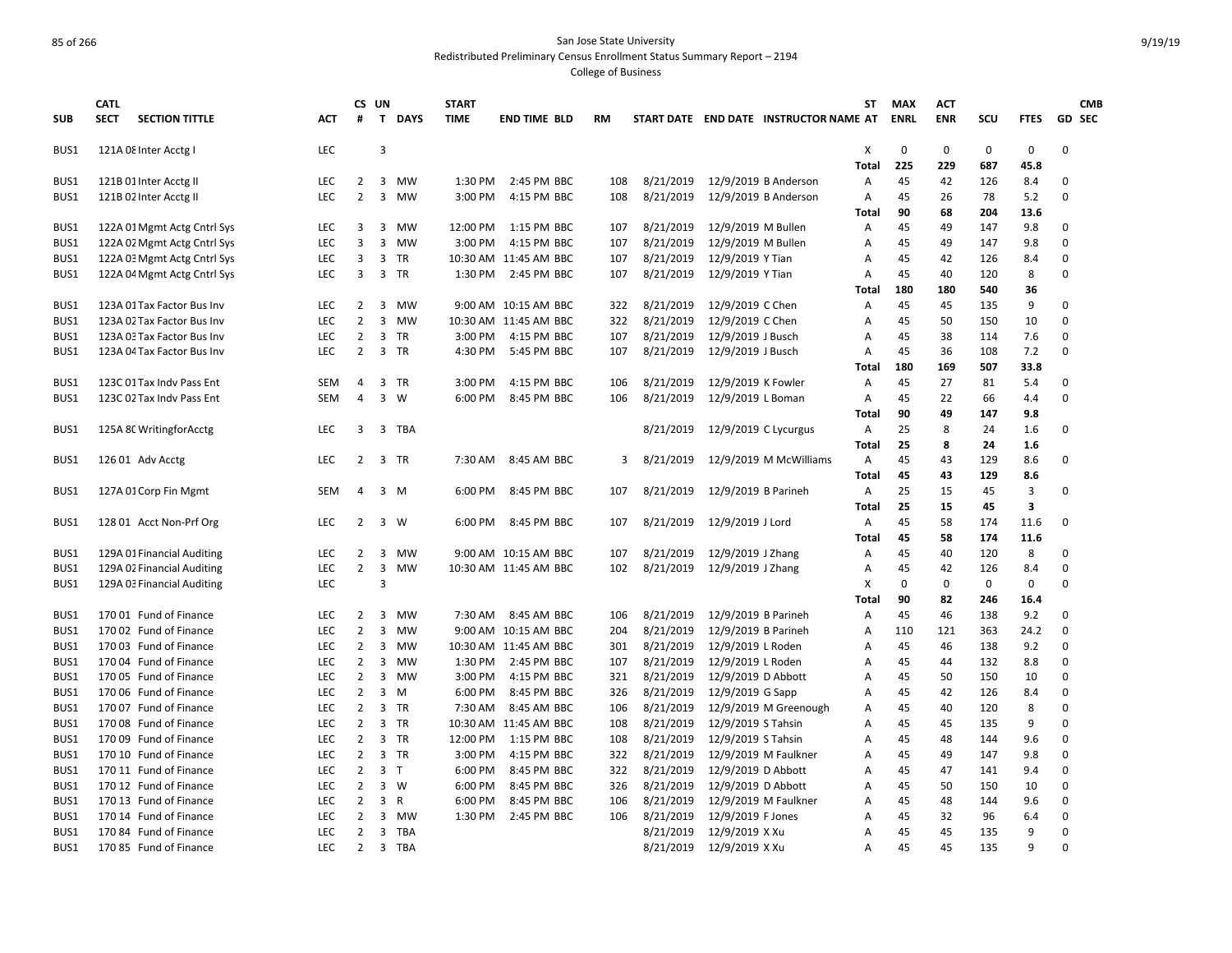Redistributed Preliminary Census Enrollment Status Summary Report – 2194

| <b>SUB</b> | <b>CATL</b><br><b>SECT</b> | <b>SECTION TITTLE</b>           | ACT        | CS UN<br>#     | T              | <b>DAYS</b> | <b>START</b><br><b>TIME</b> | <b>END TIME BLD</b>   | RM  |           |                      | START DATE END DATE INSTRUCTOR NAME AT | <b>ST</b>    | <b>MAX</b><br><b>ENRL</b> | <b>ACT</b><br><b>ENR</b>         | SCU    | <b>FTES</b>      |          | <b>CMB</b><br><b>GD SEC</b> |
|------------|----------------------------|---------------------------------|------------|----------------|----------------|-------------|-----------------------------|-----------------------|-----|-----------|----------------------|----------------------------------------|--------------|---------------------------|----------------------------------|--------|------------------|----------|-----------------------------|
|            |                            |                                 |            |                |                |             |                             |                       |     |           |                      |                                        | <b>Total</b> | 785                       | 798                              | 2394   | 159.6            |          |                             |
| BUS1       |                            | 171A 01 Financial Instit        | <b>LEC</b> | 2              | 3              | TR          |                             | 9:00 AM 10:15 AM BBC  | 106 | 8/21/2019 | 12/9/2019 S Ivanov   |                                        | A            | 45                        | 47                               | 141    | 9.4              | $\Omega$ |                             |
| BUS1       |                            | 171A 02 Financial Instit        | <b>LEC</b> | 2              | 3              | <b>TR</b>   |                             | 10:30 AM 11:45 AM BBC | 106 | 8/21/2019 | 12/9/2019 S Ivanov   |                                        | A            | 45                        | 48                               | 144    | 9.6              | $\Omega$ |                             |
|            |                            |                                 |            |                |                |             |                             |                       |     |           |                      |                                        | Total        | 90                        | 95                               | 285    | 19               |          |                             |
| BUS1       |                            | 171B 01 Commercial Banking      | LEC        | 2              | 3              | TR          |                             | 9:00 AM 10:15 AM BBC  | 108 | 8/21/2019 | 12/9/2019 T Rajkovic |                                        | A            | 45                        | 42                               | 126    | 8.4              | 0        |                             |
|            |                            |                                 |            |                |                |             |                             |                       |     |           |                      |                                        | Total        | 45                        | 42                               | 126    | 8.4              |          |                             |
| BUS1       |                            | 172A 01 Investmt Analysis       | LEC        | 2              | 3              | TR          |                             | 10:30 AM 11:45 AM BBC | 322 | 8/21/2019 |                      | 12/9/2019 A Meshcheryakov              | A            | 45                        | 43                               | 129    | 8.6              | 0        |                             |
| BUS1       |                            | 172A 02 Investmt Analysis       | LEC        | 2              | 3              | <b>TR</b>   | 12:00 PM                    | 1:15 PM BBC           | 106 | 8/21/2019 | 12/9/2019 J Cho      |                                        | A            | 45                        | 44                               | 132    | 8.8              | 0        |                             |
| BUS1       |                            | 172A 03 Investmt Analysis       | LEC        | $\overline{2}$ | 3              | TR          | 1:30 PM                     | 2:45 PM BBC           | 326 | 8/21/2019 | 12/9/2019 J Cho      |                                        | A            | 45                        | 36                               | 108    | 7.25             | 1        |                             |
|            |                            |                                 |            |                |                |             |                             |                       |     |           |                      |                                        | Total        | 135                       | 123                              | 369    | 24.65            |          |                             |
| BUS1       |                            | 172B 01 Portfolio Mgmt          | <b>LEC</b> | 2              | 3              | MW          |                             | 9:00 AM 10:15 AM BBC  | 106 | 8/21/2019 | 12/9/2019 F Jones    |                                        | A            | 45                        | 22                               | 66     | 4.4              | $\Omega$ |                             |
|            |                            |                                 |            |                |                |             |                             |                       |     |           |                      |                                        | Total        | 45                        | 22                               | 66     | 4.4              |          |                             |
| BUS1       |                            | 172D 01 Student Fund            | LEC        | 3              | 3              | TR          | 1:30 PM                     | 2:45 PM BBC           | 303 | 8/21/2019 | 12/9/2019 S Ivanov   |                                        | A            | 45                        | 17                               | 51     | 3.4              | $\Omega$ |                             |
|            |                            |                                 |            |                |                |             |                             |                       |     |           |                      |                                        | Total        | 45                        | 17                               | 51     | 3.4              |          |                             |
| BUS1       |                            | 173A 01 Fin Mgt Theory Pol      | LEC        | 2              | 3              | <b>TR</b>   | 12:00 PM                    | 1:15 PM BBC           | 3   | 8/21/2019 |                      | 12/9/2019 B Campsey                    | A            | 45                        | 52                               | 156    | 10.4             | 0        |                             |
| BUS1       |                            | 173A 02 Fin Mgt Theory Pol      | LEC        | $\overline{2}$ | 3              | <b>TR</b>   | 1:30 PM                     | 2:45 PM BBC           | 108 | 8/21/2019 | 12/9/2019 T Rajkovic |                                        | А            | 45                        | 54                               | 162    | 10.8             | 0        |                             |
| BUS1       |                            | 173A 03 Fin Mgt Theory Pol      | LEC        | $\overline{2}$ | 3 TR           |             | 3:00 PM                     | 4:15 PM BBC           | 108 | 8/21/2019 | 12/9/2019 T Rajkovic |                                        | A            | 45                        | 50                               | 150    | 10               | $\Omega$ |                             |
|            |                            |                                 |            |                |                |             |                             |                       |     |           |                      |                                        | Total        | 135                       | 156                              | 468    | 31.2             |          |                             |
| BUS1       |                            | 173B 01 Prob in Fin Mgmt        | LEC        | $\overline{2}$ | 3 <sub>1</sub> |             | 6:00 PM                     | 8:45 PM BBC           | 106 | 8/21/2019 | 12/9/2019 X Xu       |                                        | A            | 45                        | 45                               | 135    | 9                | O        |                             |
|            |                            |                                 |            |                |                |             |                             |                       |     |           |                      |                                        | <b>Total</b> | 45                        | 45                               | 135    | 9                |          |                             |
| BUS1       |                            | 173C 01 Entrepreneurial Finance | LEC        | 2              | 3              | MW          |                             | 9:00 AM 10:15 AM BBC  | 102 | 8/21/2019 | 12/9/2019 L Roden    |                                        | А            | 45                        | 42                               | 126    | 8.4              | $\Omega$ |                             |
|            |                            |                                 |            |                |                |             |                             |                       |     |           |                      |                                        | Total        | 45                        | 42                               | 126    | 8.4              |          |                             |
| BUS1       |                            | 177 01 Inter Bus Fin            | <b>LEC</b> | 2              | 3              | TR          | 12:00 PM                    | 1:15 PM BBC           | 322 | 8/21/2019 |                      | 12/9/2019 A Meshcheryakov              | A            | 45                        | 45                               | 135    | 9                | $\Omega$ |                             |
| BUS1       |                            | 177 02 Inter Bus Fin            | <b>LEC</b> | 2              | 3              | TR          | 1:30 PM                     | 2:45 PM BBC           | 322 | 8/21/2019 |                      | 12/9/2019 A Meshcheryakov              | A            | 45                        | 44                               | 132    | 8.8              | $\Omega$ |                             |
|            |                            |                                 |            |                |                |             |                             |                       |     |           |                      |                                        | Total        | 90                        | 89                               | 267    | 17.8             |          |                             |
| BUS1       |                            | 179B 01 Selec Top Bus Fin       | <b>LEC</b> | 2              | 3              | <b>MW</b>   |                             | 10:30 AM 11:45 AM BBC | 106 | 8/21/2019 | 12/9/2019 F Jones    |                                        | A            | 45                        | 21                               | 63     | 4.2              | 0        |                             |
| BUS1       |                            | 179B 02 Selec Top Bus Fin       | <b>LEC</b> |                | 3              |             |                             |                       |     |           |                      |                                        | X            | 0                         | 0                                | 0      | 0                | $\Omega$ |                             |
|            |                            |                                 |            |                |                |             |                             |                       |     |           |                      |                                        | <b>Total</b> | 45                        | 21                               | 63     | 4.2              |          |                             |
| BUS1       |                            | 180A 01 Indiv Study Acctg       | <b>SUP</b> | 36             | 1              | TBA         |                             |                       |     | 8/21/2019 | 12/9/2019 E Grace    |                                        | A<br>Total   | 5<br>5                    | $\overline{2}$<br>$\overline{2}$ | 0<br>0 | 0.1333<br>0.1333 | 0        |                             |
|            |                            |                                 |            |                |                |             |                             |                       |     |           |                      | <b>Accounting &amp; Finance Total</b>  |              | 3722                      | 3500                             | 10494  | 699.78           |          |                             |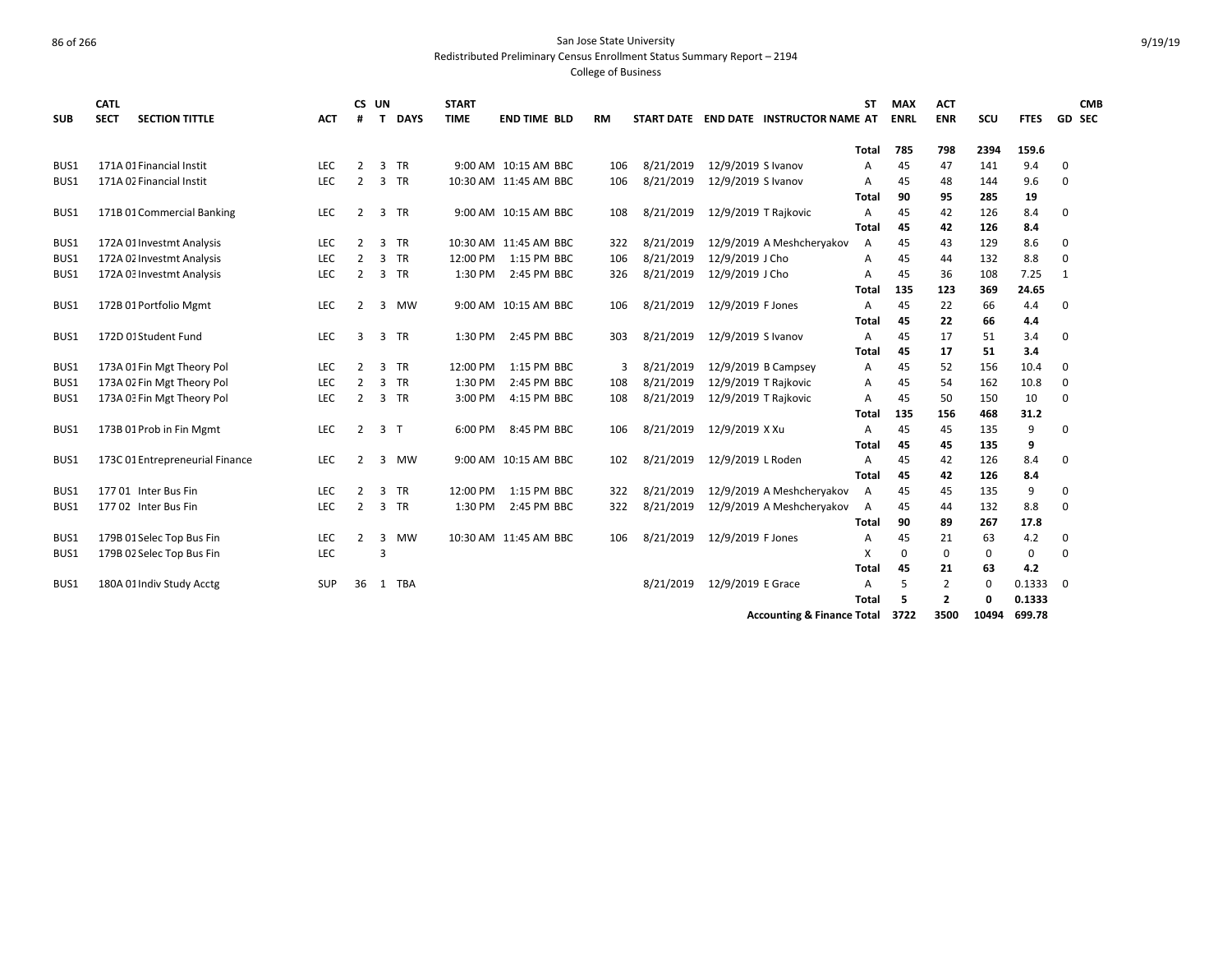Redistributed Preliminary Census Enrollment Status Summary Report – 2194

| <b>SUB</b> | <b>CATL</b><br><b>SECT</b><br><b>SECTION TITTLE</b> | <b>ACT</b> | #              | CS UN<br>T DAYS                | <b>START</b><br><b>TIME</b> | <b>END TIME BLD</b>  | <b>RM</b> |                          |                              | START DATE END DATE INSTRUCTOR NAME AT | ST                | <b>MAX</b><br><b>ENRL</b> | <b>ACT</b><br><b>ENR</b> | SCU         | <b>FTES</b>    | <b>CMB</b><br>GD SEC |
|------------|-----------------------------------------------------|------------|----------------|--------------------------------|-----------------------------|----------------------|-----------|--------------------------|------------------------------|----------------------------------------|-------------------|---------------------------|--------------------------|-------------|----------------|----------------------|
|            | <b>Business Graduate Programs</b>                   |            |                |                                |                             |                      |           |                          |                              |                                        |                   |                           |                          |             |                |                      |
| <b>BUS</b> | 20101 Bus Communications                            | <b>LEC</b> | $\overline{2}$ | 1 M                            |                             | 6:00 PM 10:00 PM BBC | 21        | 8/19/2019                | 9/16/2019 C Lycurgus         |                                        | Α                 | 45                        | 25                       | 25          | 2.0833 25      |                      |
| <b>BUS</b> | 201 02 Bus Communications                           | <b>LEC</b> | $\overline{2}$ | 1 W                            |                             | 6:00 PM 10:00 PM BBC | 21        | 8/21/2019                | 9/11/2019 C Lycurgus         |                                        | Α                 | 45                        | 26                       | 26          | 2.1667 26      |                      |
|            |                                                     |            |                |                                |                             |                      |           |                          |                              |                                        | <b>Total</b>      | 90                        | 51                       | 51          | 4.25           |                      |
| <b>BUS</b> | 210 01 Devel & Mng People                           | LEC        | $\overline{2}$ | 3<br>M                         |                             | 6:00 PM 10:00 PM BBC | 21        | 9/23/2019                | 12/9/2019 T Altura           |                                        | Α                 | 45                        | 32                       | 96          | 8              | 32                   |
| <b>BUS</b> | 210 02 Devel & Mng People                           | <b>LEC</b> | $\overline{2}$ | 3<br>W                         |                             | 6:00 PM 10:00 PM BBC | 21        | 9/25/2019                | 12/9/2019 A Osland           |                                        | Α                 | 45                        | 31                       | 93          | 7.75           | 31                   |
|            |                                                     |            |                |                                |                             |                      |           |                          |                              |                                        | Total             | 90                        | 63                       | 189         | 15.75          |                      |
| <b>BUS</b> | 220 01 Fin & Mgnrl Accounting                       | <b>LEC</b> | $\overline{2}$ | 3<br>S                         | 8:30 AM                     | 2:00 PM BBC          | 22        | 9/28/2019                | 9/28/2019                    |                                        | Α                 | 45                        | 31                       | 93          | 7.75           | 31                   |
| <b>BUS</b> | 220 02 Fin & Mgnrl Accounting                       | LEC        | $\overline{2}$ | 3 <sub>T</sub>                 |                             | 6:00 PM 10:00 PM BBC | 130       | 8/20/2019                | 10/8/2019 M Barta            |                                        | Α                 | 35                        | 32                       | 96          | 8              | 32                   |
|            |                                                     |            |                |                                |                             |                      |           |                          |                              |                                        | Total             | 80                        | 63                       | 189         | 15.75          |                      |
| <b>BUS</b> | 220G 01 Tax Bus Invest Dec                          | <b>LEC</b> | $\overline{2}$ | $\overline{3}$<br>МW           | 1:30 PM                     | 5:30 PM BBC          |           | 3 10/30/2019             | 12/9/2019 C Chen             |                                        | Α<br><b>Total</b> | 40<br>40                  | 12<br>12                 | 36<br>36    | 3<br>3         | 12                   |
| <b>BUS</b> | 220H 01 Audit Cncpt/Pract                           | <b>LEC</b> | $\overline{2}$ | 3 TR                           | 1:30 PM                     | 5:30 PM BBC          | 3         |                          | 9/26/2019 10/31/2019 J Zhang |                                        | Α                 | 40                        | 19                       | 57          | 4.75           | 19                   |
|            |                                                     |            |                |                                |                             |                      |           |                          |                              |                                        | Total             | 40                        | 19                       | 57          | 4.75           |                      |
| <b>BUS</b> | 220J 01 Bus Comm & Ethics                           | <b>LEC</b> | $\overline{2}$ | $\overline{3}$<br>MW           | 1:30 PM                     | 5:30 PM BBC          | 3         | 8/21/2019                | 9/30/2019 E Grace            |                                        | Α                 | 40                        | 21                       | 63          | 5.25           | 21                   |
|            |                                                     |            |                |                                |                             |                      |           |                          |                              |                                        | <b>Total</b>      | 40                        | 21                       | 63          | 5.25           |                      |
| <b>BUS</b> | 220R 01 Software Application                        | <b>LEC</b> | 3              | 3 F                            | 9:00 AM                     | 1:00 PM BBC          | 321       | 8/23/2019                | 11/1/2019 C Onita            |                                        | Α                 | 40                        | 22                       | 66          | 5.5            | 22                   |
|            |                                                     |            |                |                                |                             |                      |           |                          |                              |                                        | Total             | 40                        | 22                       | 66          | 5.5            |                      |
| <b>BUS</b> | 220S 01 Finan Rpt & Analy III                       | <b>LEC</b> | 2              | 3 TR                           | 1:30 PM                     | 5:45 PM BBC          |           | 3 11/5/2019              | 12/9/2019 M Calegari         |                                        | Α                 | 40                        | 18                       | 54          | 4.5            | 18                   |
|            |                                                     |            |                |                                |                             |                      |           |                          |                              |                                        | Total             | 40                        | 18                       | 54          | 4.5            |                      |
| <b>BUS</b> | 220V 01 Spec Topics in Accntg                       | <b>LEC</b> | $\overline{2}$ | 3 TR                           | 1:30 PM                     | 5:30 PM BBC          | 3         | 8/22/2019                |                              | 9/24/2019 M McWilliams                 | Α                 | 40                        | 16                       | 48          | $\overline{4}$ | 16                   |
|            |                                                     |            |                |                                |                             |                      |           |                          |                              |                                        | <b>Total</b>      | 40                        | 16                       | 48          | 4              |                      |
| <b>BUS</b> | 234A 04 Social Media Mktg                           | <b>LEC</b> | 3              | $\overline{3}$<br>TBA          |                             |                      |           | 10/18/2019               | 12/9/2019                    |                                        | Α                 | 45                        | 24                       | 72          | 6              | 24                   |
|            |                                                     |            |                |                                |                             |                      |           |                          |                              |                                        | <b>Total</b>      | 45                        | 24                       | 72          | 6              |                      |
| <b>BUS</b> | 253 04 Negot/Conflict Mgmt                          | <b>LEC</b> | $\overline{3}$ | 3 <sup>5</sup>                 | 2:00 PM                     | 6:00 PM BBC          | 205       | 8/24/2019                | 8/24/2019                    |                                        | Α                 | 40                        | 32                       | 96          | 8              | 32                   |
|            |                                                     |            |                |                                |                             |                      |           |                          |                              |                                        | <b>Total</b>      | 40                        | 32                       | 96          | 8              |                      |
| <b>BUS</b> | 260 01 Mgrl Dec Analysis                            | LEC        | $\overline{2}$ | 3 F                            |                             | 6:00 PM 10:00 PM BBC | 205       | 10/11/2019 10/11/2019    |                              |                                        | Α                 | 35                        | 36                       | 108         | 9              | 36                   |
| <b>BUS</b> | 260 02 Mgrl Dec Analysis                            | <b>LEC</b> | $\overline{2}$ | 3 F                            |                             | 6:00 PM 10:00 PM BBC |           | 22 10/11/2019 10/11/2019 |                              |                                        | Α                 | 35                        | 29                       | 87          | 7.25           | 29                   |
|            |                                                     |            |                |                                |                             |                      |           |                          |                              |                                        | <b>Total</b>      | 70                        | 65                       | 195         | 16.25          |                      |
| <b>BUS</b> | 265 01 Silicon Valley Exp                           | <b>LEC</b> | $\overline{2}$ | 2 TBA                          |                             |                      |           | 8/19/2019                | 12/9/2019 V Agarwal          |                                        | Α                 | 40                        | 8                        | 16          | 1.3333         | 8                    |
|            |                                                     |            |                |                                |                             |                      |           |                          |                              |                                        | <b>Total</b>      | 40                        | 8                        | 16          | 1.3333         |                      |
| <b>BUS</b> | 270 01 Financial Mgmt                               | <b>LEC</b> | $\overline{2}$ | 3 <sub>5</sub>                 | 8:30 AM                     | 1:00 PM BBC          | 21        | 11/2/2019                | 11/2/2019                    |                                        | Α                 | 45                        | 34                       | 102         | 8.5            | 34                   |
| <b>BUS</b> | 270 02 Financial Mgmt                               | LEC        | $\overline{2}$ | $\overline{3}$<br>S            | 1:30 PM                     | 6:00 PM BBC          | 21        | 11/9/2019                | 11/9/2019                    |                                        | Α<br>Total        | 45<br>90                  | 26<br>60                 | 78<br>180   | 6.5<br>15      | 26                   |
| <b>BUS</b> | 280 01 Op & Supply Chain Mgt                        | <b>LEC</b> | $\overline{2}$ | 3<br><b>TBA</b>                |                             |                      |           | 10/14/2019               | 12/9/2019                    |                                        | Α                 | 45                        | 27                       | 81          | 6.75           | 27                   |
| <b>BUS</b> | 280 02 Op & Supply Chain Mgt                        | <b>LEC</b> | $\overline{2}$ | 3<br>TBA                       |                             |                      |           | 10/14/2019               | 12/9/2019                    |                                        | Α                 | 45                        | 35                       | 105         | 8.75           | 35                   |
|            |                                                     |            |                |                                |                             |                      |           |                          |                              |                                        | Total             | 90                        | 62                       | 186         | 15.5           |                      |
| <b>BUS</b> | 283 04 Entrepreneurship                             | <b>LEC</b> |                | $2 \quad 3 \quad S$            | 8:30 AM                     | 1:00 PM BBC          | 21        |                          | 11/9/2019 11/9/2019          |                                        | Α                 | 45                        | 9                        | 27          | 2.25           | 9                    |
|            |                                                     |            |                |                                |                             |                      |           |                          |                              |                                        | <b>Total</b>      | 45                        | 9                        | 27          | 2.25           |                      |
| <b>BUS</b> | 297D 01 Spec Topics Bus Adm                         | LEC        | $\overline{2}$ | <b>TBA</b><br>3                |                             |                      |           | 8/21/2019                | 12/9/2019 E Grace            |                                        | A                 | $\overline{4}$            | $\Omega$                 | $\mathbf 0$ | 0              | 0                    |
| <b>BUS</b> | 297D 10 Spec Topics Bus Adm                         | <b>LEC</b> | $\overline{2}$ | 3<br>TBA                       |                             |                      |           | 8/21/2019                | 12/9/2019 M Rajan            |                                        | Α                 | 10                        | 8                        | 24          | $\overline{2}$ | 8                    |
|            |                                                     |            |                |                                |                             |                      |           |                          |                              |                                        | <b>Total</b>      | 14                        | 8                        | 24          | 2              |                      |
| <b>BUS</b> | 298 10 Master's Project                             | <b>SUP</b> | 24             | $\overline{3}$<br><b>TBA</b>   |                             |                      |           | 8/21/2019                | 12/9/2019                    |                                        | Α                 | 25                        | $\Omega$                 | 0           | 0              | 0                    |
|            |                                                     |            |                |                                |                             |                      |           |                          |                              |                                        | Total             | 25                        | 0                        | 0           | 0              |                      |
| <b>BUS</b> | 298C 01 CMBA Internship                             | <b>SUP</b> | 48             | $\overline{\mathbf{3}}$<br>TBA |                             |                      |           |                          | 8/21/2019 12/9/2019          |                                        | Α                 | 15                        | $\Omega$                 | $\Omega$    | $\Omega$       | 0                    |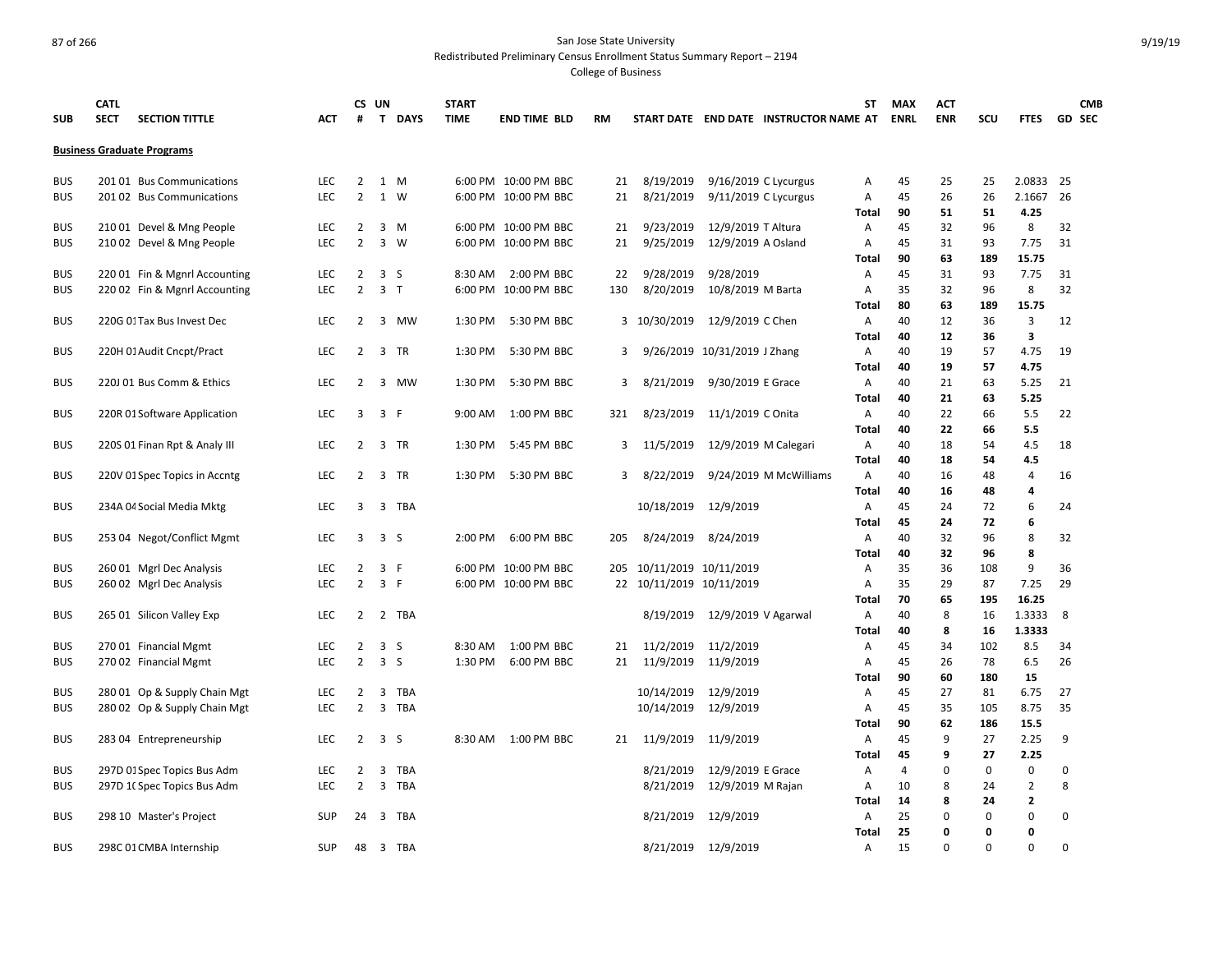Redistributed Preliminary Census Enrollment Status Summary Report – 2194

| <b>SUB</b> | <b>CATL</b><br><b>SECT</b> | <b>SECTION TITTLE</b>     | <b>ACT</b> |    | CS UN<br><b>DAYS</b> | <b>START</b><br><b>TIME</b> | <b>END TIME BLD</b> | <b>RM</b> | START DATE |           | ST.<br><b>END DATE INSTRUCTOR NAME AT</b> | <b>MAX</b><br><b>ENRL</b> | <b>ACT</b><br><b>ENR</b> | scu  | <b>FTES</b> | <b>CMB</b><br><b>GD SEC</b> |
|------------|----------------------------|---------------------------|------------|----|----------------------|-----------------------------|---------------------|-----------|------------|-----------|-------------------------------------------|---------------------------|--------------------------|------|-------------|-----------------------------|
|            |                            |                           |            |    |                      |                             |                     |           |            |           | Total                                     | - 15                      | 0                        | 0    | 0           |                             |
| <b>BUS</b> |                            | 298101 Applied Bus Intern | <b>SUP</b> | 48 | TBA                  |                             |                     |           | 8/21/2019  | 12/9/2019 |                                           | 15                        | 0                        | 0    | $\Omega$    | $\overline{\phantom{0}}$    |
| <b>BUS</b> |                            | 298102 Applied Bus Intern | <b>SUP</b> | 48 | <b>TBA</b>           |                             |                     |           | 8/21/2019  | 12/9/2019 |                                           |                           | 0                        | 0    | $\Omega$    | $\overline{\mathbf{0}}$     |
|            |                            |                           |            |    |                      |                             |                     |           |            |           | Total                                     | -18                       | 0                        | 0    | 0           |                             |
|            |                            |                           |            |    |                      |                             |                     |           |            |           | <b>Business Graduate Programs Total</b>   | 992                       | 553                      | 1549 | 129.08      |                             |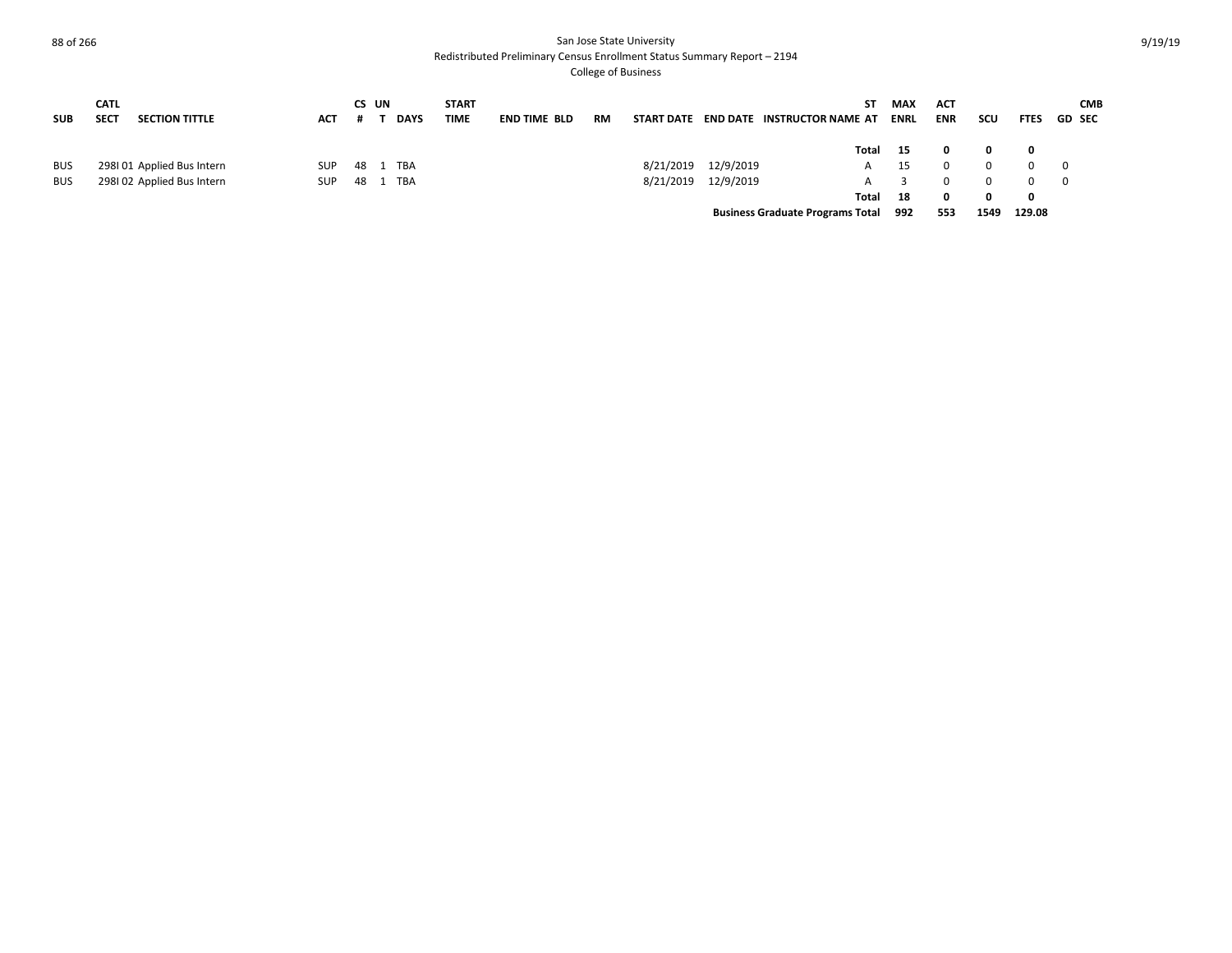Redistributed Preliminary Census Enrollment Status Summary Report – 2194

| <b>SUB</b>       | <b>CATL</b><br><b>SECT</b><br><b>SECTION TITTLE</b> | <b>ACT</b> | #              | CS UN<br>T.    | <b>DAYS</b> | <b>START</b><br><b>TIME</b> | <b>END TIME BLD</b>   | RM  |           |                        | START DATE END DATE INSTRUCTOR NAME AT | <b>ST</b> | <b>MAX</b><br><b>ENRL</b> | ACT<br><b>ENR</b> | SCU         | <b>FTES</b>    | <b>GD SEC</b> | <b>CMB</b> |
|------------------|-----------------------------------------------------|------------|----------------|----------------|-------------|-----------------------------|-----------------------|-----|-----------|------------------------|----------------------------------------|-----------|---------------------------|-------------------|-------------|----------------|---------------|------------|
| <b>Marketing</b> |                                                     |            |                |                |             |                             |                       |     |           |                        |                                        |           |                           |                   |             |                |               |            |
| BUS <sub>2</sub> | 90 01<br><b>Bus Statistics</b>                      | <b>SEM</b> | 4              | 3              | <b>MW</b>   |                             | 10:30 AM 11:45 AM BBC | 105 | 8/21/2019 | 12/9/2019 D McFeely    |                                        | Α         | 45                        | 47                | 141         | 9.4            | 0             |            |
| BUS <sub>2</sub> | 90 02<br><b>Bus Statistics</b>                      | <b>SEM</b> | 4              | 3              | <b>MW</b>   | 12:00 PM                    | 1:15 PM BBC           | 105 | 8/21/2019 | 12/9/2019 D McFeely    |                                        | А         | 45                        | 45                | 135         | 9              | $\Omega$      |            |
| BUS <sub>2</sub> | 90 03<br><b>Bus Statistics</b>                      | <b>SEM</b> | 4              | 3              | <b>MW</b>   | 1:30 PM                     | 2:45 PM BBC           | 224 | 8/21/2019 | 12/9/2019 H Eisips     |                                        | A         | 45                        | 52                | 156         | 10.4           | 0             |            |
| BUS <sub>2</sub> | 90 04<br><b>Bus Statistics</b>                      | <b>SEM</b> | 4              | 3              | <b>TR</b>   |                             | 10:30 AM 11:45 AM BBC | 204 | 8/21/2019 | 12/9/2019 S Tian       |                                        | Α         | 119                       | 117               | 351         | 23.4           | $\Omega$      |            |
| BUS <sub>2</sub> | 90 05<br><b>Bus Statistics</b>                      | <b>SEM</b> | 4              | 3              | W           | 6:00 PM                     | 8:45 PM BBC           | 224 | 8/21/2019 | 12/9/2019 J Johnson    |                                        | A         | 45                        | 61                | 183         | 12.2           | $\Omega$      |            |
| BUS <sub>2</sub> | 90 80<br><b>Bus Statistics</b>                      | <b>SEM</b> | 4              | 3              | <b>TBA</b>  |                             |                       |     | 8/21/2019 | 12/9/2019 S Silver     |                                        | A         | 45                        | 41                | 123         | 8.2            | $\Omega$      |            |
| BUS <sub>2</sub> | 90 81 Bus Statistics                                | <b>SEM</b> | 4              | $\overline{3}$ | <b>TBA</b>  |                             |                       |     | 8/21/2019 | 12/9/2019 S Silver     |                                        | A         | 45                        | 39                | 117         | 7.8            | $\Omega$      |            |
|                  |                                                     |            |                |                |             |                             |                       |     |           |                        |                                        | Total     | 389                       | 402               | 1206        | 80.4           |               |            |
| BUS <sub>2</sub> | 130 01 Intro to Marketing                           | <b>LEC</b> | 2              | 3              | <b>MW</b>   | $9:00 \text{ AM}$           | 10:15 AM BBC          | 22  | 8/21/2019 | 12/9/2019 S Lilienthal |                                        | A         | 45                        | 47                | 141         | 9.4            | $\Omega$      |            |
| BUS <sub>2</sub> | 130 02 Intro to Marketing                           | <b>LEC</b> | $\overline{2}$ | $\overline{3}$ | <b>MW</b>   | 1:30 PM                     | 2:45 PM BBC           | 22  | 8/21/2019 | 12/9/2019 S Onkvisit   |                                        | A         | 45                        | 50                | 150         | 10             | 0             |            |
| BUS <sub>2</sub> | 130 03 Intro to Marketing                           | <b>LEC</b> | $\overline{2}$ | 3              | <b>MW</b>   | 3:00 PM                     | 4:15 PM BBC           | 22  | 8/21/2019 | 12/9/2019 S Onkvisit   |                                        | A         | 45                        | 39                | 117         | 7.8            | $\Omega$      |            |
| BUS <sub>2</sub> | 130 04 Intro to Marketing                           | <b>LEC</b> | $\overline{2}$ | $\overline{3}$ | <b>MW</b>   | 3:00 PM                     | 4:15 PM BBC           | 224 | 8/21/2019 | 12/9/2019 M Merz       |                                        | A         | 45                        | 48                | 144         | 9.6            | $\Omega$      |            |
| BUS <sub>2</sub> | 130 05 Intro to Marketing                           | <b>LEC</b> |                | 3              |             |                             |                       |     |           |                        |                                        | X         | $\Omega$                  | $\Omega$          | $\Omega$    | $\Omega$       | $\Omega$      |            |
| BUS2             | 130 06 Intro to Marketing                           | LEC        | $\overline{2}$ | $\overline{3}$ | M           | 3:00 PM                     | 5:45 PM BBC           | 320 | 8/21/2019 | 12/9/2019 B Boveda     |                                        | Α         | 45                        | 50                | 150         | 10             | $\Omega$      |            |
| BUS <sub>2</sub> | 130 08 Intro to Marketing                           | <b>LEC</b> | $\overline{2}$ | 3              | M           | 6:00 PM                     | 8:45 PM BBC           | 204 | 8/21/2019 | 12/9/2019 G Castro     |                                        | A         | 119                       | 118               | 354         | 23.6           | 0             |            |
| BUS <sub>2</sub> | 130 09 Intro to Marketing                           | <b>LEC</b> | $\overline{2}$ |                | 3 TR        | 9:00 AM                     | 10:15 AM BBC          | 224 | 8/21/2019 | 12/9/2019 R Murray     |                                        | A         | 45                        | 49                | 147         | 9.8            | 0             |            |
| BUS <sub>2</sub> | 130 10 Intro to Marketing                           | LEC        | $\overline{2}$ |                | 3 TR        |                             | 10:30 AM 11:45 AM BBC | 224 | 8/21/2019 | 12/9/2019 R Murray     |                                        | A         | 45                        | 50                | 150         | 10             | $\Omega$      |            |
| BUS <sub>2</sub> | 130 11 Intro to Marketing                           | LEC        | $\overline{2}$ |                | 3 TR        | 1:30 PM                     | 2:45 PM BBC           | 22  | 8/21/2019 | 12/9/2019 R Murray     |                                        | Α         | 45                        | 50                | 150         | 10             | $\Omega$      |            |
| BUS2             | 130 12 Intro to Marketing                           | LEC        | $\overline{2}$ |                | 3 TR        | 3:00 PM                     | 4:15 PM BBC           | 22  | 8/21/2019 | 12/9/2019 R Murray     |                                        | Α         | 45                        | 50                | 150         | 10             | $\mathbf 0$   |            |
| BUS <sub>2</sub> | 130 13 Intro to Marketing                           | LEC        | $\overline{2}$ | 3              | T           | 6:00 PM                     | 8:45 PM BBC           | 204 | 8/21/2019 | 12/9/2019 R Reed       |                                        | A         | 119                       | 128               | 384         | 25.65          | $\mathbf{1}$  |            |
| BUS2             | 130 80 Intro to Marketing                           | <b>LEC</b> | $\overline{2}$ | 3              | TBA         |                             |                       |     | 8/21/2019 | 12/9/2019 M Easter     |                                        | A         | 45                        | 44                | 132         | 8.8            | $\Omega$      |            |
| BUS <sub>2</sub> | 130 81 Intro to Marketing                           | <b>LEC</b> | $\overline{2}$ | 3              | <b>TBA</b>  |                             |                       |     | 8/21/2019 | 12/9/2019 M Easter     |                                        | A         | 45                        | 38                | 114         | 7.6            | 0             |            |
| BUS <sub>2</sub> | 130 82 Intro to Marketing                           | LEC        | $\overline{2}$ | 3              | <b>TBA</b>  |                             |                       |     | 8/21/2019 | 12/9/2019 M Easter     |                                        | Α         | 45                        | 40                | 120         | 8              | $\Omega$      |            |
| BUS <sub>2</sub> | 130 83 Intro to Marketing                           | <b>LEC</b> | $\overline{2}$ | 3              | <b>TBA</b>  |                             |                       |     | 8/21/2019 | 12/9/2019 H Combs      |                                        | Α         | 45                        | 34                | 102         | 6.8            | 0             |            |
| BUS <sub>2</sub> | 130 84 Intro to Marketing                           | <b>LEC</b> | $\overline{2}$ | 3              | TBA         |                             |                       |     | 8/21/2019 | 12/9/2019 H Combs      |                                        | Α         | 45                        | 32                | 96          | 6.4            | $\Omega$      |            |
| BUS <sub>2</sub> | 130 85 Intro to Marketing                           | <b>LEC</b> | $\overline{2}$ | 3              | <b>TBA</b>  |                             |                       |     | 8/21/2019 | 12/9/2019 H Combs      |                                        | A         | 45                        | 29                | 87          | 5.8            | 0             |            |
| BUS2             | 130 86 Intro to Marketing                           | LEC        | $\overline{2}$ | $\overline{3}$ | <b>TBA</b>  |                             |                       |     | 8/21/2019 | 12/9/2019 M Rajan      |                                        | A         | 45                        | 49                | 147         | 9.8            | $\Omega$      |            |
| BUS2             | 130 87 Intro to Marketing                           | LEC        | $\overline{2}$ | 3              | <b>TBA</b>  |                             |                       |     | 8/21/2019 | 12/9/2019 M Merz       |                                        | Α         | 45                        | 50                | 150         | 10             | $\mathbf 0$   |            |
| BUS <sub>2</sub> | 130 88 Intro to Marketing                           | LEC        | $\overline{2}$ | 3              | TBA         |                             |                       |     | 8/21/2019 | 12/9/2019 M Rajan      |                                        | Α         | 45                        | 50                | 150         | 10             | $\Omega$      |            |
| BUS <sub>2</sub> | 130 89 Intro to Marketing                           | <b>LEC</b> |                | $\overline{3}$ |             |                             |                       |     |           |                        |                                        | X         | 0                         | $\mathbf 0$       | $\mathbf 0$ | 0              | $\Omega$      |            |
| BUS <sub>2</sub> | 130 90 Intro to Marketing                           | <b>LEC</b> | $\overline{2}$ | $\overline{3}$ | TBA         |                             |                       |     | 8/21/2019 | 12/9/2019 M Merz       |                                        | A         | 45                        | 51                | 153         | 10.2           | $\Omega$      |            |
| BUS <sub>2</sub> | 130 91 Intro to Marketing                           | LEC        | $\overline{2}$ | 3              | <b>TBA</b>  |                             |                       |     | 8/21/2019 | 12/9/2019 M Easter     |                                        | A         | 45                        | 38                | 114         | 7.6            | $\Omega$      |            |
|                  |                                                     |            |                |                |             |                             |                       |     |           |                        |                                        | Total     | 1138                      | 1134              | 3402        | 226.85         |               |            |
| BUS2             | 131A 01 Bus-to-Bus Mktg                             | <b>LEC</b> | 2              | 3              | <b>TR</b>   |                             | 9:00 AM 10:15 AM BBC  | 104 | 8/21/2019 | 12/9/2019 R Vitale     |                                        | A         | 45                        | 35                | 105         | $\overline{7}$ | $\Omega$      |            |
|                  |                                                     |            |                |                |             |                             |                       |     |           |                        |                                        | Total     | 45                        | 35                | 105         | $\overline{7}$ |               |            |
| BUS <sub>2</sub> | 131D 01 Mkt in New Ventures                         | <b>LEC</b> | $\mathbf{1}$   | 3              | <b>MW</b>   | 3:00 PM                     | 4:15 PM BBC           | 302 | 8/21/2019 | 12/9/2019 D McFeely    |                                        | A         | 45                        | 36                | 108         | 7.2            | $\Omega$      |            |
| BUS2             | 131D 02 Mkt in New Ventures                         | LEC        | $\mathbf{1}$   | 3 <sub>T</sub> |             | 6:00 PM                     | 8:45 PM BBC           | 224 | 8/21/2019 | 12/9/2019 G Castro     |                                        | Α         | 45                        | 47                | 141         | 9.45           | $\mathbf{1}$  |            |
|                  |                                                     |            |                |                |             |                             |                       |     |           |                        |                                        | Total     | 90                        | 83                | 249         | 16.65          |               |            |
| BUS <sub>2</sub> | 133A 01 Interntl Marketing                          | <b>SEM</b> | 4              | 3              | <b>MW</b>   |                             | 10:30 AM 11:45 AM BBC | 22  | 8/21/2019 | 12/9/2019 S Onkvisit   |                                        | Α         | 45                        | 35                | 105         | 7.05           | $\mathbf{1}$  |            |
| BUS <sub>2</sub> | 133A 02 Interntl Marketing                          | <b>SEM</b> | 4              | 3              | MW          | 12:00 PM                    | 1:15 PM BBC           | 22  | 8/21/2019 | 12/9/2019 S Onkvisit   |                                        | A         | 45                        | 18                | 54          | 3.6            | $\mathbf 0$   |            |
| BUS <sub>2</sub> | 133A 03 Interntl Marketing                          | <b>SEM</b> | 4              | $\overline{3}$ | <b>TR</b>   | 1:30 PM                     | 2:45 PM BBC           | 105 | 8/21/2019 | 12/9/2019 J Fadiman    |                                        | A         | 45                        | 44                | 132         | 8.8            | 0             |            |
|                  |                                                     |            |                |                |             |                             |                       |     |           |                        |                                        | Total     | 135                       | 97                | 291         | 19.45          |               |            |
| BUS <sub>2</sub> | 133E 01 Mkt East / West Europe                      | <b>LEC</b> | 2              |                | 3 W         | 6:00 PM                     | 8:45 PM BBC           | 105 | 8/21/2019 | 12/9/2019 J Fadiman    |                                        | A         | 45                        | 35                | 105         | $\overline{7}$ | $\Omega$      |            |
|                  |                                                     |            |                |                |             |                             |                       |     |           |                        |                                        | Total     | 45                        | 35                | 105         | $\overline{7}$ |               |            |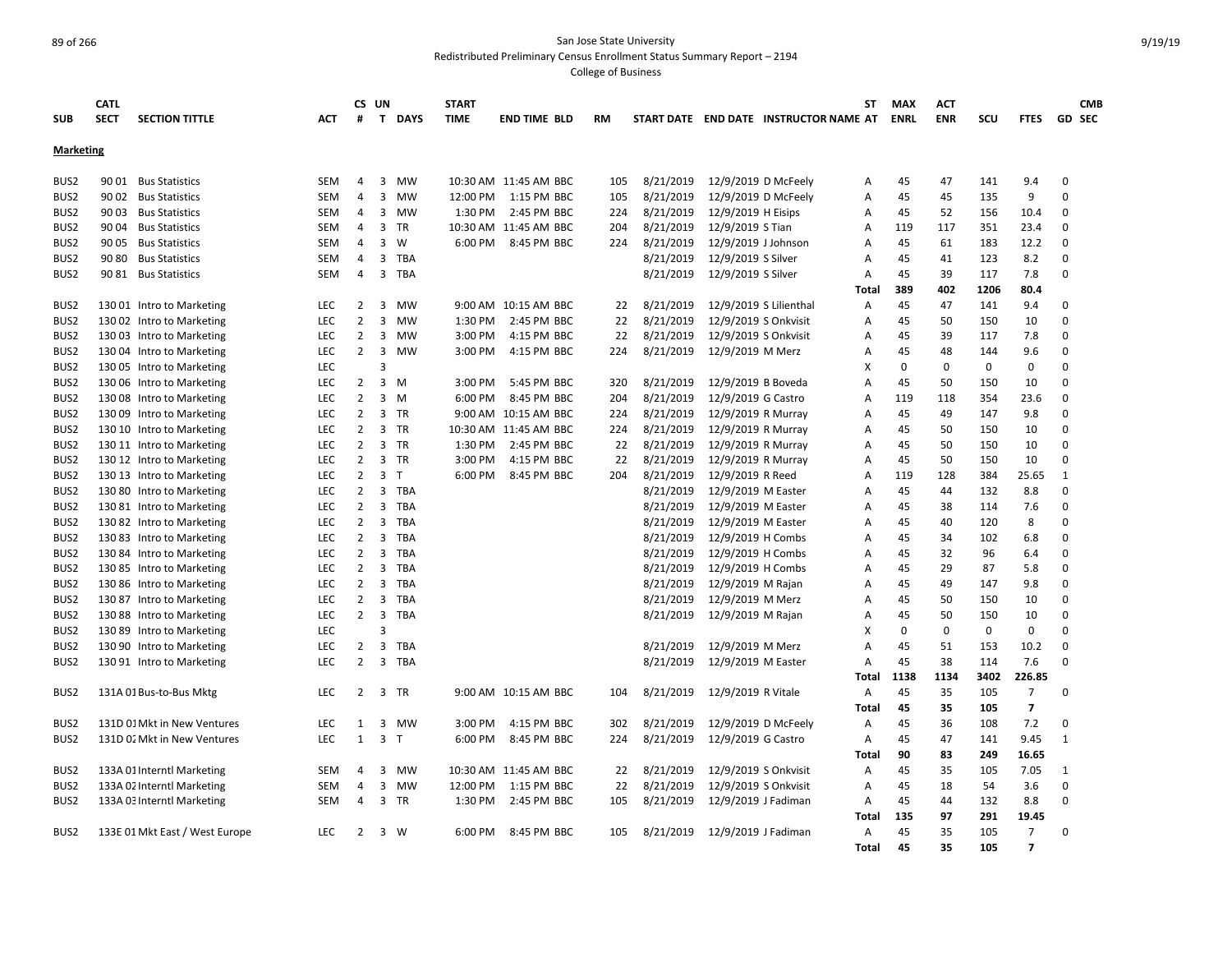Redistributed Preliminary Census Enrollment Status Summary Report – 2194

|                  | <b>CATL</b>                          |            |                | CS UN                   |              | <b>START</b> |                       |           |           |                      |                                        | ST             | <b>MAX</b>  | <b>ACT</b>   |             |             |               | <b>CMB</b> |
|------------------|--------------------------------------|------------|----------------|-------------------------|--------------|--------------|-----------------------|-----------|-----------|----------------------|----------------------------------------|----------------|-------------|--------------|-------------|-------------|---------------|------------|
| <b>SUB</b>       | <b>SECT</b><br><b>SECTION TITTLE</b> | <b>ACT</b> | #              |                         | T DAYS       | <b>TIME</b>  | <b>END TIME BLD</b>   | <b>RM</b> |           |                      | START DATE END DATE INSTRUCTOR NAME AT |                | <b>ENRL</b> | <b>ENR</b>   | SCU         | <b>FTES</b> | <b>GD SEC</b> |            |
| BUS <sub>2</sub> | 134A 01 Consumer Behavior            | SEM        | 4              |                         | 3 TR         |              | 10:30 AM 11:45 AM BBC | 22        | 8/21/2019 | 12/9/2019 J Zhang    |                                        | Α              | 45          | 42           | 126         | 8.4         | $\Omega$      |            |
| BUS <sub>2</sub> | 134A 02 Consumer Behavior            | SEM        | 4              | 3                       | <b>TR</b>    | 12:00 PM     | 1:15 PM BBC           | 22        | 8/21/2019 | 12/9/2019 J Zhang    |                                        | A              | 45          | 41           | 123         | 8.2         | $\Omega$      |            |
| BUS2             | 134A 8C Consumer Behavior            | SEM        | 4              | 3                       | <b>TBA</b>   |              |                       |           | 8/21/2019 | 12/9/2019 M Merz     |                                        | A              | 45          | 44           | 132         | 8.8         | 0             |            |
| BUS2             | 134A 81 Consumer Behavior            | <b>SEM</b> | 4              | $\overline{3}$          | <b>TBA</b>   |              |                       |           | 8/21/2019 | 12/9/2019 M Merz     |                                        | A              | 45          | 45           | 135         | 9           | $\Omega$      |            |
|                  |                                      |            |                |                         |              |              |                       |           |           |                      |                                        | Total          | 180         | 172          | 516         | 34.4        |               |            |
| BUS <sub>2</sub> | 134B 01 Marketing Com                | <b>SEM</b> | 4              |                         | 3 TR         | 12:00 PM     | 1:15 PM BBC           | 224       | 8/21/2019 | 12/9/2019 R Vitale   |                                        | A              | 45          | 40           | 120         | 8           | $\Omega$      |            |
| BUS2             | 134B 02 Marketing Com                | <b>SEM</b> | 4              | 3                       | <b>TR</b>    | 1:30 PM      | 2:45 PM BBC           | 224       | 8/21/2019 | 12/9/2019 R Vitale   |                                        | $\overline{A}$ | 45          | 29           | 87          | 5.8         | 0             |            |
| BUS <sub>2</sub> | 134B 03 Marketing Com                | SEM        | 4              | $\overline{3}$          | W            | 6:00 PM      | 8:45 PM BBC           | 320       | 8/21/2019 | 12/9/2019 G Castro   |                                        | $\overline{A}$ | 45          | 48           | 144         | 9.6         | $\Omega$      |            |
| BUS2             | 134B 04 Marketing Com                | SEM        | 4              | $\mathbf{3}$            | $\mathsf{R}$ | 6:00 PM      | 8:45 PM BBC           | 224       | 8/21/2019 | 12/9/2019 G Castro   |                                        | A              | 45          | 47           | 141         | 9.4         | $\mathbf 0$   |            |
|                  |                                      |            |                |                         |              |              |                       |           |           |                      |                                        | Total          | 180         | 164          | 492         | 32.8        |               |            |
| BUS <sub>2</sub> | 134C 01 SMM                          | <b>LEC</b> | 2              | 3                       | <b>MW</b>    |              | 10:30 AM 11:45 AM BBC | 224       | 8/21/2019 |                      | 12/9/2019 G Vinuales                   | A              | 45          | 47           | 141         | 9.4         | 0             |            |
| BUS2             | 134C 02 SMM                          | <b>LEC</b> | $\overline{2}$ | 3                       | <b>MW</b>    | 12:00 PM     | 1:15 PM BBC           | 224       | 8/21/2019 | 12/9/2019 D Abbott   |                                        | $\overline{A}$ | 45          | 50           | 150         | 10          | $\Omega$      |            |
| BUS2             | 134C 03 SMM                          | LEC        | $\overline{2}$ | 3                       | <b>TR</b>    | 3:00 PM      | 4:15 PM BBC           | 220       | 8/21/2019 | 12/9/2019 D Abbott   |                                        | A              | 45          | 46           | 138         | 9.2         | $\Omega$      |            |
|                  |                                      |            |                |                         |              |              |                       |           |           |                      |                                        | Total          | 135         | 143          | 429         | 28.6        |               |            |
| BUS <sub>2</sub> | 136 01 Product Development           | SEM        | 4              | 3                       | - M          | 6:00 PM      | 8:45 PM BBC           | 324       | 8/21/2019 | 12/9/2019 V Agarwal  |                                        | A              | 45          | 56           | 168         | 11.2        | $\Omega$      |            |
|                  |                                      |            |                |                         |              |              |                       |           |           |                      |                                        | Total          | 45          | 56           | 168         | 11.2        |               |            |
| BUS <sub>2</sub> | 137A 8C Soft Skills                  | <b>LEC</b> | 2              | 3                       | <b>TBA</b>   |              |                       |           | 8/21/2019 | 12/9/2019 J Bechkoff |                                        | A              | 45          | 45           | 135         | 9           | $\Omega$      |            |
|                  |                                      |            |                |                         |              |              |                       |           |           |                      |                                        | Total          | 45          | 45           | 135         | 9           |               |            |
| BUS2             | 137H 01 Mkt Honors Practicum         | <b>LEC</b> | $\overline{2}$ |                         | 3 M          | 6:00 PM      | 8:45 PM BBC           | 224       | 8/21/2019 | 12/9/2019 R Vitale   |                                        | A              | 45          | 26           | 78          | 5.2         | $\Omega$      |            |
|                  |                                      |            |                |                         |              |              |                       |           |           |                      |                                        | <b>Total</b>   | 45          | 26           | 78          | 5.2         |               |            |
| BUS <sub>2</sub> | 137S 80 Mkt Special Topics           | LEC        | $\overline{2}$ | 3                       | <b>TBA</b>   |              |                       |           | 8/21/2019 | 12/9/2019 J Bechkoff |                                        | Α              | 45          | 44           | 132         | 8.8         | $\Omega$      |            |
|                  |                                      |            |                |                         |              |              |                       |           |           |                      |                                        | Total          | 45          | 44           | 132         | 8.8         |               |            |
| BUS <sub>2</sub> | 138 01 Mktg Research                 | <b>SEM</b> | 4              |                         | 3 TR         |              | 9:00 AM 10:15 AM BBC  | 22        | 8/21/2019 | 12/9/2019 K Gehrt    |                                        | Α              | 45          | 44           | 132         | 8.8         | 0             |            |
| BUS2             | 138 02 Mktg Research                 | <b>SEM</b> | 4              |                         | 3 TR         |              | 10:30 AM 11:45 AM BBC | 324       | 8/21/2019 | 12/9/2019 K Gehrt    |                                        | $\overline{A}$ | 45          | 45           | 135         | 9           | $\Omega$      |            |
| BUS2             | 138 03 Mktg Research                 | SEM        | 4              | 3                       | W            | 3:00 PM      | 5:45 PM BBC           | 320       | 8/21/2019 | 12/9/2019 R Sibley   |                                        | A              | 45          | 46           | 138         | 9.2         | $\Omega$      |            |
| BUS2             | 138 80 Mktg Research                 | SEM        | 4              | 3                       | <b>TBA</b>   |              |                       |           | 8/21/2019 | 12/9/2019 J Bechkoff |                                        | Α              | 45          | 41           | 123         | 8.2         | 0             |            |
|                  |                                      |            |                |                         |              |              |                       |           |           |                      |                                        | Total          | 180         | 176          | 528         | 35.2        |               |            |
| BUS <sub>2</sub> | 139 01 Marketing Manage              | <b>SEM</b> | 4              |                         | 3 TR         | 12:00 PM     | 1:15 PM BBC           | 324       | 8/21/2019 | 12/9/2019 K Gehrt    |                                        | $\overline{A}$ | 45          | 27           | 81          | 5.4         | $\Omega$      |            |
| BUS <sub>2</sub> | 139 02 Marketing Manage              | SEM        | 4              | 3 <sub>7</sub>          |              | 3:00 PM      | 5:45 PM BBC           | 324       | 8/21/2019 | 12/9/2019 R Sibley   |                                        | $\overline{A}$ | 45          | 33           | 99          | 6.6         | $\Omega$      |            |
| BUS <sub>2</sub> | 139 03 Marketing Manage              | SEM        | 4              | 3 <sub>T</sub>          |              | 6:00 PM      | 8:45 PM BBC           | 324       | 8/21/2019 | 12/9/2019 R Sibley   |                                        | Α              | 45          | 25           | 75          | 5           | $\Omega$      |            |
|                  |                                      |            |                |                         |              |              |                       |           |           |                      |                                        | Total          | 135         | 85           | 255         | 17          |               |            |
| BUS <sub>2</sub> | 180F 01 Indiv Study Mktg             | <b>SUP</b> | 36             | 3                       | <b>TBA</b>   |              |                       |           | 8/21/2019 | 12/9/2019 M Merz     |                                        | $\overline{A}$ | $\mathbf 0$ | $\Omega$     | $\mathbf 0$ | 0           | $\Omega$      |            |
| BUS <sub>2</sub> | 180F 02 Indiv Study Mktg             | <b>SUP</b> | 36             | 1                       | <b>TBA</b>   |              |                       |           | 8/21/2019 | 12/9/2019 M Merz     |                                        | $\overline{A}$ | 10          | 1            | 0           | 0.0667      | $\Omega$      |            |
| BUS2             | 180F 03 Indiv Study Mktg             | <b>SUP</b> | 36             | 1                       | <b>TBA</b>   |              |                       |           | 8/21/2019 | 12/9/2019 M Merz     |                                        | A              | 10          | 1            | 0           | 0.0667      | 0             |            |
| BUS <sub>2</sub> | 180F 04 Indiv Study Mktg             | <b>SUP</b> | 36             | 1                       | TBA          |              |                       |           | 8/21/2019 | 12/9/2019 M Merz     |                                        | Α              | 10          | 0            | 0           | 0           | $\Omega$      |            |
| BUS2             | 180F 05 Indiv Study Mktg             | <b>SUP</b> | 36             | $\overline{2}$          | <b>TBA</b>   |              |                       |           | 8/21/2019 | 12/9/2019 M Merz     |                                        | $\overline{A}$ | 10          | 0            | $\Omega$    | 0           | $\Omega$      |            |
| BUS <sub>2</sub> | 180F 06 Indiv Study Mktg             | <b>SUP</b> | 36             | $\overline{2}$          | <b>TBA</b>   |              |                       |           | 8/21/2019 | 12/9/2019 M Merz     |                                        | A              | 10          | 0            | 0           | 0           | $\Omega$      |            |
| BUS2             | 180F 07 Indiv Study Mktg             | SUP        | 36             | 2                       | <b>TBA</b>   |              |                       |           | 8/21/2019 | 12/9/2019 M Merz     |                                        | A              | 10          | 0            | 0           | 0           | $\Omega$      |            |
| BUS2             | 180F 08 Indiv Study Mktg             | <b>SUP</b> | 36             | $\overline{\mathbf{3}}$ | <b>TBA</b>   |              |                       |           | 8/21/2019 | 12/9/2019 M Merz     |                                        | A              | 10          | 0            | 0           | 0           | $\mathbf 0$   |            |
| BUS2             | 180F 09 Indiv Study Mktg             | <b>SUP</b> | 36             | 3                       | <b>TBA</b>   |              |                       |           | 8/21/2019 | 12/9/2019 M Merz     |                                        | A              | 10          | 0            | 0           | 0           | $\Omega$      |            |
| BUS <sub>2</sub> | 180F 10 Indiv Study Mktg             | <b>SUP</b> | 36             | $\overline{\mathbf{3}}$ | TBA          |              |                       |           | 8/21/2019 | 12/9/2019 M Merz     |                                        | $\overline{A}$ | 10          | 0            | 0           | $\Omega$    | $\Omega$      |            |
|                  |                                      |            |                |                         |              |              |                       |           |           |                      |                                        | Total          | 90          | $\mathbf{2}$ | 0           | 0.1333      |               |            |
| BUS <sub>2</sub> | 190 01 Quant Bus Analysis            | SEM        | 4              | 3                       | <b>MW</b>    | 3:00 PM      | 4:15 PM BBC           | 105       | 8/21/2019 |                      | 12/9/2019 M Madadi                     | A              | 45          | 44           | 132         | 8.8         | $\Omega$      |            |
| BUS <sub>2</sub> | 190 02 Quant Bus Analysis            | <b>SEM</b> | 4              | 3                       | <b>MW</b>    | 4:30 PM      | 5:45 PM BBC           | 105       | 8/21/2019 |                      | 12/9/2019 M Madadi                     | A              | 45          | 44           | 132         | 8.8         | 0             |            |
| BUS2             | 190 03 Quant Bus Analysis            | SEM        | 4              |                         | 3 TR         | 7:30 AM      | 8:45 AM BBC           | 324       | 8/21/2019 |                      | 12/9/2019 A Kalinowski                 | $\overline{A}$ | 45          | 49           | 147         | 9.8         | $\Omega$      |            |
| BUS2             | 190 04 Quant Bus Analysis            | SEM        | 4              |                         | 3 TR         |              | 9:00 AM 10:15 AM BBC  | 324       | 8/21/2019 |                      | 12/9/2019 A Kalinowski                 | A              | 45          | 49           | 147         | 9.8         | $\Omega$      |            |
|                  |                                      |            |                |                         |              |              |                       |           |           |                      |                                        |                |             |              |             |             |               |            |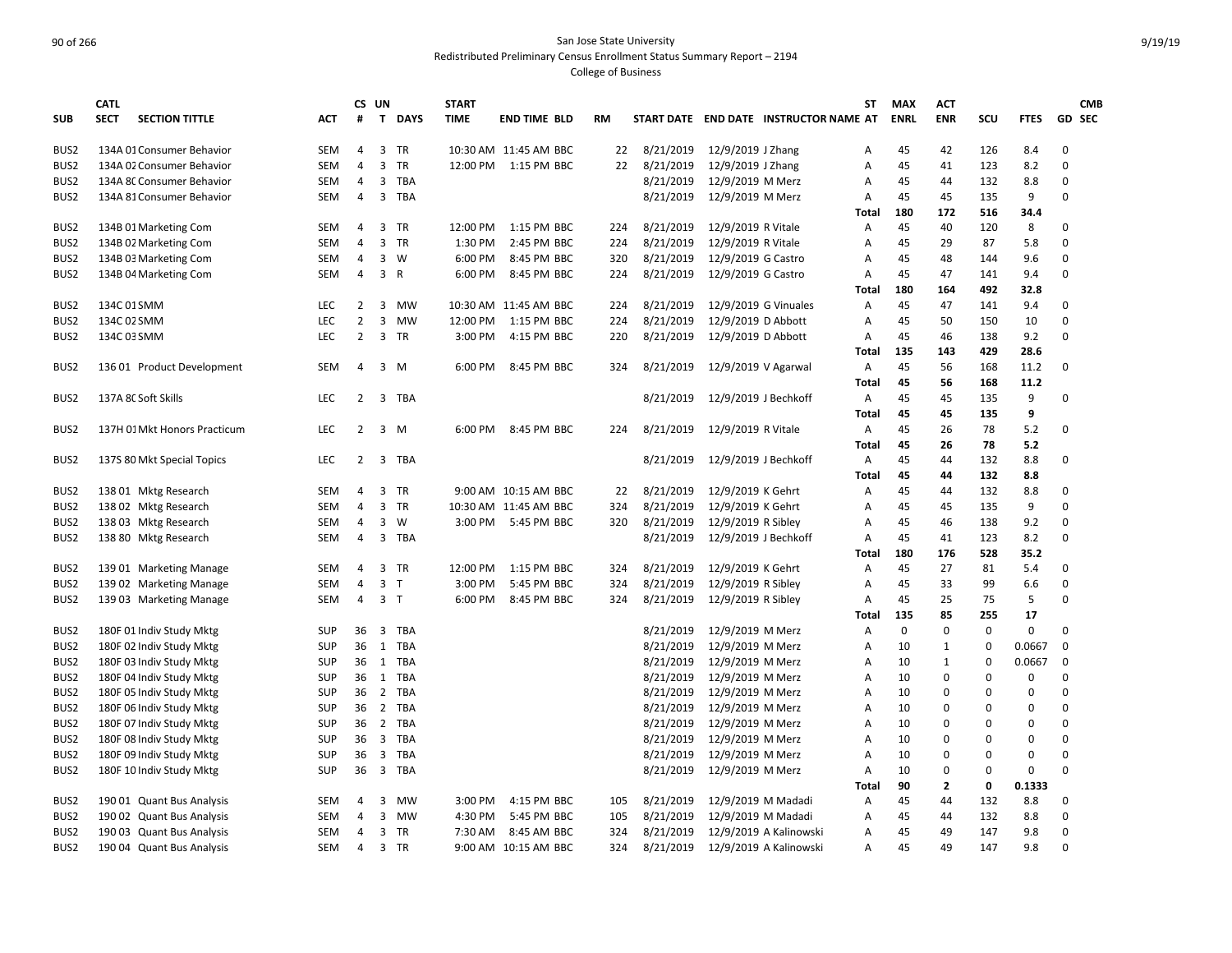Redistributed Preliminary Census Enrollment Status Summary Report – 2194

|                  | <b>CATL</b> |                                        |            | CS. | UN |             | <b>START</b> |                     |           |                   |                    |                           | <b>ST</b>    | <b>MAX</b>  | <b>ACT</b> |       |             |               | <b>CMB</b> |
|------------------|-------------|----------------------------------------|------------|-----|----|-------------|--------------|---------------------|-----------|-------------------|--------------------|---------------------------|--------------|-------------|------------|-------|-------------|---------------|------------|
| <b>SUB</b>       | <b>SECT</b> | <b>SECTION TITTLE</b>                  | <b>ACT</b> |     |    | <b>DAYS</b> | <b>TIME</b>  | <b>END TIME BLD</b> | <b>RM</b> | <b>START DATE</b> | <b>END DATE</b>    | <b>INSTRUCTOR NAME AT</b> |              | <b>ENRL</b> | <b>ENR</b> | SCU   | <b>FTES</b> | <b>GD SEC</b> |            |
| BUS <sub>2</sub> |             | 190 05 Quant Bus Analysis              | <b>SEM</b> | Δ   | 3  | <b>TR</b>   | 12:00 PM     | 1:15 PM BBC         | 105       | 8/21/2019         | 12/9/2019 B Makani |                           | A            | 45          | 50         | 150   | 10          | $\Omega$      |            |
| BUS <sub>2</sub> |             | 190 06 Quant Bus Analysis              | <b>SEM</b> |     | 3  | <b>TR</b>   | 1:30 PM      | 2:45 PM BBC         | 202       | 8/21/2019         |                    | 12/9/2019 A Kalinowski    | A            | 119         | 118        | 354   | 23.6        | 0             |            |
| BUS <sub>2</sub> |             | 190 07 Quant Bus Analysis              | SEM        |     | 3  | <b>TR</b>   | 3:00 PM      | 4:15 PM BBC         | 224       | 8/21/2019         |                    | 12/9/2019 A Kalinowski    | Α            | 45          | 50         | 150   | 10          | 0             |            |
| BUS <sub>2</sub> |             | 190 08 Quant Bus Analysis              | <b>SEM</b> |     | 3  |             | 6:00 PM      | 8:45 PM BBC         | 220       | 8/21/2019         | 12/9/2019 N Chugh  |                           | A            | 45          | 44         | 132   | 8.8         | $\Omega$      |            |
| BUS <sub>2</sub> |             | 190 09 Quant Bus Analysis              | SEM        |     | 3  | M           | 6:00 PM      | 8:45 PM BBC         | 320       | 8/21/2019         | 12/9/2019 O Yu     |                           | A            | 45          | 56         | 168   | 11.2        | 0             |            |
| BUS <sub>2</sub> |             | 190 10 Quant Bus Analysis              | SEM        |     |    | <b>MW</b>   | 3:00 PM      | 4:15 PM BBC         | 21        | 8/21/2019         | 12/9/2019 O Yu     |                           | A            | 45          | 45         | 135   | 9           | $\Omega$      |            |
| BUS <sub>2</sub> |             | 190 80 Quant Bus Analysis              | <b>SEM</b> |     | 3  | <b>TBA</b>  |              |                     |           | 8/21/2019         | 12/9/2019 B Boveda |                           | A            | 45          | 48         | 144   | 9.6         | $\Omega$      |            |
| BUS <sub>2</sub> |             | 190 81 Quant Bus Analysis              | <b>SEM</b> |     | з  | <b>TBA</b>  |              |                     |           | 8/21/2019         | 12/9/2019 B Boveda |                           | Α            | 45          | 48         | 144   | 9.6         | 0             |            |
| BUS <sub>2</sub> |             | 190 82 Quant Bus Analysis              | <b>SEM</b> | 4   | 3  | <b>TBA</b>  |              |                     |           | 8/21/2019         | 12/9/2019 B Boveda |                           | A            | 45          | 50         | 150   | 10          |               |            |
| BUS <sub>2</sub> |             | 190 83 Quant Bus Analysis              | <b>SEM</b> |     | 3  | <b>TBA</b>  |              |                     |           | 8/21/2019         |                    | 12/9/2019 D Czerwinski    | A            | 45          | 45         | 135   | 9           | $\Omega$      |            |
|                  |             |                                        |            |     |    |             |              |                     |           |                   |                    |                           | <b>Total</b> | 704         | 740        | 2220  | 148         |               |            |
| BUS <sub>2</sub> |             | 194A 01 Statistical Analysis           | <b>LEC</b> |     | 3  | <b>TR</b>   | 1:30 PM      | 2:45 PM BBC         | 302       | 8/21/2019         | 12/9/2019 S Tian   |                           | A            | 45          | 37         | 111   | 7.4         | - 0           |            |
| BUS <sub>2</sub> |             | 194A 02 Statistical Analysis           | LEC        |     | 3  |             | 6:00 PM      | 8:45 PM BBC         | 326       | 8/21/2019         | 12/9/2019 H Eisips |                           | А            | 57          | 56         | 168   | 11.2        | $\Omega$      |            |
|                  |             |                                        |            |     |    |             |              |                     |           |                   |                    |                           | <b>Total</b> | 102         | 93         | 279   | 18.6        |               |            |
| BUS <sub>2</sub> |             | 194B 01 Business Analytics             | LEC        |     | 3  | <b>MW</b>   | 4:30 PM      | 5:45 PM BBC         | 324       | 8/21/2019         | 12/9/2019 H Eisips |                           | А            | 40          | 33         | 99    | 6.6         | - 0           |            |
|                  |             |                                        |            |     |    |             |              |                     |           |                   |                    |                           | <b>Total</b> | 40          | 33         | 99    | 6.6         |               |            |
| BUS <sub>2</sub> |             | 195B 01 Data Viz                       | LEC        |     | 3  | <b>TR</b>   | 7:30 AM      | 8:45 AM BBC         | 224       | 8/21/2019         | 12/9/2019 H Patel  |                           | А            | 40          | 45         | 135   | 9           |               |            |
|                  |             |                                        |            |     |    |             |              |                     |           |                   |                    |                           | <b>Total</b> | 40          | 45         | 135   | 9           |               |            |
| BUS <sub>2</sub> |             | 195C 01 Simulation Modeling & Analysis | <b>LEC</b> |     | 3  | <b>MW</b>   | 3:00 PM      | 4:15 PM BBC         | 301       | 8/21/2019         | 12/9/2019 M Klein  |                           | А            | 40          | 45         | 135   | 9           | $\Omega$      |            |
|                  |             |                                        |            |     |    |             |              |                     |           |                   |                    |                           | <b>Total</b> | 40          | 45         | 135   | 9           |               |            |
|                  |             |                                        |            |     |    |             |              |                     |           |                   |                    | <b>Marketing Total</b>    |              | 3848        | 3655       | 10959 | 730.88      |               |            |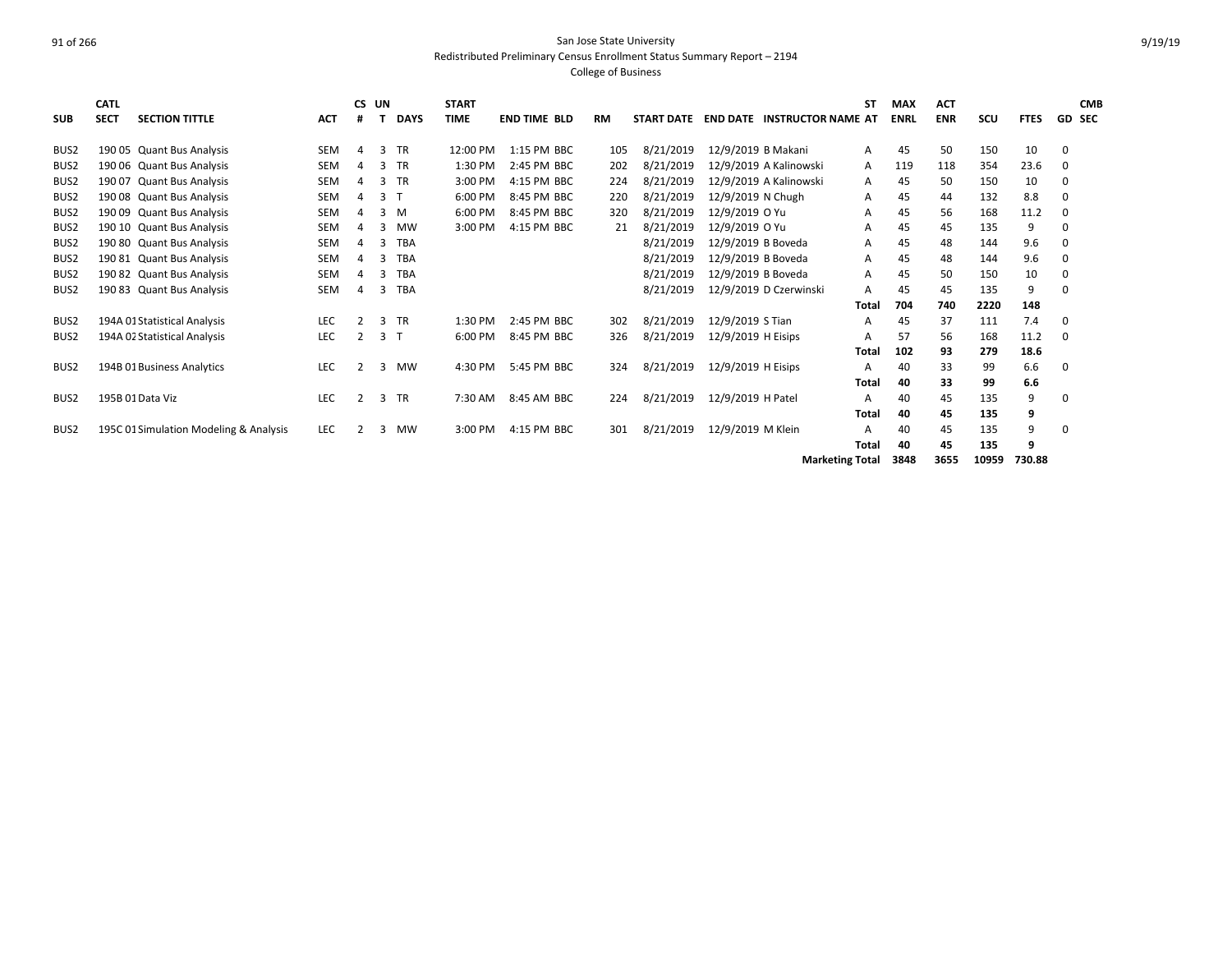Redistributed Preliminary Census Enrollment Status Summary Report – 2194

|            | <b>CATL</b> |                                                     |            |                | CS UN          |             | <b>START</b> |                       |     |           |                      |                                        | <b>ST</b>      | <b>MAX</b>  | <b>ACT</b> |      |             |               | <b>CMB</b> |
|------------|-------------|-----------------------------------------------------|------------|----------------|----------------|-------------|--------------|-----------------------|-----|-----------|----------------------|----------------------------------------|----------------|-------------|------------|------|-------------|---------------|------------|
| <b>SUB</b> | <b>SECT</b> | <b>SECTION TITTLE</b>                               | <b>ACT</b> | #              |                | T DAYS      | <b>TIME</b>  | <b>END TIME BLD</b>   | RM  |           |                      | START DATE END DATE INSTRUCTOR NAME AT |                | <b>ENRL</b> | <b>ENR</b> | scu  | <b>FTES</b> | <b>GD SEC</b> |            |
|            |             | <b>School of Global Innovation &amp; Leadership</b> |            |                |                |             |              |                       |     |           |                      |                                        |                |             |            |      |             |               |            |
|            |             |                                                     |            |                |                |             |              |                       |     |           |                      |                                        |                |             |            |      |             |               |            |
| BUS5       | 16 60       | Intro Lrdshp & Innov                                | <b>LEC</b> | $\overline{2}$ |                | 3 MW        | 3:00 PM      | 4:15 PM BBC           | 202 | 8/21/2019 | 12/9/2019 J Tan      |                                        | Α              | 119         | 113        | 339  | 22.6        | $\mathbf 0$   |            |
| BUS5       | 16 61       | Intro Lrdshp & Innov                                | <b>LEC</b> | $\overline{2}$ | $\overline{3}$ | TR          | 7:30 AM      | 8:45 AM BBC           | 104 | 8/21/2019 | 12/9/2019 B Makani   |                                        | A              | 45          | 41         | 123  | 8.2         | $\mathbf 0$   |            |
| BUS5       | 16 62       | Intro Lrdshp & Innov                                | <b>LEC</b> | $\overline{2}$ | 3              | TR          |              | 9:00 AM 10:15 AM BBC  | 202 | 8/21/2019 | 12/9/2019 B Makani   |                                        | A              | 119         | 114        | 342  | 22.8        | 0             |            |
| BUS5       | 16 63       | Intro Lrdshp & Innov                                | LEC.       | $\overline{2}$ |                | 3 TR        |              | 10:30 AM 11:45 AM BBC | 104 | 8/21/2019 | 12/9/2019 B Makani   |                                        | A              | 45          | 44         | 132  | 8.8         | $\mathbf 0$   |            |
| BUS5       | 16 64       | Intro Lrdshp & Innov                                | <b>LEC</b> | $\overline{2}$ |                | 3 TR        | 3:00 PM      | 4:15 PM BBC           | 105 | 8/21/2019 | 12/9/2019 D Wilde    |                                        | A              | 45          | 41         | 123  | 8.2         | $\mathbf 0$   |            |
| BUS5       | 16 65       | Intro Lrdshp & Innov                                | LEC        | $\overline{2}$ |                | $3 \quad W$ | 6:00 PM      | 8:45 PM BBC           | 222 | 8/21/2019 | 12/9/2019 T Shirley  |                                        | Α              | 45          | 42         | 126  | 8.4         | $\Omega$      |            |
| BUS5       | 16 66       | Intro Lrdshp & Innov                                | <b>LEC</b> | $\overline{2}$ | $\overline{3}$ | M           | 6:00 PM      | 8:45 PM BBC           | 322 | 8/21/2019 | 12/9/2019 R Pollard  |                                        | Α              | 45          | 40         | 120  | 8           | 0             |            |
|            |             |                                                     |            |                |                |             |              |                       |     |           |                      |                                        | Total          | 463         | 435        | 1305 | 87          |               |            |
| BUS5       |             | 140 01 Fund of Oper Mgmt                            | <b>LEC</b> | $\overline{2}$ | 3              | <b>MW</b>   |              | 10:30 AM 11:45 AM BBC | 226 | 8/21/2019 | 12/9/2019 C Lim      |                                        | A              | 45          | 44         | 132  | 8.8         | 0             |            |
| BUS5       |             | 140 02 Fund of Oper Mgmt                            | <b>LEC</b> | $\overline{2}$ | 3              | MW          | 12:00 PM     | 1:15 PM BBC           | 104 | 8/21/2019 | 12/9/2019 J Tan      |                                        | A              | 45          | 51         | 153  | 10.2        | $\Omega$      |            |
| BUS5       |             | 140 03 Fund of Oper Mgmt                            | LEC        | $\overline{2}$ | 3              | MW          | 1:30 PM      | 2:45 PM BBC           | 226 | 8/21/2019 | 12/9/2019 S Zhou     |                                        | A              | 45          | 45         | 135  | 9           | $\mathbf 0$   |            |
| BUS5       |             | 140 04 Fund of Oper Mgmt                            | <b>LEC</b> | $\overline{2}$ |                | 3 M         | 3:00 PM      | 5:45 PM DMH           | 234 | 8/21/2019 |                      | 12/9/2019 S Ramakrishnan               | Α              | 45          | 49         | 147  | 9.8         | $\Omega$      |            |
| BUS5       |             | 140 05 Fund of Oper Mgmt                            | <b>LEC</b> | $\overline{2}$ |                | $3 \, M$    | 3:00 PM      | 5:45 PM BBC           | 226 | 8/21/2019 | 12/9/2019 J Song     |                                        | A              | 45          | 45         | 135  | 9           | $\Omega$      |            |
| BUS5       |             | 140 06 Fund of Oper Mgmt                            | <b>LEC</b> | $\overline{2}$ |                | $3 \, M$    | 6:00 PM      | 8:45 PM BBC           | 130 | 8/21/2019 | 12/9/2019 J Sung     |                                        | A              | 40          | 37         | 111  | 7.4         | $\Omega$      |            |
| BUS5       |             | 140 07 Fund of Oper Mgmt                            | <b>LEC</b> | $\overline{2}$ |                | 3 TR        | 7:30 AM      | 8:45 AM BBC           | 226 | 8/21/2019 | 12/9/2019 C Lim      |                                        | A              | 45          | 42         | 126  | 8.4         | $\Omega$      |            |
| BUS5       |             | 140 08 Fund of Oper Mgmt                            | <b>LEC</b> | $\overline{2}$ |                | 3 TR        |              | 10:30 AM 11:45 AM BBC | 220 | 8/21/2019 | 12/9/2019 J Tan      |                                        | Α              | 45          | 52         | 156  | 10.4        | $\Omega$      |            |
| BUS5       |             | 140 09 Fund of Oper Mgmt                            | <b>LEC</b> | $\overline{2}$ |                | 3 TR        | 1:30 PM      | 2:45 PM BBC           | 220 | 8/21/2019 | 12/9/2019 J Tan      |                                        | A              | 45          | 45         | 135  | 9           | $\Omega$      |            |
| BUS5       |             | 140 10 Fund of Oper Mgmt                            | <b>LEC</b> | $\overline{2}$ | 3 <sub>1</sub> |             | 3:00 PM      | 5:45 PM BBC           | 226 | 8/21/2019 | 12/9/2019 J Song     |                                        | A              | 45          | 45         | 135  | 9           | $\Omega$      |            |
| BUS5       |             | 140 11 Fund of Oper Mgmt                            | <b>LEC</b> | $\overline{2}$ | 3 <sub>T</sub> |             | 6:00 PM      | 8:45 PM BBC           | 226 | 8/21/2019 | 12/9/2019 J Song     |                                        | A              | 45          | 45         | 135  | 9           | $\Omega$      |            |
| BUS5       |             | 140 12 Fund of Oper Mgmt                            | <b>LEC</b> | $\overline{2}$ |                | $3 \quad W$ | 6:00 PM      | 8:45 PM BBC           | 220 | 8/21/2019 | 12/9/2019 M Ashley   |                                        | A              | 45          | 44         | 132  | 8.8         | 0             |            |
| BUS5       |             | 140 13 Fund of Oper Mgmt                            | <b>LEC</b> | $\overline{2}$ | 3 R            |             | 3:00 PM      | 5:45 PM BBC           | 226 | 8/21/2019 | 12/9/2019 R Salstrom |                                        | A              | 45          | 55         | 165  | 11          | $\Omega$      |            |
| BUS5       |             | 140 14 Fund of Oper Mgmt                            | <b>LEC</b> | $\overline{2}$ | 3 R            |             | 6:00 PM      | 8:45 PM BBC           | 226 | 8/21/2019 | 12/9/2019 R Salstrom |                                        | Α              | 45          | 46         | 138  | 9.2         | $\mathbf 0$   |            |
| BUS5       |             | 140 80 Fund of Oper Mgmt                            | <b>LEC</b> | $\overline{2}$ | 3              | TBA         |              |                       |     | 8/21/2019 | 12/9/2019 M Ashley   |                                        | A              | 45          | 45         | 135  | 9           | $\Omega$      |            |
| BUS5       |             | 140 81 Fund of Oper Mgmt                            | <b>LEC</b> | $\overline{2}$ | 3              | <b>TBA</b>  |              |                       |     | 8/21/2019 | 12/9/2019 A Loomba   |                                        | A              | 45          | 44         | 132  | 8.8         | $\Omega$      |            |
| BUS5       |             | 140 82 Fund of Oper Mgmt                            | <b>LEC</b> | $\overline{2}$ | 3              | TBA         |              |                       |     | 8/21/2019 | 12/9/2019 A Loomba   |                                        | A              | 45          | 45         | 135  | 9           | $\Omega$      |            |
| BUS5       |             | 140 83 Fund of Oper Mgmt                            | <b>LEC</b> | $\overline{2}$ | 3              | <b>TBA</b>  |              |                       |     | 8/21/2019 | 12/9/2019 J Sung     |                                        | A              | 45          | 41         | 123  | 8.2         | $\Omega$      |            |
| BUS5       |             | 140 84 Fund of Oper Mgmt                            | LEC        | $\overline{2}$ | 3              | <b>TBA</b>  |              |                       |     | 8/21/2019 | 12/9/2019 S Zhou     |                                        | Α              | 45          | 45         | 135  | 9           | $\mathbf 0$   |            |
| BUS5       |             | 140 85 Fund of Oper Mgmt                            | <b>LEC</b> | $\overline{2}$ | 3              | <b>TBA</b>  |              |                       |     | 8/21/2019 | 12/9/2019 S Zhou     |                                        | Α              | 45          | 45         | 135  | 9           | 0             |            |
|            |             |                                                     |            |                |                |             |              |                       |     |           |                      |                                        | Total          | 895         | 910        | 2730 | 182         |               |            |
| BUS5       |             | 141 01 Proc & Supply Mgmt                           | <b>LEC</b> | $\overline{2}$ | 3              | <b>MW</b>   |              | 9:00 AM 10:15 AM BBC  | 226 | 8/21/2019 | 12/9/2019 C Lim      |                                        | $\overline{A}$ | 45          | 37         | 111  | 7.4         | $\mathbf 0$   |            |
| BUS5       |             | 141 02 Proc & Supply Mgmt                           | <b>LEC</b> | $\overline{2}$ | $\overline{3}$ | TR          |              | 9:00 AM 10:15 AM BBC  | 226 | 8/21/2019 | 12/9/2019 C Lim      |                                        | A              | 45          | 45         | 135  | 9           | $\Omega$      |            |
|            |             |                                                     |            |                |                |             |              |                       |     |           |                      |                                        | Total          | 90          | 82         | 246  | 16.4        |               |            |
| BUS5       |             | 141B 01 Trans & Log Mgt                             | <b>LEC</b> | 3              |                | 3 MW        | 1:30 PM      | 2:45 PM BBC           | 301 | 8/21/2019 | 12/9/2019 Y Wu       |                                        | Α              | 40          | 15         | 45   | 3           | 0             |            |
|            |             |                                                     |            |                |                |             |              |                       |     |           |                      |                                        | Total          | 40          | 15         | 45   | 3           |               |            |
| BUS5       |             | 142 01 Total Quality Mgmt                           | <b>LEC</b> | 2              | 3              | <b>MW</b>   |              | 10:30 AM 11:45 AM BBC | 104 | 8/21/2019 | 12/9/2019 T Shi      |                                        | A              | 45          | 45         | 135  | 9           | $\mathbf 0$   |            |
| BUS5       |             | 142 02 Total Quality Mgmt                           | <b>LEC</b> | $\overline{2}$ | 3              | <b>MW</b>   | 1:30 PM      | 2:45 PM BBC           | 220 | 8/21/2019 | 12/9/2019 T Shi      |                                        | A              | 45          | 43         | 129  | 8.6         | $\mathbf 0$   |            |
| BUS5       |             | 142 03 Total Quality Mgmt                           | <b>LEC</b> | $\overline{2}$ |                | 3 MW        | 3:00 PM      | 4:15 PM BBC           | 220 | 8/21/2019 | 12/9/2019 T Shi      |                                        | Α              | 45          | 45         | 135  | 9           | $\Omega$      |            |
|            |             |                                                     |            |                |                |             |              |                       |     |           |                      |                                        | Total          | 135         | 133        | 399  | 26.6        |               |            |
| BUS5       |             | 144 01 Supply Chain Mgmt                            | <b>LEC</b> | 2              | 3              | M           | 6:00 PM      | 8:45 PM BBC           | 222 | 8/21/2019 | 12/9/2019 M Zhou     |                                        | Α              | 45          | 41         | 123  | 8.2         | 0             |            |
| BUS5       |             | 144 80 Supply Chain Mgmt                            | LEC        | $\overline{2}$ | $\overline{3}$ | TBA         |              |                       |     | 8/21/2019 | 12/9/2019 M Zhou     |                                        | A              | 45          | 44         | 132  | 8.8         | $\Omega$      |            |
|            |             |                                                     |            |                |                |             |              |                       |     |           |                      |                                        | Total          | 90          | 85         | 255  | 17          |               |            |
| BUS5       |             | 145 01 Global Operations Strategy                   | LEC        | 2              |                | 3 M         | 6:00 PM      | 8:45 PM BBC           | 226 | 8/21/2019 | 12/9/2019 G Naroola  |                                        | Α              | 45          | 48         | 144  | 9.6         | $\Omega$      |            |
|            |             |                                                     |            |                |                |             |              |                       |     |           |                      |                                        | Total          | 45          | 48         | 144  | 9.6         |               |            |
| BUS5       |             | 146 01 Fund Project Mgmt                            | <b>LEC</b> | 3              |                | 3 MW        | 3:00 PM      | 4:15 PM DMH           | 160 | 8/21/2019 | 12/9/2019 X Qi       |                                        | A              | 45          | 47         | 141  | 9.4         | $\Omega$      |            |
|            |             |                                                     |            |                |                |             |              |                       |     |           |                      |                                        |                |             |            |      |             |               |            |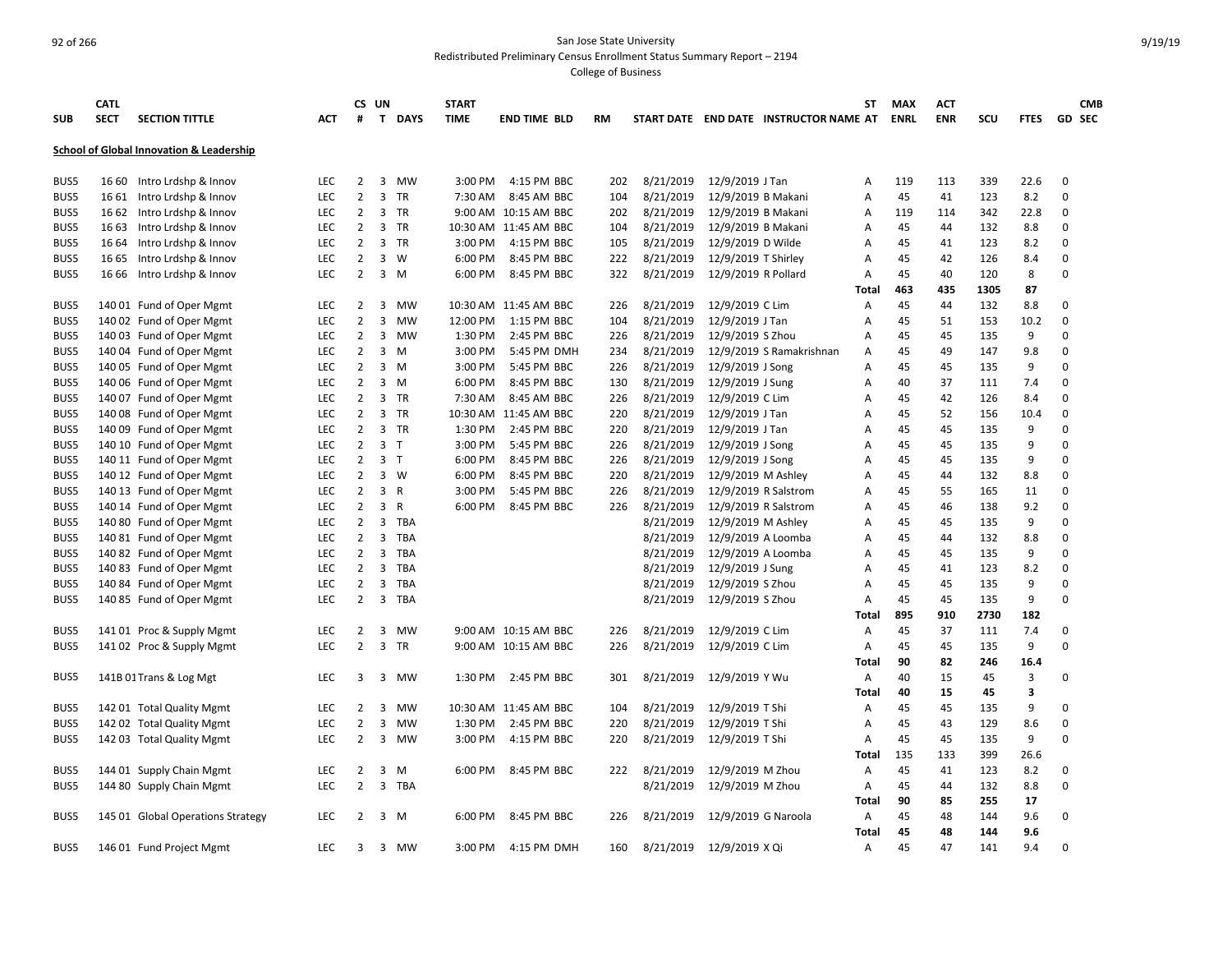Redistributed Preliminary Census Enrollment Status Summary Report – 2194

|              | <b>CATL</b>  |                             |            | CS UN          |                |              | <b>START</b> |                       |     |           |                       | ST                                     | <b>MAX</b>  | <b>ACT</b>     |              |             | <b>CMB</b>     |  |
|--------------|--------------|-----------------------------|------------|----------------|----------------|--------------|--------------|-----------------------|-----|-----------|-----------------------|----------------------------------------|-------------|----------------|--------------|-------------|----------------|--|
| <b>SUB</b>   | <b>SECT</b>  | <b>SECTION TITTLE</b>       | ACT        | #              | $\mathbf{T}$   | <b>DAYS</b>  | <b>TIME</b>  | <b>END TIME BLD</b>   | RM  |           |                       | START DATE END DATE INSTRUCTOR NAME AT | <b>ENRL</b> | <b>ENR</b>     | scu          | <b>FTES</b> | <b>GD SEC</b>  |  |
| BUS5         |              | 146 80 Fund Project Mgmt    | <b>LEC</b> | 3              |                | 3 TBA        |              |                       |     | 8/21/2019 | 12/9/2019 X Qi        | A                                      | 45          | 49             | 147          | 9.8         | $\mathbf 0$    |  |
|              |              |                             |            |                |                |              |              |                       |     |           |                       | <b>Total</b>                           | 90          | 96             | 288          | 19.2        |                |  |
| BUS5         |              | 147 01 Servic Oper Mgmt     | LEC        | 2              |                | 3 MW         |              | 12:00 PM  1:15 PM BBC | 226 | 8/21/2019 | 12/9/2019 S Zhou      | Α                                      | 45          | 45             | 135          | 9           | 0              |  |
|              |              |                             |            |                |                |              |              |                       |     |           |                       | Total                                  | 45          | 45             | 135          | 9           |                |  |
| BUS5         |              | 162 01 Intl & Compar Mgmt   | <b>LEC</b> | 2              | 3              | MW           |              | 9:00 AM 10:15 AM BBC  | 323 | 8/21/2019 | 12/9/2019 C Reade     | Α                                      | 40          | 29             | 87           | 5.8         | 0              |  |
| BUS5         |              | 162 02 Intl & Compar Mgmt   | <b>LEC</b> | $\overline{2}$ | 3              | MW           |              | 10:30 AM 11:45 AM BBC | 323 | 8/21/2019 | 12/9/2019 C Reade     | Α                                      | 40          | 33             | 99           | 6.6         | $\Omega$       |  |
|              |              |                             |            |                |                |              |              |                       |     |           |                       | Total                                  | 80          | 62             | 186          | 12.4        |                |  |
| BUS5         |              | 162A 01IB Strategy          | <b>SEM</b> | 5              | 3              | MW           |              | 12:00 PM 1:15 PM BBC  | 323 | 8/21/2019 | 12/9/2019 A Musgrave  | Α                                      | 40          | 39             | 117          | 7.8         | 0              |  |
|              |              |                             |            |                |                |              |              |                       |     |           |                       | <b>Total</b>                           | 40          | 39             | 117          | 7.8         |                |  |
| BUS5         |              | 163B 01 Emerging Markets    | <b>SEM</b> | 5              | 3              | W            | 4:30 PM      | 7:15 PM BBC           | 301 | 8/21/2019 | 12/9/2019 T Kothari   | A                                      | 45          | 30             | 90           | 6           | 0              |  |
|              |              |                             |            |                |                |              |              |                       |     |           |                       | Total                                  | 45          | 30             | 90           | 6           |                |  |
| BUS5         |              | 165A 01 Global Leadership   | LEC        | 2              | 3              | $\top$       | 6:00 PM      | 8:45 PM BBC           | 323 | 8/21/2019 | 12/9/2019 T Shirley   | Α                                      | 40          | 29             | 87           | 5.8         | 0              |  |
| BUS5         |              | 165A 02 Global Leadership   | <b>LEC</b> | $\overline{2}$ | 3              | W            | 3:00 PM      | 5:45 PM BBC           | 323 | 8/21/2019 | 12/9/2019 J Osland    | Α                                      | 40          | 34             | 102          | 6.85        | $\mathbf{1}$   |  |
|              |              |                             |            |                |                |              |              |                       |     |           |                       | Total                                  | 80          | 63             | 189          | 12.65       |                |  |
| BUS5         |              | 167 01 Managing Envir Iss   | LEC        | $\overline{2}$ | 3              | TR           | 1:30 PM      | 2:45 PM BBC           | 226 | 8/21/2019 | 12/9/2019 R Roman     | Α                                      | 45          | 38             | 114          | 7.6         | 0 <sup>o</sup> |  |
| <b>ENVS</b>  |              | 167 01 Managing Envir Iss   | <b>LEC</b> | $\overline{2}$ |                | 3 TR         | 1:30 PM      | 2:45 PM BBC           | 226 | 8/21/2019 | 12/9/2019 R Roman     | A                                      | 0           | $\mathbf{0}$   | $\mathbf{0}$ | $\mathbf 0$ | 0 <sup>o</sup> |  |
|              |              |                             |            |                |                |              |              |                       |     |           |                       | Total                                  | 45          | 38             | 114          | 7.6         |                |  |
| BUS5         |              | 180D 01 Individ Studies     | <b>SUP</b> | 36             |                | 1 TBA        |              |                       |     | 8/21/2019 | 12/9/2019             | Α                                      | 45          | 0              | 0            | $\Omega$    | 0              |  |
| BUS5         |              | 180D 02 Individ Studies     | <b>SUP</b> | 36             | $\overline{2}$ | TBA          |              |                       |     | 8/21/2019 | 12/9/2019             | Α                                      | 45          | $\Omega$       | $\Omega$     | $\Omega$    | $\Omega$       |  |
| BUS5         |              | 180D 0: Individ Studies     | <b>SUP</b> | 36             |                | 3 TBA        |              |                       |     | 8/21/2019 | 12/9/2019 R Pollard   | Α                                      | 45          | 2              | 0            | 0.4         | 0              |  |
| BUS5         |              | 180D 04 Individ Studies     | <b>SUP</b> | 36             |                | 3 TBA        |              |                       |     | 8/21/2019 | 12/9/2019             | Α                                      | 45          | 0              | 0            | $\Omega$    | 0              |  |
| BUS5         |              | 180D 05 Individ Studies     | <b>SUP</b> | 36             |                | 3 TBA        |              |                       |     | 8/21/2019 | 12/9/2019             | Α                                      | 45          | 0              | $\Omega$     | 0           | 0              |  |
|              |              |                             |            |                |                |              |              |                       |     |           |                       | Total                                  | 225         | $\overline{2}$ | $\mathbf 0$  | 0.4         |                |  |
| BUS5         |              | 18101 Intro Entrepreneur    | LEC        | 3              | $\overline{3}$ | MW           | 1:30 PM      | 2:45 PM BBC           | 302 | 8/21/2019 | 12/9/2019 A Basu      | Α                                      | 45          | 41             | 123          | 8.25        | 1              |  |
| BUS5         |              | 18102 Intro Entrepreneur    | <b>LEC</b> | 3              | 3              | <b>TR</b>    | 4:30 PM      | 5:45 PM BBC           | 220 | 8/21/2019 | 12/9/2019 S Pruthi    | Α                                      | 45          | 38             | 114          | 7.6         | 0              |  |
| BUS5         |              | 181 80 Intro Entrepreneur   | <b>LEC</b> | 3              |                | 3 TBA        |              |                       |     | 8/21/2019 | 12/9/2019 X Quan      | Α                                      | 45          | 41             | 123          | 8.2         | 0              |  |
|              |              |                             |            |                |                |              |              |                       |     |           |                       | Total                                  | 135         | 120            | 360          | 24.05       |                |  |
| BUS5         |              | 183 01 Global Entreneurship | LEC        | 2              | $\overline{3}$ | MW           |              | 10:30 AM 11:45 AM BBC | 220 | 8/21/2019 | 12/9/2019 X Quan      | Α                                      | 45          | 45             | 135          | 9           | 0              |  |
| BUS5         |              | 183 02 Global Entreneurship | <b>LEC</b> | 2              | 3              | MW           |              | 12:00 PM 1:15 PM BBC  | 220 | 8/21/2019 | 12/9/2019 X Quan      | Α                                      | 45<br>90    | 43             | 129          | 8.6         | 0              |  |
|              |              |                             |            |                |                |              |              |                       |     |           |                       | Total                                  |             | 88             | 264          | 17.6        |                |  |
| BUS5         |              | 184A 01 Mgmt of Innovation  | <b>SEM</b> | 5              | $\overline{3}$ | $\mathsf{R}$ | 6:00 PM      | 8:45 PM BBC           | 130 | 8/21/2019 | 12/9/2019 P Gupta     | A                                      | 40          | 34             | 102          | 6.85        | $\mathbf{1}$   |  |
|              |              |                             | <b>LEC</b> |                |                |              |              |                       |     |           |                       | <b>Total</b>                           | 40          | 34             | 102          | 6.85        |                |  |
| BUS5         | 186V 01 VLAB |                             |            | 3              | 3              | M            | 4:30 PM      | 7:15 PM BBC           | 302 | 8/21/2019 | 12/9/2019 A Basu      | Α                                      | 45<br>45    | 14             | 42           | 2.8         | 0              |  |
| BUS5         |              | 187 01 Global Dimensn Bus   | <b>LEC</b> | $\overline{2}$ | 3              | MW           |              | 9:00 AM 10:15 AM BBC  | 220 | 8/21/2019 | 12/9/2019 W Van Hooff | <b>Total</b><br>Α                      | 45          | 14<br>48       | 42<br>144    | 2.8<br>9.6  | 0              |  |
| BUS5         |              | 187 02 Global Dimensn Bus   | <b>LEC</b> | $\overline{2}$ | 3              | <b>MW</b>    | 12:00 PM     | 1:15 PM BBC           | 326 | 8/21/2019 | 12/9/2019   Yang      | A                                      | 45          | 45             | 135          | 9           | 0              |  |
| BUS5         |              | 187 03 Global Dimensn Bus   | LEC        | $\overline{2}$ | 3              | MW           | 1:30 PM      | 2:45 PM BBC           | 204 | 8/21/2019 | 12/9/2019 A Musgrave  |                                        | 119         | 118            | 354          | 23.6        | 0              |  |
|              | 18705        | <b>Global Dimensn Bus</b>   | LEC        | $\overline{2}$ | 3              | TR           | 7:30 AM      | 8:45 AM BBC           | 220 | 8/21/2019 | 12/9/2019 S Francis   | Α                                      | 45          | 51             | 153          | 10.2        | 0              |  |
| BUS5<br>BUS5 |              | 187 06 Global Dimensn Bus   | <b>LEC</b> | $\overline{2}$ |                | 3 TR         |              | 9:00 AM 10:15 AM BBC  | 204 | 8/21/2019 | 12/9/2019 S Francis   | Α<br>Α                                 | 119         | 115            | 345          | 23          | 0              |  |
| BUS5         | 18707        | <b>Global Dimensn Bus</b>   | <b>LEC</b> | $\overline{2}$ | $\overline{3}$ | TR           | 12:00 PM     | 1:15 PM BBC           | 104 | 8/21/2019 | 12/9/2019 Y No        | A                                      | 45          | 44             | 132          | 8.8         | 0              |  |
| BUS5         |              | 187 08 Global Dimensn Bus   | <b>LEC</b> | $\overline{2}$ |                | 3 TR         | 3:00 PM      | 4:15 PM BBC           | 323 | 8/21/2019 | 12/9/2019 W Van Hooff |                                        | 40          | 41             | 123          | 8.2         | $\mathbf 0$    |  |
| BUS5         |              | 187 09 Global Dimensn Bus   | <b>LEC</b> | $\overline{2}$ | 3              | TR           | 4:30 PM      | 5:45 PM BBC           | 323 | 8/21/2019 | 12/9/2019 W Van Hooff | Α<br>Α                                 | 40          | 41             | 123          | 8.2         | 0              |  |
| BUS5         |              | 187 10 Global Dimensn Bus   | <b>LEC</b> |                | $\overline{3}$ |              |              |                       |     |           |                       | х                                      | $\Omega$    | 0              | 0            | 0           | 0              |  |
| BUS5         |              | 187 11 Global Dimensn Bus   | <b>LEC</b> | 2              | 3              | $\mathsf{R}$ | 6:00 PM      | 8:45 PM BBC           | 222 | 8/21/2019 | 12/9/2019   Yang      | A                                      | 45          | 43             | 129          | 8.6         | 0              |  |
| BUS5         |              | 187 12 Global Dimensn Bus   | <b>LEC</b> | $\overline{2}$ |                | 3 TR         |              | 10:30 AM 11:45 AM BBC | 225 | 8/21/2019 | 12/9/2019 A Musgrave  | Α                                      | 40          | 26             | 78           | 5.2         | $\Omega$       |  |
| BUS5         |              | 187 80 Global Dimensn Bus   | LEC        | $\overline{2}$ |                | 3 TBA        |              |                       |     | 8/21/2019 | 12/9/2019 T Kothari   | Α                                      | 45          | 50             | 150          | 10          | 0              |  |
|              |              |                             |            |                |                |              |              |                       |     |           |                       |                                        |             |                |              |             |                |  |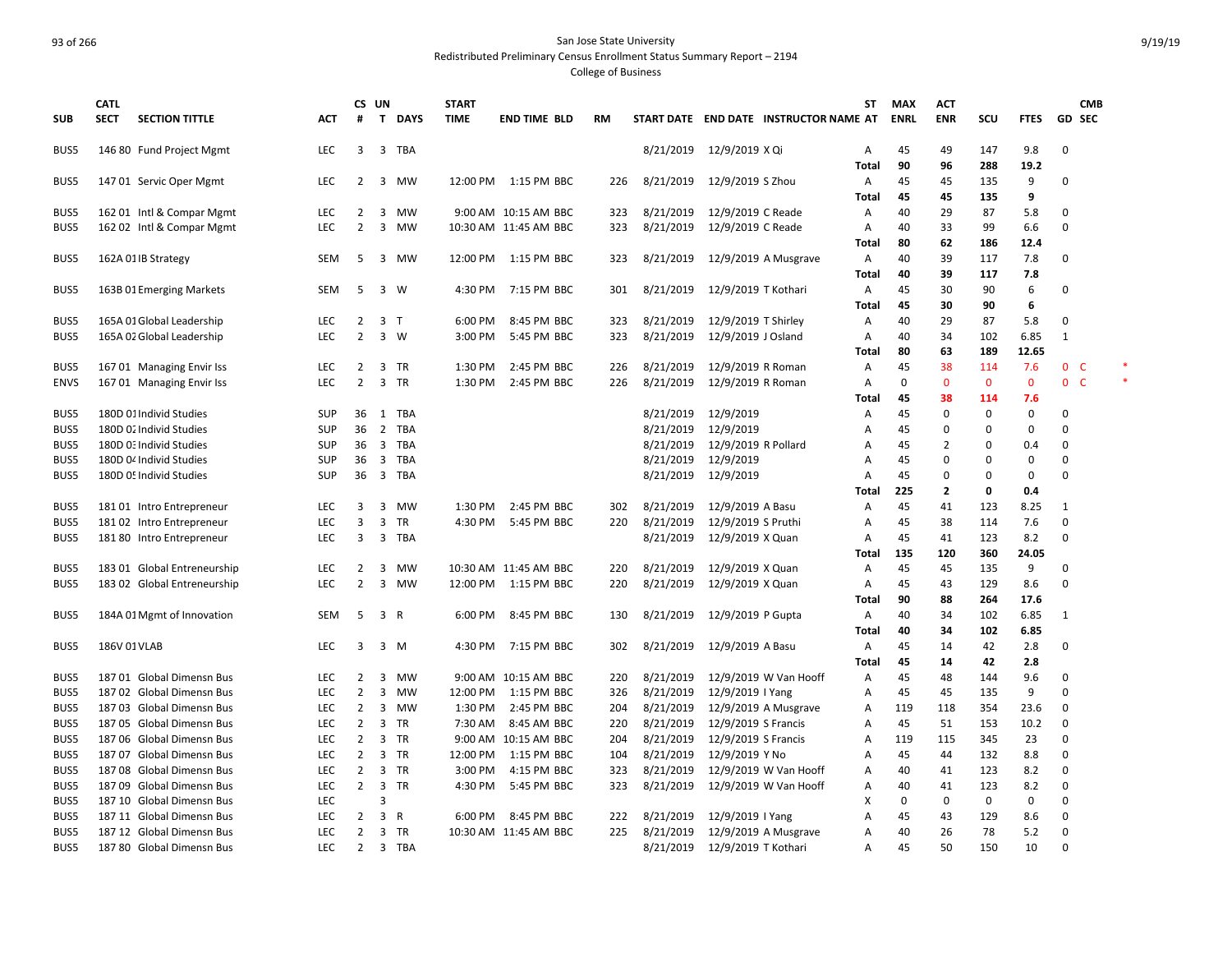Redistributed Preliminary Census Enrollment Status Summary Report – 2194

| <b>SUB</b> | <b>CATL</b><br><b>SECT</b> | <b>SECTION TITTLE</b>                | <b>ACT</b> | CS UN<br># |   | <b>DAYS</b> | <b>START</b><br><b>TIME</b> | <b>END TIME BLD</b> | <b>RM</b> | <b>START DATE</b> | <b>END DATE</b>     | <b>INSTRUCTOR NAME AT</b>                      | SΤ    | <b>MAX</b><br><b>ENRL</b> | <b>ACT</b><br>ENR | SCU  | <b>FTES</b> |             | <b>CMB</b><br><b>GD SEC</b> |
|------------|----------------------------|--------------------------------------|------------|------------|---|-------------|-----------------------------|---------------------|-----------|-------------------|---------------------|------------------------------------------------|-------|---------------------------|-------------------|------|-------------|-------------|-----------------------------|
| BUS5       | 18781                      | Global Dimensn Bus                   | LEC        |            | 3 | <b>TBA</b>  |                             |                     |           | 8/21/2019         | 12/9/2019 T Kothari |                                                | A     | 45                        | 47                | 141  | 9.45        |             |                             |
| BUS5       |                            | 187 82 Global Dimensn Bus            | <b>LEC</b> |            | 3 | <b>TBA</b>  |                             |                     |           | 8/21/2019         | 12/9/2019 Y No      |                                                | A     | 45                        | 41                | 123  | 8.2         | $\mathbf 0$ |                             |
| BUS5       |                            | 187 83 Global Dimensn Bus            | LEC        |            | 3 | <b>TBA</b>  |                             |                     |           | 8/21/2019         | 12/9/2019 A Osland  |                                                | Α     | 45                        | 45                | 135  | 9           | 0           |                             |
| BUS5       |                            | 187 84 Global Dimensn Bus            | LEC        |            | 3 | <b>TBA</b>  |                             |                     |           | 8/21/2019         | 12/9/2019 A Osland  |                                                | A     | 45                        | 45                | 135  | 9           | 0           |                             |
| BUS5       |                            | 187 85 Global Dimensn Bus            | <b>LEC</b> |            | 3 | <b>TBA</b>  |                             |                     |           | 8/21/2019         | 12/9/2019   Yang    |                                                | A     | 45                        | 47                | 141  | 9.4         | 0           |                             |
| BUS5       |                            | 187 86 Global Dimensn Bus            | <b>LEC</b> |            | 3 | <b>TBA</b>  |                             |                     |           | 8/21/2019         | 12/9/2019   Yang    |                                                | A     | 45                        | 46                | 138  | 9.2         | $\mathbf 0$ |                             |
| BUS5       |                            | 187 87 Global Dimensn Bus            | <b>LEC</b> |            | 3 | <b>TBA</b>  |                             |                     |           | 8/21/2019         | 12/9/2019 A Loomba  |                                                | A     | 45                        | 44                | 132  | 8.8         | $\mathbf 0$ |                             |
|            |                            |                                      |            |            |   |             |                             |                     |           |                   |                     |                                                | Total | 943                       | 937               | 2811 | 187.45      |             |                             |
| BUS5       |                            | 196E 01 Startup Founders and Funders | <b>LEC</b> |            | 3 |             |                             |                     |           |                   |                     |                                                | X     | $\Omega$                  | $\Omega$          | 0    | 0           | 0           |                             |
|            |                            |                                      |            |            |   |             |                             |                     |           |                   |                     |                                                | Total | 0                         | 0                 | 0    | 0           |             |                             |
| BUS5       |                            | 196F 01 Crit Thinking Bus            | <b>LEC</b> |            | 3 |             |                             |                     |           |                   |                     |                                                | X     | 0                         | 0                 | 0    | 0           | 0           |                             |
|            |                            |                                      |            |            |   |             |                             |                     |           |                   |                     |                                                | Total | 0                         | 0                 | 0    | 0           |             |                             |
|            |                            |                                      |            |            |   |             |                             |                     |           |                   |                     | School of Global Innovation & Leadership Total |       | 3661                      | 3276              | 9822 | 655.4       |             |                             |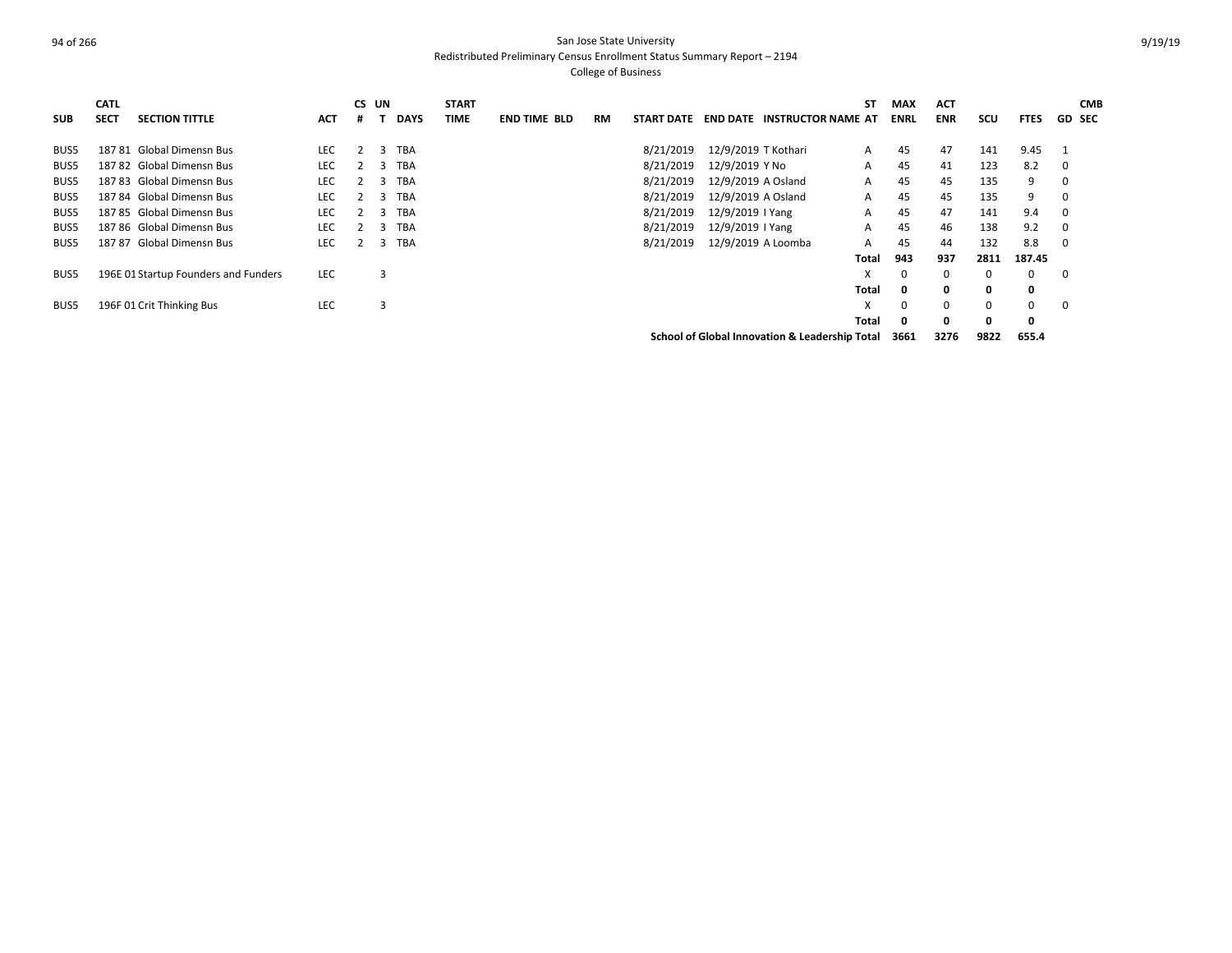Redistributed Preliminary Census Enrollment Status Summary Report – 2194

| <b>SUB</b> | <b>CATL</b><br><b>SECT</b> | <b>SECTION TITTLE</b>                                 | <b>ACT</b> | #              | CS UN<br>T.    | <b>DAYS</b> | <b>START</b><br><b>TIME</b> | <b>END TIME BLD</b>   | RM  |           |                               | START DATE END DATE INSTRUCTOR NAME AT | ST             | <b>MAX</b><br><b>ENRL</b> | <b>ACT</b><br><b>ENR</b> | SCU | <b>FTES</b>             |             | <b>CMB</b><br><b>GD SEC</b> |
|------------|----------------------------|-------------------------------------------------------|------------|----------------|----------------|-------------|-----------------------------|-----------------------|-----|-----------|-------------------------------|----------------------------------------|----------------|---------------------------|--------------------------|-----|-------------------------|-------------|-----------------------------|
|            |                            | <b>School of Information Systems &amp; Technology</b> |            |                |                |             |                             |                       |     |           |                               |                                        |                |                           |                          |     |                         |             |                             |
| BUS4       |                            | 91A 01 Adv Comp Tools Bus                             | <b>LEC</b> | 1              |                | 1 M         | 4:30 PM                     | 5:45 PM BBC           | 305 | 8/21/2019 | 11/4/2019 M Splane            |                                        | Α              | 40                        | 28                       | 28  | 1.8667                  | $\Omega$    |                             |
|            |                            |                                                       |            |                |                |             |                             |                       |     |           |                               |                                        | Total          | 40                        | 28                       | 28  | 1.8667                  |             |                             |
| BUS4       |                            | 91L 01 Comp Tools for Bus                             | <b>LEC</b> | 1              | 1 <sub>T</sub> |             | 6:00 PM                     | 7:15 PM BBC           | 305 |           | 8/21/2019 10/29/2019 P Kwan   |                                        | A              | 45                        | 37                       | 37  | 2.4667                  | $\mathbf 0$ |                             |
| BUS4       |                            | 91L 02 Comp Tools for Bus                             | LEC        | $\mathbf{1}$   | 1 <sub>T</sub> |             | 7:30 PM                     | 8:45 PM BBC           | 305 |           | 8/21/2019 10/29/2019 P Kwan   |                                        | A              | 45                        | 36                       | 36  | 2.4                     | $\Omega$    |                             |
| BUS4       |                            | 91L 03 Comp Tools for Bus                             | <b>LEC</b> | 1              |                | 1 M         | 6:00 PM                     | 7:15 PM BBC           | 305 | 8/21/2019 | 11/4/2019 U Andra             |                                        | A              | 45                        | 43                       | 43  | 2.8667                  | $\Omega$    |                             |
| BUS4       |                            | 91L 04 Comp Tools for Bus                             | <b>LEC</b> | 1              | 1 M            |             | 7:30 PM                     | 8:45 PM BBC           | 305 | 8/21/2019 | 11/4/2019 U Andra             |                                        | A              | 45                        | 43                       | 43  | 2.8667                  | $\mathbf 0$ |                             |
| BUS4       |                            | 91L 05 Comp Tools for Bus                             | <b>LEC</b> | 1              |                | 1 M         | 1:30 PM                     | 2:45 PM BBC           | 305 | 8/21/2019 | 11/4/2019 M Splane            |                                        | A              | 45                        | 45                       | 45  | 3                       | $\Omega$    |                             |
| BUS4       |                            | 91L 06 Comp Tools for Bus                             | <b>LEC</b> | $\mathbf{1}$   | 1 M            |             | 3:00 PM                     | 4:15 PM BBC           | 305 | 8/21/2019 | 11/4/2019 M Splane            |                                        | A              | 45                        | 45                       | 45  | 3                       | $\Omega$    |                             |
| BUS4       |                            | 91L 07 Comp Tools for Bus                             | <b>LEC</b> | $\mathbf{1}$   | $1$ T          |             | 1:30 PM                     | 2:45 PM BBC           | 305 |           | 8/21/2019 10/29/2019 M Splane |                                        | А              | 45                        | 46                       | 46  | 3.0667                  | $\Omega$    |                             |
| BUS4       |                            | 91L 08 Comp Tools for Bus                             | LEC        | $\mathbf{1}$   | $1$ T          |             | 3:00 PM                     | 4:15 PM BBC           | 305 |           | 8/21/2019 10/29/2019 M Splane |                                        | A              | 45                        | 41                       | 41  | 2.7333                  | $\mathbf 0$ |                             |
| BUS4       |                            | 91L 09 Comp Tools for Bus                             | <b>LEC</b> | $\mathbf{1}$   |                | 1 W         | 1:30 PM                     | 2:45 PM BBC           | 305 |           | 8/21/2019 10/23/2019 M Splane |                                        | A              | 45                        | 45                       | 45  | 3                       | $\Omega$    |                             |
| BUS4       |                            | 91L 10 Comp Tools for Bus                             | <b>LEC</b> | 1              | 1 W            |             | 3:00 PM                     | 4:15 PM BBC           | 305 |           | 8/21/2019 10/23/2019 M Splane |                                        | A              | 45                        | 46                       | 46  | 3.0667                  | $\mathbf 0$ |                             |
| BUS4       |                            | 91L 11 Comp Tools for Bus                             | <b>LEC</b> | 1              | 1 R            |             | 1:30 PM                     | 2:45 PM BBC           | 305 |           | 8/21/2019 10/24/2019 M Splane |                                        | A              | 45                        | 45                       | 45  | 3                       | $\Omega$    |                             |
| BUS4       |                            | 91L 12 Comp Tools for Bus                             | LEC        | 1              | 1 R            |             | 3:00 PM                     | 4:15 PM BBC           | 305 |           | 8/21/2019 10/24/2019 M Splane |                                        | Α              | 45                        | 39                       | 39  | 2.6                     | 0           |                             |
|            |                            |                                                       |            |                |                |             |                             |                       |     |           |                               |                                        | Total          | 540                       | 511                      | 511 | 34.067                  |             |                             |
| BUS4       |                            | 92 01 Intro Bus Prog                                  | <b>SEM</b> | $\overline{a}$ | 3              | <b>MW</b>   |                             | 9:00 AM 10:15 AM BBC  | 302 | 8/21/2019 | 12/9/2019 M Roldan            |                                        | A              | 45                        | 46                       | 138 | 9.2                     | 0           |                             |
| BUS4       |                            | 92 02 Intro Bus Prog                                  | <b>SEM</b> | 4              | 3              | <b>MW</b>   |                             | 10:30 AM 11:45 AM BBC | 302 | 8/21/2019 | 12/9/2019 M Roldan            |                                        | A              | 45                        | 48                       | 144 | 9.6                     | $\mathbf 0$ |                             |
| BUS4       | 92 80                      | Intro Bus Prog                                        | SEM        | 4              | 3              | <b>TBA</b>  |                             |                       |     | 8/21/2019 | 12/9/2019 M Roldan            |                                        | Α              | 45                        | 43                       | 129 | 8.6                     | 0           |                             |
|            |                            |                                                       |            |                |                |             |                             |                       |     |           |                               |                                        | Total          | 135                       | 137                      | 411 | 27.4                    |             |                             |
| BUS4       |                            | 110A 01 Fund Mgmt Info Sys                            | SEM        | 4              | 3              | <b>TR</b>   |                             | 9:00 AM 10:15 AM BBC  | 304 | 8/21/2019 | 12/9/2019 L Albert            |                                        | A              | 45                        | 40                       | 120 | 8                       | $\Omega$    |                             |
| BUS4       |                            | 110A 02 Fund Mgmt Info Sys                            | <b>SEM</b> | 4              |                | 3 TR        |                             | 10:30 AM 11:45 AM BBC | 304 | 8/21/2019 | 12/9/2019 L Albert            |                                        | A              | 45                        | 44                       | 132 | 8.8                     | $\Omega$    |                             |
| BUS4       |                            | 110A 03 Fund Mgmt Info Sys                            | <b>SEM</b> | 4              | 3              | TR          | 12:00 PM                    | 1:15 PM BBC           | 304 | 8/21/2019 | 12/9/2019 L Albert            |                                        | A              | 45                        | 40                       | 120 | 8                       | 0           |                             |
| BUS4       |                            | 110A 04 Fund Mgmt Info Sys                            | SEM        | 4              | $\mathbf{3}$   | W           | 6:00 PM                     | 8:45 PM BBC           | 304 | 8/21/2019 | 12/9/2019 R Sessions          |                                        | A              | 45                        | 25                       | 75  | 5                       | $\Omega$    |                             |
|            |                            |                                                       |            |                |                |             |                             |                       |     |           |                               |                                        | Total          | 180                       | 149                      | 447 | 29.8                    |             |                             |
| BUS4       |                            | 110B 01 Sys Analysis & Design                         | SEM        | 4              | 3              | MW          | 7:30 AM                     | 8:45 AM BBC           | 105 | 8/21/2019 |                               | 12/9/2019 R Burkhard                   | Α              | 45                        | 43                       | 129 | 8.6                     | 0           |                             |
| BUS4       |                            | 110B 02 Sys Analysis & Design                         | SEM        | 4              | 3              | <b>MW</b>   |                             | 9:00 AM 10:15 AM BBC  | 202 | 8/21/2019 | 12/9/2019 Y Ceran             |                                        | A              | 119                       | 117                      | 351 | 23.4                    | 0           |                             |
|            |                            |                                                       |            |                |                |             |                             |                       |     |           |                               |                                        | Total          | 164                       | 160                      | 480 | 32                      |             |                             |
| BUS4       |                            | 111 01 Networking & Data Communics                    | <b>SEM</b> | 4              | 3              | <b>MW</b>   |                             | 10:30 AM 11:45 AM BBC | 202 | 8/21/2019 |                               | 12/9/2019 N Aggarwal                   | A              | 119                       | 113                      | 339 | 22.6                    | 0           |                             |
| BUS4       |                            | 11102 Networking & Data Communics                     | SEM        | 4              | 3              | TR          | 12:00 PM                    | 1:15 PM BBC           | 320 | 8/21/2019 | 12/9/2019 R Sridar            |                                        | Α              | 45                        | 43                       | 129 | 8.6                     | $\mathbf 0$ |                             |
|            |                            |                                                       |            |                |                |             |                             |                       |     |           |                               |                                        | Total          | 164                       | 156                      | 468 | 31.2                    |             |                             |
| BUS4       |                            | 112 01 Database Mgmt Syst                             | <b>LEC</b> | 2              | $\overline{3}$ | TR          | 3:00 PM                     | 4:15 PM BBC           | 320 | 8/21/2019 | 12/9/2019 A Shirani           |                                        | A              | 45                        | 47                       | 141 | 9.4                     | $\Omega$    |                             |
| BUS4       |                            | 112 02 Database Mgmt Syst                             | <b>LEC</b> | $\overline{2}$ | 3 <sub>1</sub> |             | 6:00 PM                     | 8:45 PM BBC           | 320 | 8/21/2019 | 12/9/2019 A Shirani           |                                        | $\overline{A}$ | 45                        | 45                       | 135 | 9                       | $\Omega$    |                             |
| BUS4       |                            | 112 03 Database Mgmt Syst                             | <b>LEC</b> | $\overline{2}$ |                | $3 \, M$    | 3:00 PM                     | 5:45 PM BBC           | 103 | 8/21/2019 | 12/9/2019 S Dhar              |                                        | A              | 45                        | 42                       | 126 | 8.4                     | $\Omega$    |                             |
|            |                            |                                                       |            |                |                |             |                             |                       |     |           |                               |                                        | Total          | 135                       | 134                      | 402 | 26.8                    |             |                             |
| BUS4       |                            | 116 01 Adv DB Mgmt Sys                                | <b>LEC</b> | $\overline{2}$ | 3 R            |             | 6:00 PM                     | 8:45 PM BBC           | 304 | 8/21/2019 | 12/9/2019 A Shirani           |                                        | Α              | 45                        | 40                       | 120 | 8                       | $\Omega$    |                             |
|            |                            |                                                       |            |                |                |             |                             |                       |     |           |                               |                                        | <b>Total</b>   | 45                        | 40                       | 120 | 8                       |             |                             |
| BUS4       |                            | 118D 01 Big Data                                      | <b>LEC</b> | $\overline{2}$ |                | 3 TR        | 12:00 PM                    | 1:15 PM BBC           | 103 | 8/21/2019 | 12/9/2019 S Jensen            |                                        | Α              | 45                        | 45                       | 135 | 9                       | $\Omega$    |                             |
| BUS4       |                            | 118D 02 Big Data                                      | <b>LEC</b> | $\overline{2}$ |                | 3 TR        | 1:30 PM                     | 2:45 PM BBC           | 103 | 8/21/2019 | 12/9/2019 S Jensen            |                                        | Α              | 45                        | 46                       | 138 | 9.2                     | 0           |                             |
|            |                            |                                                       |            |                |                |             |                             |                       |     |           |                               |                                        | Total          | 90                        | 91                       | 273 | 18.2                    |             |                             |
| BUS4       |                            | 118H 01 Honors Practicum I                            | <b>LEC</b> | 2              | 3              | M           | 6:00 PM                     | 8:45 PM BBC           | 126 | 8/21/2019 |                               | 12/9/2019 A Polmanteer                 | Α              | 20                        | 15                       | 45  | 3                       | $\Omega$    |                             |
|            |                            |                                                       |            |                |                |             |                             |                       |     |           |                               |                                        | Total          | 20                        | 15                       | 45  | $\overline{\mathbf{3}}$ |             |                             |
| BUS4       |                            | 118W 0 Web Based Computing                            | SEM        | 4              | 3              | мw          |                             | 10:30 AM 11:45 AM BBC | 21  | 8/21/2019 | 12/9/2019 S Dhar              |                                        | Α              | 45                        | 39                       | 117 | 7.8                     | 0           |                             |
| BUS4       |                            | 118W 0 Web Based Computing                            | SEM        | 4              |                | $3 \quad W$ | 3:00 PM                     | 5:45 PM BBC           | 304 | 8/21/2019 | 12/9/2019 S Dhar              |                                        | A              | 45                        | 36                       | 108 | 7.2                     | 0           |                             |
|            |                            |                                                       |            |                |                |             |                             |                       |     |           |                               |                                        | Total          | 90                        | 75                       | 225 | 15                      |             |                             |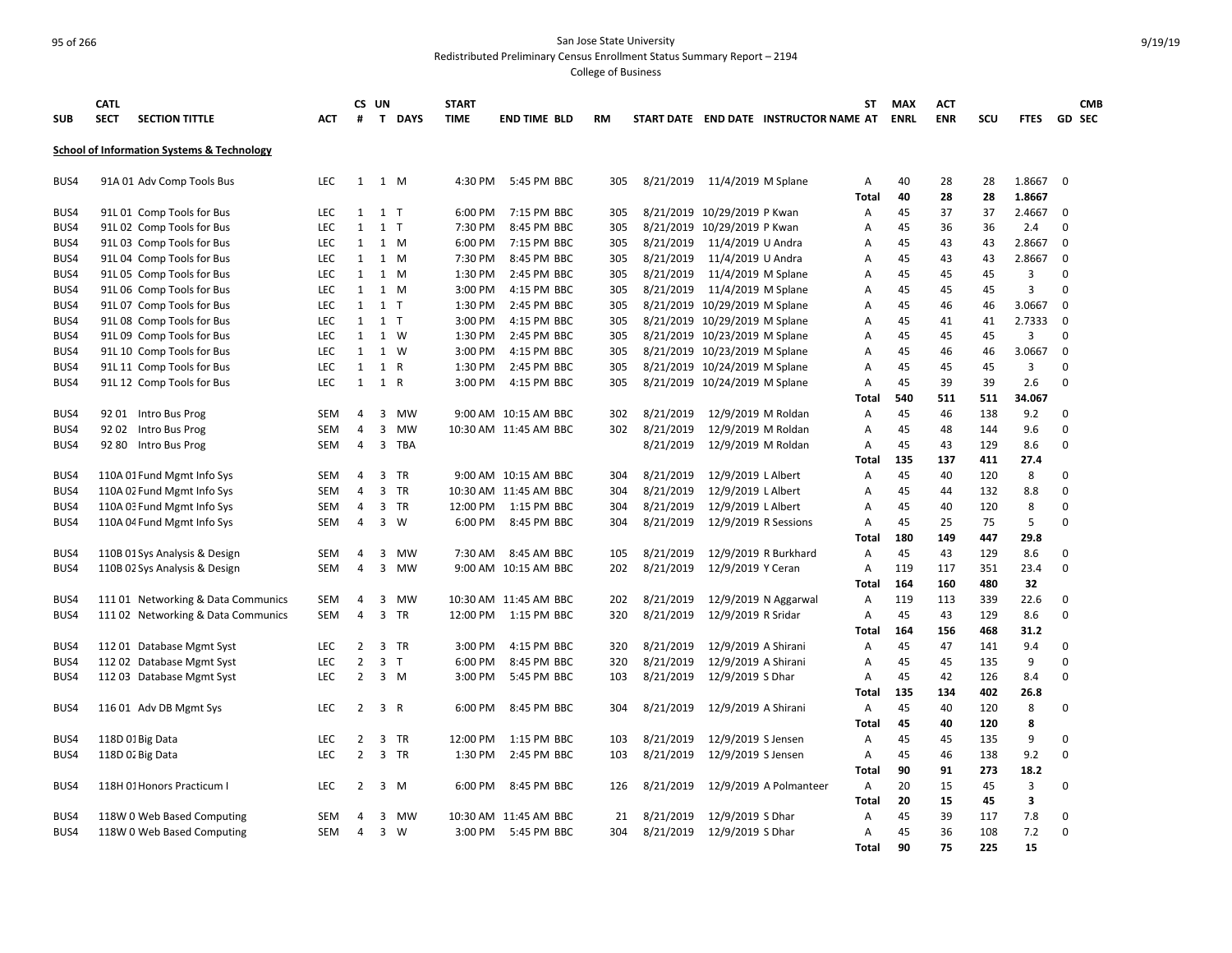Redistributed Preliminary Census Enrollment Status Summary Report – 2194

College of Business

| <b>SUB</b> | <b>CATL</b><br><b>SECT</b> | <b>SECTION TITTLE</b>      | <b>ACT</b> | CS UN<br>#     | T              | <b>DAYS</b>  | <b>START</b><br><b>TIME</b> | <b>END TIME BLD</b>   | <b>RM</b> |           |                      | START DATE END DATE INSTRUCTOR NAME AT | <b>ST</b> | <b>MAX</b><br><b>ENRL</b> | <b>ACT</b><br><b>ENR</b> | scu  | <b>FTES</b> | <b>CMB</b><br>GD SEC |
|------------|----------------------------|----------------------------|------------|----------------|----------------|--------------|-----------------------------|-----------------------|-----------|-----------|----------------------|----------------------------------------|-----------|---------------------------|--------------------------|------|-------------|----------------------|
| BUS4       |                            | 119A 01 MIS Practicum      | <b>LEC</b> | $\overline{2}$ | 3              | MW           | 12:00 PM                    | 1:15 PM BBC           | 103       | 8/21/2019 | 12/9/2019 R Sridar   |                                        | A         | 45                        | 48                       | 144  | 9.6         | $\Omega$             |
| BUS4       |                            | 119A 02 MIS Practicum      | <b>LEC</b> | $\overline{2}$ | 3              | <b>TR</b>    | 1:30 PM                     | 2:45 PM BBC           | 320       | 8/21/2019 | 12/9/2019 R Sridar   |                                        | А         | 45                        | 51                       | 153  | 10.2        | $\Omega$             |
| BUS4       |                            | 119A 03 MIS Practicum      | LEC        | $\overline{2}$ | $\overline{3}$ | $\mathsf{T}$ | 6:00 PM                     | 8:45 PM BBC           | 103       | 8/21/2019 | 12/9/2019 L Gee      |                                        | A         | 45                        | 17                       | 51   | 3.4         | $\Omega$             |
|            |                            |                            |            |                |                |              |                             |                       |           |           |                      |                                        | Total     | 135                       | 116                      | 348  | 23.2        |                      |
| BUS4       |                            | 119B 01 Bus Strat Info Sys | LEC        | $\overline{2}$ | 3 TR           |              |                             | 9:00 AM 10:15 AM BBC  | 21        | 8/21/2019 | 12/9/2019 R Sessions |                                        | A         | 45                        | 26                       | 78   | 5.2         | $\Omega$             |
| BUS4       |                            | 119B 02 Bus Strat Info Sys | <b>LEC</b> | 2              | 3              | <b>TR</b>    |                             | 10:30 AM 11:45 AM BBC | 21        | 8/21/2019 | 12/9/2019 R Sessions |                                        | A         | 45                        | 46                       | 138  | 9.2         | $\Omega$             |
| BUS4       |                            | 119B 03 Bus Strat Info Sys | LEC        | 2              | 3              | <b>TR</b>    | $3:00$ PM                   | 4:15 PM BBC           | 103       | 8/21/2019 | 12/9/2019 R Sessions |                                        | A         | 45                        | 45                       | 135  | 9           | $\Omega$             |
|            |                            |                            |            |                |                |              |                             |                       |           |           |                      |                                        | Total     | 135                       | 117                      | 351  | 23.4        |                      |
| BUS4       |                            | 180101 Ind Studies MIS     | <b>SUP</b> | 36             | 4              | <b>TBA</b>   |                             |                       |           | 8/21/2019 | 12/9/2019            |                                        | A         | $\mathbf 0$               | 0                        | 0    | 0           | $\Omega$             |
| BUS4       |                            | 180102 Ind Studies MIS     | SUP        | 36             | 1              | <b>TBA</b>   |                             |                       |           | 8/21/2019 | 12/9/2019 T Hill     |                                        | A         | 10                        | 4                        | 0    | 0.2667      | $\Omega$             |
| BUS4       |                            | 180103 Ind Studies MIS     | <b>SUP</b> | 36             | 2              | <b>TBA</b>   |                             |                       |           | 8/21/2019 | 12/9/2019 T Hill     |                                        | A         | 10                        | 0                        | 0    | 0           | $\Omega$             |
| BUS4       |                            | 180104 Ind Studies MIS     | SUP        | 36             | 3              | <b>TBA</b>   |                             |                       |           | 8/21/2019 | 12/9/2019 T Hill     |                                        | А         | 10                        | 0                        | 0    | $\Omega$    | $\Omega$             |
|            |                            |                            |            |                |                |              |                             |                       |           |           |                      |                                        | Total     | 30                        | 4                        | 0    | 0.2667      |                      |
| BUS4       |                            | 188 01 Business Systems    | <b>LEC</b> | $\overline{2}$ | 3              | <b>MW</b>    | 12:00 PM                    | 1:15 PM BBC           | 304       | 8/21/2019 |                      | 12/9/2019 N Aggarwal                   | A         | 45                        | 49                       | 147  | 9.8         | $\Omega$             |
| BUS4       |                            | 188 02 Business Systems    | <b>LEC</b> | $\overline{2}$ | 3              | <b>MW</b>    | 1:30 PM                     | 2:45 PM BBC           | 103       | 8/21/2019 | 12/9/2019 R Sridar   |                                        | А         | 45                        | 46                       | 138  | 9.2         | $\Omega$             |
| BUS4       | 18803                      | <b>Business Systems</b>    | <b>LEC</b> | 2              | 3              | M            | 3:00 PM                     | 5:45 PM BBC           | 304       | 8/21/2019 | 12/9/2019 S Wilde    |                                        | А         | 45                        | 44                       | 132  | 8.8         | $\Omega$             |
| BUS4       | 18804                      | <b>Business Systems</b>    | <b>LEC</b> | 2              | 3              | M            | 6:00 PM                     | 8:45 PM BBC           | 103       | 8/21/2019 | 12/9/2019 L Gee      |                                        | A         | 45                        | 45                       | 135  | 9           |                      |
| BUS4       | 18805                      | <b>Business Systems</b>    | LEC        | 2              | 3              | M            | 6:00 PM                     | 8:45 PM BBC           | 304       | 8/21/2019 | 12/9/2019 S Wilde    |                                        | A         | 45                        | 45                       | 135  | 9           | $\Omega$             |
| BUS4       |                            | 188 06 Business Systems    | LEC        | $\overline{2}$ | 3              | <b>TR</b>    |                             | 9:00 AM 10:15 AM BBC  | 320       | 8/21/2019 | 12/9/2019 Y Chen     |                                        | A         | 45                        | 44                       | 132  | 8.8         | $\Omega$             |
| BUS4       |                            | 188 07 Business Systems    | LEC        | 2              | 3              | <b>TR</b>    |                             | 10:30 AM 11:45 AM BBC | 320       | 8/21/2019 | 12/9/2019 Y Chen     |                                        | A         | 45                        | 47                       | 141  | 9.4         | $\Omega$             |
| BUS4       |                            | 188 08 Business Systems    | LEC        | 2              | 3 TR           |              | 4:30 PM                     | 5:45 PM BBC           | 103       | 8/21/2019 | 12/9/2019 R Sessions |                                        | A         | 45                        | 44                       | 132  | 8.8         | $\Omega$             |
| BUS4       | 18809                      | <b>Business Systems</b>    | <b>LEC</b> | 2              | 3 <sub>7</sub> |              | 6:00 PM                     | 8:45 PM BBC           | 107       | 8/21/2019 | 12/9/2019 S Jensen   |                                        | А         | 45                        | 44                       | 132  | 8.8         | $\Omega$             |
| BUS4       | 188 10                     | <b>Business Systems</b>    | LEC        | 2              | 3 <sub>T</sub> |              | 3:00 PM                     | 5:45 PM BBC           | 202       | 8/21/2019 | 12/9/2019 G Webb     |                                        | A         | 119                       | 109                      | 327  | 21.8        | $\Omega$             |
| BUS4       | 188 11                     | <b>Business Systems</b>    | LEC        | 2              | $3 \quad W$    |              | 3:00 PM                     | 5:45 PM BBC           | 103       | 8/21/2019 | 12/9/2019 H Nguyen   |                                        | A         | 45                        | 44                       | 132  | 8.8         | $\Omega$             |
| BUS4       | 188 12                     | <b>Business Systems</b>    | LEC        | 2              | $3 \quad W$    |              | 6:00 PM                     | 8:45 PM BBC           | 103       | 8/21/2019 | 12/9/2019 L Gee      |                                        | А         | 45                        | 44                       | 132  | 8.8         | $\Omega$             |
| BUS4       | 188 13                     | <b>Business Systems</b>    | <b>LEC</b> | 2              | $3 \quad W$    |              | 6:00 PM                     | 8:45 PM BBC           | 322       | 8/21/2019 | 12/9/2019 H Nguyen   |                                        | A         | 45                        | 43                       | 129  | 8.6         | $\Omega$             |
| BUS4       |                            | 188 14 Business Systems    | LEC        | 2              | 3 R            |              | 6:00 PM                     | 8:45 PM BBC           | 103       | 8/21/2019 | 12/9/2019 R Thadani  |                                        | A         | 45                        | 33                       | 99   | 6.6         | $\Omega$             |
| BUS4       |                            | 188 15 Business Systems    | LEC        | 2              | 3 R            |              | 6:00 PM                     | 8:45 PM BBC           | 320       | 8/21/2019 | 12/9/2019 K Soohoo   |                                        | A         | 45                        | 55                       | 165  | 11          | $\Omega$             |
| BUS4       |                            | 188 16 Business Systems    | LEC        | 2              | 3              | M            | 3:00 PM                     | 5:45 PM BBC           | 102       | 8/21/2019 | 12/9/2019 R Sha      |                                        | A         | 45                        | 47                       | 141  | 9.4         | $\Omega$             |
| BUS4       |                            | 188 17 Business Systems    | LEC        |                | 3              |              |                             |                       |           |           |                      |                                        | x         | 0                         | 0                        | 0    | 0           | $\Omega$             |
| BUS4       |                            | 188 18 Business Systems    | LEC        | 2              | 3              | MW           | 12:00 PM                    | 1:15 PM DMH           | 227       | 8/21/2019 | 12/9/2019 Y Ceran    |                                        | Δ         | 45                        | 47                       | 141  | 9.4         | $\Omega$             |
|            |                            |                            |            |                |                |              |                             |                       |           |           |                      |                                        | Total     | 839                       | 830                      | 2490 | 166         |                      |
|            |                            |                            |            |                |                |              |                             |                       |           | .         |                      | .                                      |           |                           |                          |      |             |                      |

**School of Information Systems & Technology Total 2742 2563 6599 440.2**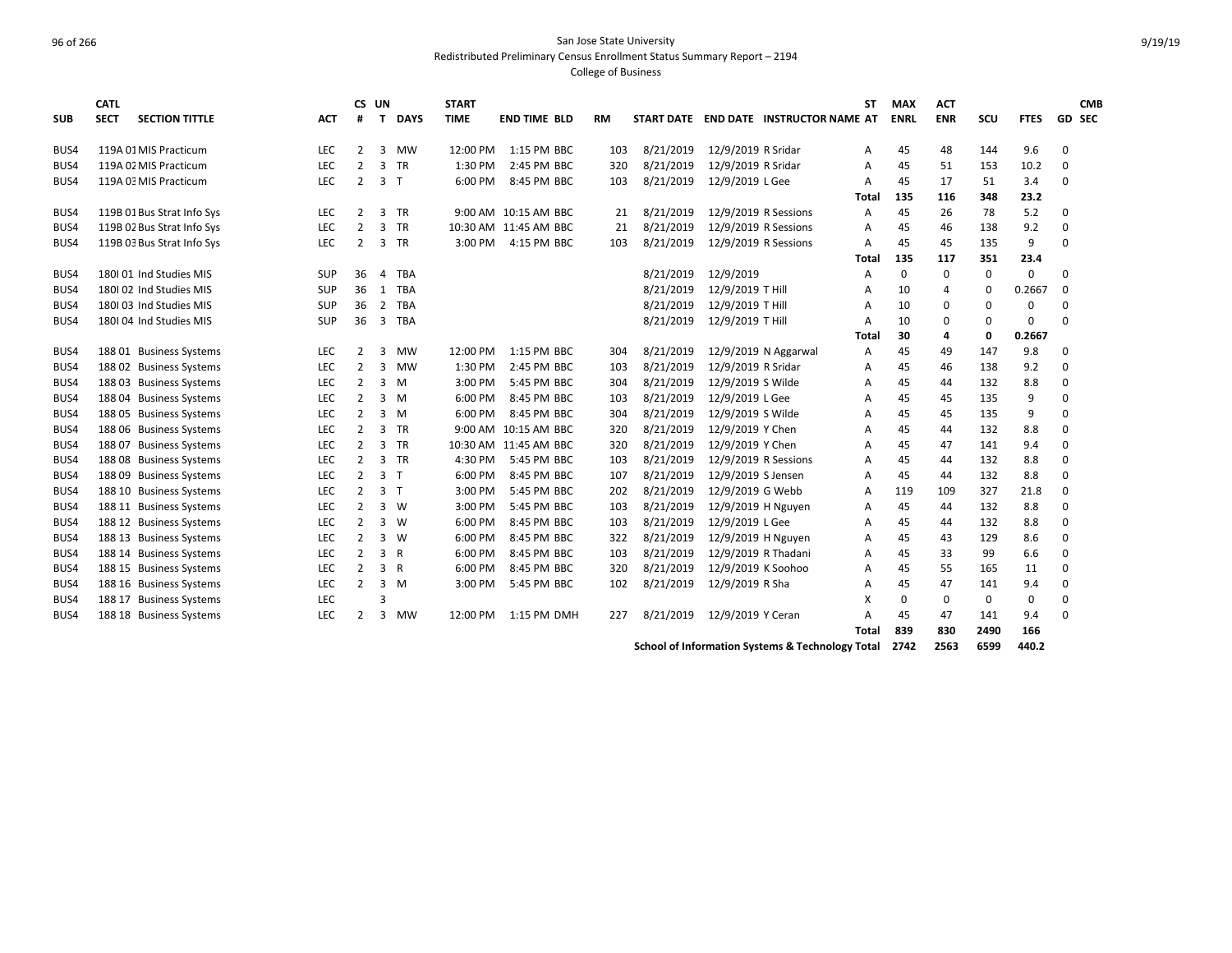Redistributed Preliminary Census Enrollment Status Summary Report – 2194

| <b>SUB</b>                  | <b>CATL</b><br><b>SECT</b> | <b>SECTION TITTLE</b>            | <b>ACT</b> | #              | CS UN<br>T.             | <b>DAYS</b>  | <b>START</b><br><b>TIME</b> | <b>END TIME BLD</b>   | <b>RM</b> |           |                     | START DATE END DATE INSTRUCTOR NAME AT | SΤ             | <b>MAX</b><br><b>ENRL</b> | ACT<br><b>ENR</b> | SCU         | <b>FTES</b>    |              | <b>CMB</b><br><b>GD SEC</b> |
|-----------------------------|----------------------------|----------------------------------|------------|----------------|-------------------------|--------------|-----------------------------|-----------------------|-----------|-----------|---------------------|----------------------------------------|----------------|---------------------------|-------------------|-------------|----------------|--------------|-----------------------------|
| <b>School of Management</b> |                            |                                  |            |                |                         |              |                             |                       |           |           |                     |                                        |                |                           |                   |             |                |              |                             |
| BUS3                        | 10 01                      | <b>Discover Business</b>         | <b>LEC</b> | $\overline{2}$ | 3                       | <b>MW</b>    |                             | 10:30 AM 11:45 AM BBC | 326       | 8/21/2019 | 12/9/2019 W Easter  |                                        | А              | 45                        | 43                | 129         | 8.6            | 0            |                             |
| BUS3                        | 10 02                      | <b>Discover Business</b>         | LEC        |                | 3                       |              |                             |                       |           |           |                     |                                        | X              | 0                         | 0                 | $\mathbf 0$ | 0              | $\Omega$     |                             |
| BUS3                        | 10 03                      | <b>Discover Business</b>         | LEC        | $\overline{2}$ | 3                       | <b>TR</b>    | 12:00 PM                    | 1:15 PM BBC           | 220       | 8/21/2019 | 12/9/2019 W Easter  |                                        | А              | 45                        | 43                | 129         | 8.6            | 0            |                             |
|                             |                            |                                  |            |                |                         |              |                             |                       |           |           |                     |                                        | Total          | 90                        | 86                | 258         | 17.2           |              |                             |
| BUS3                        | 1201                       | Managing My Life                 | <b>LEC</b> | $\mathbf{1}$   | $\overline{3}$          | $\mathsf{T}$ | 3:00 PM                     | 5:45 PM BBC           | 326       | 8/21/2019 | 12/9/2019 C Johnson |                                        | A              | 45                        | 46                | 138         | 9.2            | 0            |                             |
| BUS3                        | 12 62                      | Managing My Life                 | LEC        | $\mathbf{1}$   | $3 \, M$                |              | 6:00 PM                     | 8:45 PM BBC           | 104       | 8/21/2019 | 12/9/2019 J Jain    |                                        | Α              | 45                        | 45                | 135         | 9              | $\mathbf 0$  |                             |
| BUS3                        | 12 64                      | Managing My Life                 | <b>LEC</b> | $\mathbf{1}$   | $\overline{\mathbf{3}}$ | M            | 3:00 PM                     | 5:45 PM BBC           | 326       | 8/21/2019 | 12/9/2019 A Rao     |                                        | А              | 45                        | 35                | 105         | $\overline{7}$ | $\mathbf 0$  |                             |
| BUS3                        | 12 65                      | Managing My Life                 | LEC        | $\mathbf{1}$   | $\overline{\mathbf{3}}$ | R            | 6:00 PM                     | 8:45 PM BBC           | 326       | 8/21/2019 |                     | 12/9/2019 M Schwartz                   | А              | 45                        | 41                | 123         | 8.2            | $\mathbf 0$  |                             |
| BUS3                        | 12 81                      | Managing My Life                 | <b>LEC</b> | $\mathbf{1}$   | $\overline{3}$          | <b>TBA</b>   |                             |                       |           | 8/21/2019 | 12/9/2019 M Hill    |                                        | A              | 45                        | 50                | 150         | 10             | $\Omega$     |                             |
|                             |                            |                                  |            |                |                         |              |                             |                       |           |           |                     |                                        | Total          | 225                       | 217               | 651         | 43.4           |              |                             |
| BUS3                        | 8001                       | Legal Environment of Bus         | LEC        | 3              | 3                       | $\mathsf{T}$ | 6:00 PM                     | 8:45 PM BBC           | 108       | 8/21/2019 | 12/9/2019 A Casey   |                                        | A              | 45                        | 50                | 150         | 10             | 0            |                             |
| BUS3                        | 8002                       | Legal Environment of Bus         | <b>LEC</b> | 3              | 3                       | <b>MW</b>    |                             | 9:00 AM 10:15 AM BBC  | 326       | 8/21/2019 | 12/9/2019 N Clinch  |                                        | A              | 45                        | 43                | 129         | 8.6            | $\mathbf 0$  |                             |
| BUS3                        | 8003                       | Legal Environment of Bus         | <b>LEC</b> | 3              | 3                       | MW           |                             | 10:30 AM 11:45 AM BBC | 204       | 8/21/2019 | 12/9/2019 N Clinch  |                                        | $\overline{A}$ | 119                       | 106               | 318         | 21.2           | $\mathbf 0$  |                             |
| BUS3                        | 8004                       | Legal Environment of Bus         | LEC        | 3              | 3                       | MW           | 12:00 PM                    | 1:15 PM BBC           | 21        | 8/21/2019 | 12/9/2019 N Clinch  |                                        | Α              | 45                        | 44                | 132         | 8.8            | $\mathbf 0$  |                             |
| BUS3                        | 8005                       | Legal Environment of Bus         | <b>LEC</b> | 3              | 3                       | MW           | 1:30 PM                     | 2:45 PM BBC           | 21        | 8/21/2019 | 12/9/2019 J Dworak  |                                        | A              | 45                        | 50                | 150         | 10             | $\Omega$     |                             |
| BUS3                        | 80 06                      | Legal Environment of Bus         | <b>LEC</b> | 3              | $\overline{\mathbf{3}}$ | <b>TR</b>    | 1:30 PM                     | 2:45 PM BBC           | 21        | 8/21/2019 | 12/9/2019 J Dworak  |                                        | А              | 45                        | 48                | 144         | 9.6            | $\Omega$     |                             |
| BUS3                        | 8007                       | Legal Environment of Bus         | LEC        | 3              | 3                       | MW           | 1:30 PM                     | 2:45 PM BBC           | 105       | 8/21/2019 | 12/9/2019   Yang    |                                        | А              | 45                        | 46                | 138         | 9.2            | $\Omega$     |                             |
| BUS3                        | 8008                       | Legal Environment of Bus         | <b>LEC</b> |                | $\overline{3}$          |              |                             |                       |           |           |                     |                                        | x              | 0                         | 0                 | 0           | 0              | 0            |                             |
| BUS3                        | 8080                       | Legal Environment of Bus         | <b>LEC</b> | 3              | $\overline{3}$          | <b>TBA</b>   |                             |                       |           | 8/21/2019 | 12/9/2019   Yang    |                                        | Α              | 45                        | 46                | 138         | 9.2            | $\Omega$     |                             |
|                             |                            |                                  |            |                |                         |              |                             |                       |           |           |                     |                                        | Total          | 434                       | 433               | 1299        | 86.6           |              |                             |
| BUS3                        |                            | 149 01 Negotn & Cnflct Resoltn   | LEC        | $\overline{2}$ | 3 F                     |              |                             | 9:00 AM 11:45 AM BBC  | 103       | 8/21/2019 | 12/9/2019 Y No      |                                        | Α              | 45                        | 32                | 96          | 6.4            | $\Omega$     |                             |
|                             |                            |                                  |            |                |                         |              |                             |                       |           |           |                     |                                        | Total          | 45                        | 32                | 96          | 6.4            |              |                             |
| BUS3                        |                            | 150 01 Fund of HR Mgmt           | <b>LEC</b> | 2              | 3                       | W            | 6:00 PM                     | 8:45 PM BBC           | 102       | 8/21/2019 | 12/9/2019 E Garcia  |                                        | A              | 45                        | 43                | 129         | 8.6            | 0            |                             |
| BUS3                        |                            | 150 02 Fund of HR Mgmt           | <b>LEC</b> | $\overline{2}$ | 3                       | $\mathsf{R}$ | 6:00 PM                     | 8:45 PM BBC           | 108       | 8/21/2019 | 12/9/2019 A Gomez   |                                        | A              | 45                        | 34                | 102         | 6.8            | $\mathbf 0$  |                             |
| BUS3                        |                            | 150 03 Fund of HR Mgmt           | LEC        | $\overline{2}$ | 3                       | MW           | 4:30 PM                     | 5:45 PM BBC           | 106       | 8/21/2019 |                     | 12/9/2019 M Patterson                  | Α              | 45                        | 54                | 162         | 10.8           | $\mathbf 0$  |                             |
| BUS3                        |                            | 150 04 Fund of HR Mgmt           | <b>LEC</b> |                | 3                       |              |                             |                       |           |           |                     |                                        | x              | 0                         | 0                 | $\mathbf 0$ | 0              | 0            |                             |
| BUS3                        |                            | 150 05 Fund of HR Mgmt           | <b>LEC</b> |                | 3                       |              |                             |                       |           |           |                     |                                        | x              | 0                         | 0                 | 0           | 0              | $\Omega$     |                             |
| BUS3                        |                            | 150 06 Fund of HR Mgmt           | <b>LEC</b> | $\overline{2}$ | $\overline{3}$          | W            | 6:00 PM                     | 8:45 PM BBC           | 226       | 8/21/2019 | 12/9/2019 S Moore   |                                        | A              | 45                        | 49                | 147         | 9.8            | 0            |                             |
|                             |                            |                                  |            |                |                         |              |                             |                       |           |           |                     |                                        | Total          | 180                       | 180               | 540         | 36             |              |                             |
| BUS3                        |                            | 151 01 Labor Relations           | LEC        | $\overline{2}$ | 3 R                     |              | 3:00 PM                     | 5:45 PM BBC           | 104       | 8/21/2019 | 12/9/2019 N Long    |                                        | Α              | 45                        | 45                | 135         | 9              | 0            |                             |
|                             |                            |                                  |            |                |                         |              |                             |                       |           |           |                     |                                        | Total          | 45                        | 45                | 135         | 9              |              |                             |
| BUS3                        |                            | 154 01 Wkfrce Plan Staff & Train | LEC        | $\overline{2}$ | $\overline{3}$          | <b>TR</b>    | 12:00 PM                    | 1:15 PM BBC           | 21        | 8/21/2019 |                     | 12/9/2019 M Norman                     | Α              | 45                        | 46                | 138         | 9.2            | $\Omega$     |                             |
|                             |                            |                                  |            |                |                         |              |                             |                       |           |           |                     |                                        | Total          | 45                        | 46                | 138         | 9.2            |              |                             |
| BUS3                        |                            | 155 01 Performance Mgmnt & Dev   | LEC        | $\overline{2}$ | 3 <sub>1</sub>          |              | 3:00 PM                     | 5:45 PM BBC           | 301       | 8/21/2019 |                     | 12/9/2019 S Raghuram                   | Α              | 45                        | 34                | 102         | 6.8            | 0            |                             |
|                             |                            |                                  |            |                |                         |              |                             |                       |           |           |                     |                                        | Total          | 45                        | 34                | 102         | 6.8            |              |                             |
| BUS3                        |                            | 157 01 Legal Issues in Hrm       | LEC        | $\overline{2}$ | $\overline{\mathbf{3}}$ | M            | 6:00 PM                     | 8:45 PM BBC           | 3         | 8/21/2019 | 12/9/2019 A Casey   |                                        | A              | 45                        | 47                | 141         | 9.4            | $\mathbf 0$  |                             |
|                             |                            |                                  |            |                |                         |              |                             |                       |           |           |                     |                                        | Total          | 45                        | 47                | 141         | 9.4            |              |                             |
| BUS3                        |                            | 158 01 Compensatn & Rewd Sys     | LEC        |                | 3                       |              |                             |                       |           |           |                     |                                        | X              | 0                         | $\mathbf 0$       | 0           | 0              | 0            |                             |
| BUS3                        |                            | 158 02 Compensatn & Rewd Sys     | <b>LEC</b> | $\overline{2}$ | 3 <sub>1</sub>          |              | 6:00 PM                     | 8:45 PM SH            | 120       | 8/21/2019 | 12/9/2019 S Connors |                                        | A              | 45                        | 48                | 144         | 9.6            | $\Omega$     |                             |
|                             |                            |                                  |            |                |                         |              |                             |                       |           |           |                     |                                        | <b>Total</b>   | 45                        | 48                | 144         | 9.6            |              |                             |
| BUS3                        |                            | 159 01 Senior Sem in HRM         | <b>SEM</b> | 5              | 3 W                     |              | 3:00 PM                     | 5:45 PM BBC           | 104       | 8/21/2019 | 12/9/2019 M Gavino  |                                        | Α              | 45                        | 42                | 126         | 8.4            | 0            |                             |
|                             |                            |                                  |            |                |                         |              |                             |                       |           |           |                     |                                        | Total          | 45                        | 42                | 126         | 8.4            |              |                             |
| BUS3                        |                            | 160 01 Fund Mgmt & Org Beh       | LEC        | $\overline{2}$ | 3                       | M            | 6:00 PM                     | 8:45 PM BBC           | 102       | 8/21/2019 | 12/9/2019 R Blitzer |                                        | Α              | 45                        | 44                | 132         | 8.85           | $\mathbf{1}$ |                             |
| BUS3                        |                            | 160 02 Fund Mgmt & Org Beh       | LEC        | $\overline{2}$ | $\overline{3}$          | <b>TR</b>    |                             | 10:30 AM 11:45 AM BBC | 202       | 8/21/2019 | 12/9/2019 C Johnson |                                        | Α              | 119                       | 115               | 345         | 23             | $\Omega$     |                             |
|                             |                            |                                  |            |                |                         |              |                             |                       |           |           |                     |                                        |                |                           |                   |             |                |              |                             |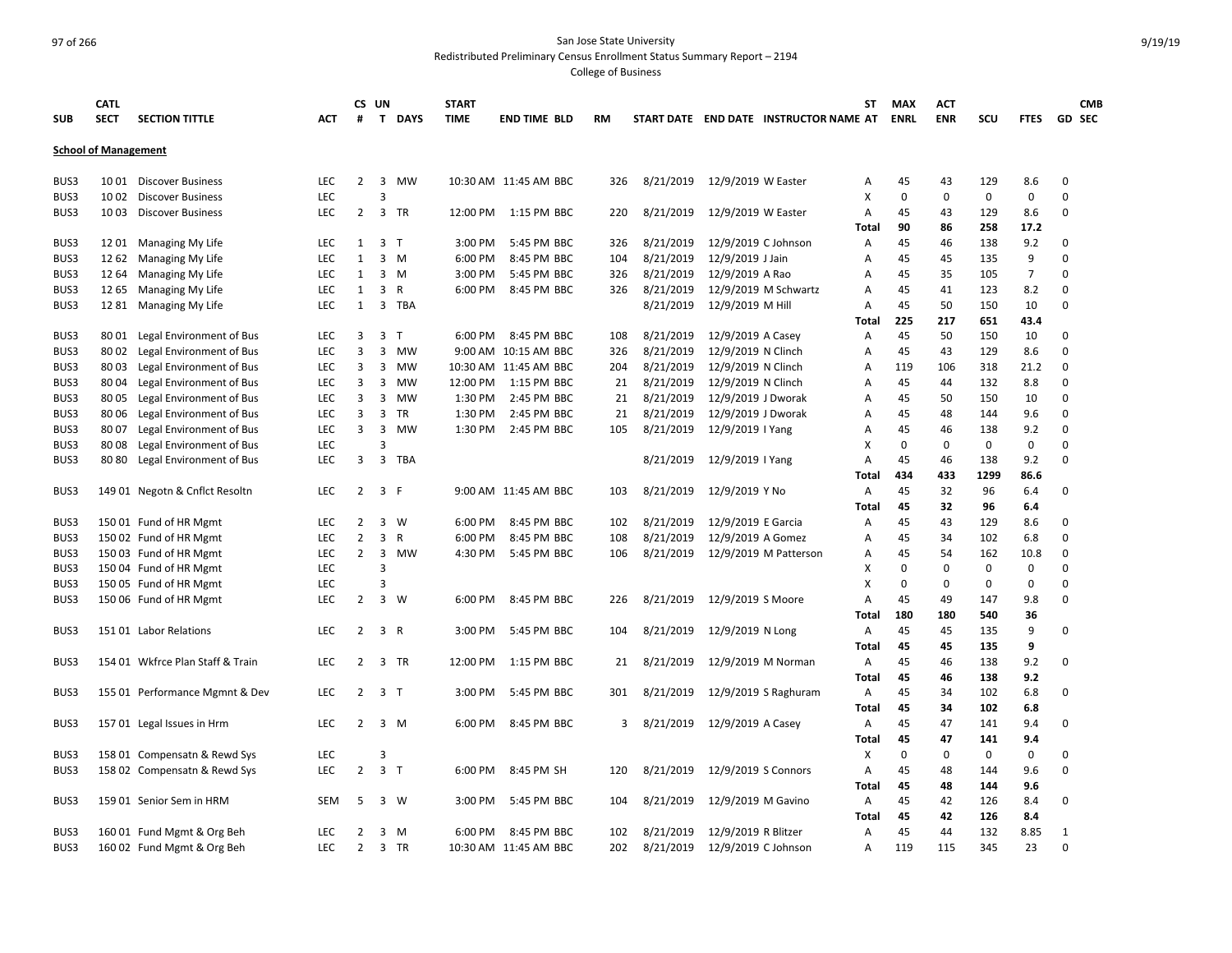Redistributed Preliminary Census Enrollment Status Summary Report – 2194

|            | <b>CATL</b> |                            |            | CS UN          |                |           | <b>START</b> |                       |     |           |                     |                                        | <b>ST</b>      | <b>MAX</b>  | <b>ACT</b>  |             |                |             | <b>CMB</b>    |
|------------|-------------|----------------------------|------------|----------------|----------------|-----------|--------------|-----------------------|-----|-----------|---------------------|----------------------------------------|----------------|-------------|-------------|-------------|----------------|-------------|---------------|
| <b>SUB</b> | <b>SECT</b> | <b>SECTION TITTLE</b>      | ACT        | #              |                | T DAYS    | <b>TIME</b>  | <b>END TIME BLD</b>   | RM  |           |                     | START DATE END DATE INSTRUCTOR NAME AT |                | <b>ENRL</b> | <b>ENR</b>  | scu         | <b>FTES</b>    |             | <b>GD SEC</b> |
| BUS3       |             | 160 03 Fund Mgmt & Org Beh | LEC        | $\overline{2}$ |                | 3 TR      | 12:00 PM     | 1:15 PM BBC           | 202 | 8/21/2019 | 12/9/2019 S Francis |                                        | A              | 119         | 119         | 357         | 23.8           | 0           |               |
| BUS3       |             | 160 04 Fund Mgmt & Org Beh | <b>LEC</b> | $\overline{2}$ | 3 <sub>T</sub> |           | 6:00 PM      | 8:45 PM BBC           | 102 | 8/21/2019 | 12/9/2019 M Hill    |                                        | $\overline{A}$ | 45          | 46          | 138         | 9.2            | $\Omega$    |               |
| BUS3       |             | 160 05 Fund Mgmt & Org Beh | LEC        |                | 3              |           |              |                       |     |           |                     |                                        | x              | 0           | 0           | 0           | 0              | $\Omega$    |               |
| BUS3       |             | 160 07 Fund Mgmt & Org Beh | <b>LEC</b> | $\overline{2}$ |                | 3 TR      | 12:00 PM     | 1:15 PM BBC           | 204 | 8/21/2019 | 12/9/2019 E Mullen  |                                        | A              | 119         | 119         | 357         | 23.8           | $\Omega$    |               |
| BUS3       |             | 160 08 Fund Mgmt & Org Beh | <b>LEC</b> | $\overline{2}$ | 3              | <b>TR</b> |              | 9:00 AM 10:15 AM BBC  | 326 | 8/21/2019 | 12/9/2019 Y No      |                                        | A              | 45          | 45          | 135         | 9              | $\Omega$    |               |
| BUS3       |             | 160 09 Fund Mgmt & Org Beh | <b>LEC</b> | $\overline{2}$ |                | 3 TR      |              | 10:30 AM 11:45 AM BBC | 326 | 8/21/2019 | 12/9/2019 Y No      |                                        | A              | 45          | 43          | 129         | 8.6            | $\Omega$    |               |
| BUS3       |             | 160 10 Fund Mgmt & Org Beh | <b>LEC</b> | $\overline{2}$ | 3              | MW        | 1:30 PM      | 2:45 PM BBC           | 102 | 8/21/2019 | 12/9/2019 R Pollard |                                        | A              | 45          | 53          | 159         | 10.6           | 0           |               |
| BUS3       |             | 160 11 Fund Mgmt & Org Beh | <b>LEC</b> | $\overline{2}$ |                | 3 M       | 3:00 PM      | 5:45 PM BBC           | 104 | 8/21/2019 | 12/9/2019 R Pollard |                                        | A              | 45          | 50          | 150         | 10             | $\Omega$    |               |
| BUS3       |             | 160 12 Fund Mgmt & Org Beh | LEC        | $\overline{2}$ | 3 R            |           | 6:00 PM      | 8:45 PM BBC           | 104 | 8/21/2019 | 12/9/2019 E Vyas    |                                        | A              | 45          | 45          | 135         | 9              | $\Omega$    |               |
| BUS3       |             | 160 13 Fund Mgmt & Org Beh | LEC        | $\overline{2}$ | 3 <sub>T</sub> |           | 3:00 PM      | 5:45 PM BBC           | 104 | 8/21/2019 | 12/9/2019 P Wells   |                                        | A              | 45          | 47          | 141         | 9.4            | 0           |               |
| BUS3       |             | 160 14 Fund Mgmt & Org Beh | LEC        | $\overline{2}$ | 3 <sub>T</sub> |           | 6:00 PM      | 8:45 PM BBC           | 104 | 8/21/2019 | 12/9/2019 P Wells   |                                        | A              | 45          | 49          | 147         | 9.8            | $\mathbf 0$ |               |
| BUS3       |             | 160 15 Fund Mgmt & Org Beh | LEC        | $\overline{2}$ |                | 3 MW      | 9:00 AM      | 10:15 AM BBC          | 104 | 8/21/2019 |                     | 12/9/2019 A Musgrave                   | A              | 45          | 46          | 138         | 9.2            | $\Omega$    |               |
| BUS3       |             | 160 16 Fund Mgmt & Org Beh | LEC        | $\overline{2}$ | 3              | MW        | 12:00 PM     | 1:15 PM BBC           | 102 | 8/21/2019 | 12/9/2019 R Pollard |                                        | A              | 45          | 54          | 162         | 10.8           | $\Omega$    |               |
| BUS3       |             | 160 17 Fund Mgmt & Org Beh | LEC        |                | $\overline{3}$ |           |              |                       |     |           |                     |                                        | X              | 0           | 0           | $\mathbf 0$ | $\mathbf 0$    | $\Omega$    |               |
| BUS3       |             | 160 18 Fund Mgmt & Org Beh | <b>LEC</b> |                | $\overline{3}$ |           |              |                       |     |           |                     |                                        | X              | 0           | $\Omega$    | $\mathbf 0$ | 0              | $\Omega$    |               |
| BUS3       |             | 160 20 Fund Mgmt & Org Beh | <b>LEC</b> | $\overline{2}$ |                | 3 W       | 6:00 PM      | 8:45 PM CL            | 204 | 8/21/2019 | 12/9/2019 P Wells   |                                        | A              | 45          | 47          | 141         | 9.4            | $\Omega$    |               |
| BUS3       |             | 160 21 Fund Mgmt & Org Beh | <b>LEC</b> | $\overline{2}$ | 3              | TR        |              | 10:30 AM 11:45 AM BBC | 226 | 8/21/2019 |                     | 12/9/2019 E Mattarelli                 | A              | 45          | 44          | 132         | 8.8            | $\mathbf 0$ |               |
| BUS3       |             | 160 22 Fund Mgmt & Org Beh | <b>LEC</b> | $\overline{2}$ |                | 3 TR      | 12:00 PM     | 1:15 PM BBC           | 226 | 8/21/2019 |                     | 12/9/2019 E Mattarelli                 | A              | 45          | 45          | 135         | 9              | $\Omega$    |               |
| BUS3       |             | 160 25 Fund Mgmt & Org Beh | <b>LEC</b> | $\overline{2}$ | 3 <sub>1</sub> |           | 6:00 PM      | 8:45 PM BBC           | 3   | 8/21/2019 | 12/9/2019 A Gomez   |                                        | A              | 45          | 25          | 75          | 5              | $\Omega$    |               |
| BUS3       |             | 160 80 Fund Mgmt & Org Beh | LEC        | $\overline{2}$ |                | 3 TBA     |              |                       |     | 8/21/2019 | 12/9/2019 A Rao     |                                        | A              | 120         | 116         | 348         | 23.2           | $\Omega$    |               |
|            |             |                            |            |                |                |           |              |                       |     |           |                     |                                        | Total          | 1152        | 1152        | 3456        | 230.45         |             |               |
| BUS3       |             | 161A 01 Applied Org Behavr | SEM        |                | 3              |           |              |                       |     |           |                     |                                        | x              | 0           | 0           | 0           | 0              | 0           |               |
| BUS3       |             | 161A 02 Applied Org Behavr | <b>SEM</b> |                | $\overline{3}$ |           |              |                       |     |           |                     |                                        | x              | $\mathbf 0$ | 0           | $\mathbf 0$ | 0              | $\mathbf 0$ |               |
| BUS3       |             | 161A 03 Applied Org Behavr | SEM        | 5              | $\mathbf{3}$   | MW        | 1:30 PM      | 2:45 PM BBC           | 326 | 8/21/2019 | 12/9/2019 T Shirley |                                        | A              | 45          | 42          | 126         | 8.4            | $\mathbf 0$ |               |
| BUS3       |             | 161A 04 Applied Org Behavr | <b>SEM</b> | 5              | 3              | MW        | 12:00 PM     | 1:15 PM BBC           | 106 | 8/21/2019 | 12/9/2019 T Shirley |                                        | A              | 45          | 46          | 138         | 9.2            | $\Omega$    |               |
|            |             |                            |            |                |                |           |              |                       |     |           |                     |                                        | <b>Total</b>   | 90          | 88          | 264         | 17.6           |             |               |
| BUS3       |             | 161B 01 Org Theory         | <b>LEC</b> | $\overline{2}$ | 3              | TR        |              | 10:30 AM 11:45 AM BBC | 102 | 8/21/2019 | 12/9/2019 T Altura  |                                        | Α              | 45          | 45          | 135         | 9              | 0           |               |
| BUS3       |             | 161B 02 Org Theory         | <b>LEC</b> | $\overline{2}$ | 3              | <b>TR</b> |              | 12:00 PM 1:15 PM BBC  | 102 | 8/21/2019 | 12/9/2019 T Altura  |                                        | Α              | 45          | 48          | 144         | 9.6            | 0           |               |
|            |             |                            |            |                |                |           |              |                       |     |           |                     |                                        | Total          | 90          | 93          | 279         | 18.6           |             |               |
| BUS3       |             | 166 01 Bus, Govt, Society  | LEC        |                | 3              |           |              |                       |     |           |                     |                                        | x              | 0           | $\mathbf 0$ | 0           | $\mathbf 0$    | $\Omega$    |               |
| BUS3       |             | 166 03 Bus, Govt, Society  | <b>LEC</b> | $\overline{2}$ |                | 3 TR      | 3:00 PM      | 4:15 PM BBC           | 21  | 8/21/2019 | 12/9/2019 C Wang    |                                        | A              | 45          | 43          | 129         | 8.6            | $\Omega$    |               |
| BUS3       |             | 166 04 Bus, Govt, Society  | LEC        | $\overline{2}$ | 3              | TR        |              | 9:00 AM 10:15 AM BBC  | 105 | 8/21/2019 | 12/9/2019 R Roman   |                                        | A              | 45          | 45          | 135         | 9              | $\mathbf 0$ |               |
| BUS3       |             | 166 05 Bus, Govt, Society  | <b>LEC</b> | $\overline{2}$ |                | 3 TR      |              | 10:30 AM 11:45 AM BBC | 105 | 8/21/2019 | 12/9/2019 R Roman   |                                        | A              | 45          | 46          | 138         | 9.2            | $\mathbf 0$ |               |
|            |             |                            |            |                |                |           |              |                       |     |           |                     |                                        | Total          | 135         | 134         | 402         | 26.8           |             |               |
| BUS3       |             | 169A 01 Honors Seminar     | <b>LEC</b> | $\overline{2}$ | 3 R            |           | 3:00 PM      | 5:45 PM BBC           | 301 | 8/21/2019 | 12/9/2019 E Mullen  |                                        | Α              | 40          | 12          | 36          | 2.4            | $\Omega$    |               |
|            |             |                            |            |                |                |           |              |                       |     |           |                     |                                        | <b>Total</b>   | 40          | 12          | 36          | 2.4            |             |               |
| BUS3       |             | 180D 01 Indiv St Org Mgmt  | <b>SUP</b> | 36             | 6              | TBA       |              |                       |     | 8/21/2019 | 12/9/2019           |                                        | A              | 0           | O           | 0           | 0              | $\Omega$    |               |
| BUS3       |             | 180D 02 Indiv St Org Mgmt  | <b>SUP</b> | 36             |                | 1 TBA     |              |                       |     | 8/21/2019 | 12/9/2019           |                                        | Α              | 10          | ŋ           | O           | $\Omega$       | $\mathbf 0$ |               |
| BUS3       |             | 180D 0: Indiv St Org Mgmt  | <b>SUP</b> | 36             |                | 1 TBA     |              |                       |     | 8/21/2019 | 12/9/2019           |                                        | A              | 10          | 0           | 0           | 0              | $\Omega$    |               |
| BUS3       |             | 180D 04 Indiv St Org Mgmt  | <b>SUP</b> | 36             | 1              | TBA       |              |                       |     | 8/21/2019 | 12/9/2019           |                                        | A              | 10          | 0           | 0           | 0              | 0           |               |
| BUS3       |             | 180D 05 Indiv St Org Mgmt  | <b>SUP</b> | 36             |                | 3 TBA     |              |                       |     | 8/21/2019 | 12/9/2019           |                                        | A              | 10          | 0           | 0           | 0              | $\Omega$    |               |
|            |             |                            |            |                |                |           |              |                       |     |           |                     |                                        | Total          | 40          | 0           | 0           | 0              |             |               |
| BUS3       |             | 189 01 Strategic Mgmt      | <b>SEM</b> | 5              |                | 3 W       | 6:00 PM      | 8:45 PM BBC           | 3   | 8/21/2019 | 12/9/2019 S Chou    |                                        | A              | 30          | 36          | 108         | 7.2            | $\mathbf 0$ |               |
| BUS3       |             | 189 02 Strategic Mgmt      | SEM        | 5              | 3 R            |           | 6:00 PM      | 8:45 PM BBC           | 3   | 8/21/2019 | 12/9/2019 S Chou    |                                        | A              | 30          | 33          | 99          | 6.6            | $\mathbf 0$ |               |
| BUS3       |             | 189 03 Strategic Mgmt      | <b>SEM</b> | 5              | 3 R            |           | 6:00 PM      | 8:45 PM BBC           | 102 | 8/21/2019 | 12/9/2019 L Gee     |                                        | A              | 30          | 33          | 99          | 6.6            | 0           |               |
| BUS3       |             | 189 04 Strategic Mgmt      | <b>SEM</b> | 5              |                | 3 MW      | 7:30 AM      | 8:45 AM BBC           | 103 | 8/21/2019 | 12/9/2019 S Khavul  |                                        | A              | 30          | 20          | 60          | $\overline{4}$ | $\Omega$    |               |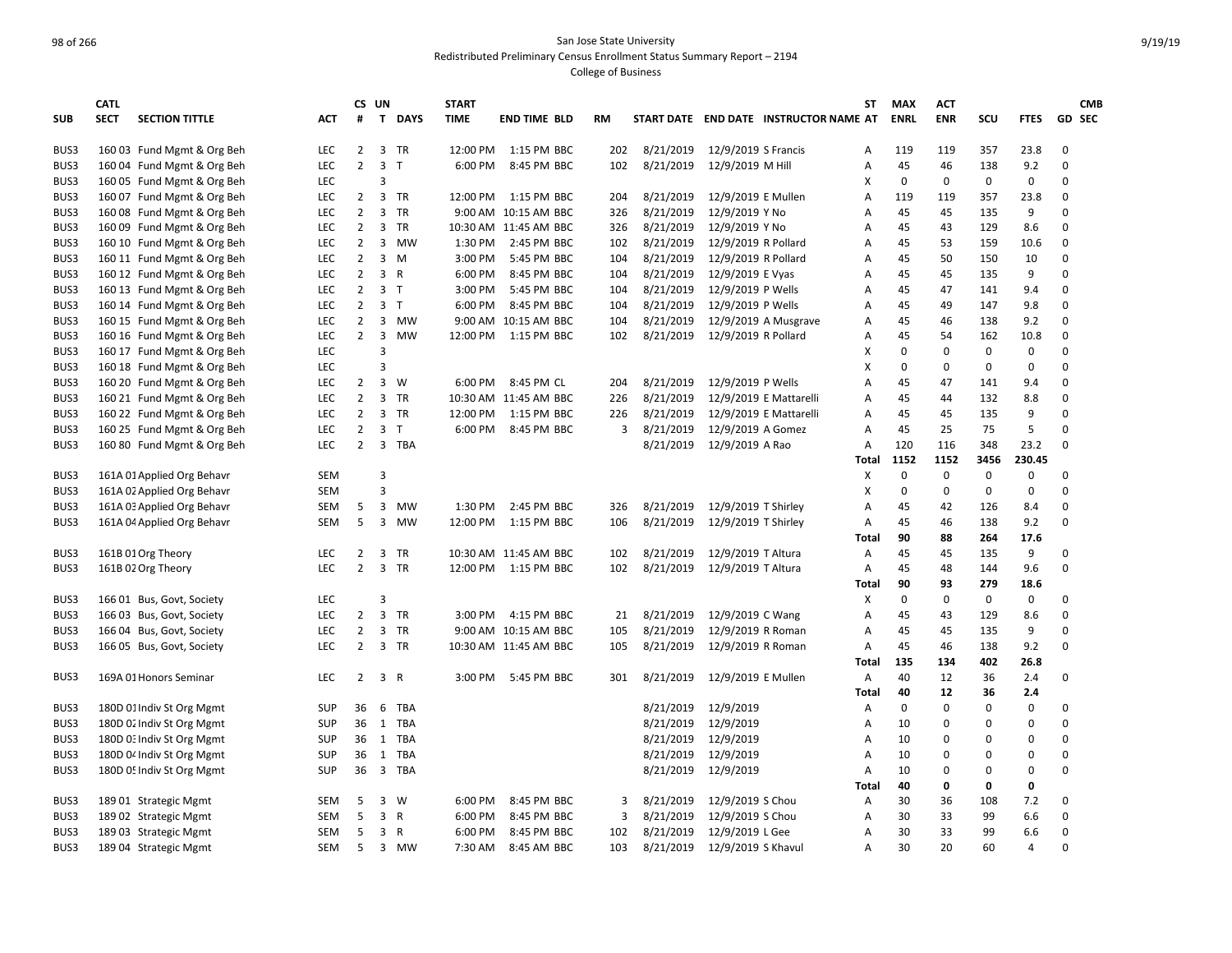Redistributed Preliminary Census Enrollment Status Summary Report – 2194

| <b>SUB</b> | <b>CATL</b><br><b>SECT</b> | <b>SECTION TITTLE</b> | <b>ACT</b> | CS UN<br># |                | <b>DAYS</b> | <b>START</b><br><b>TIME</b> | <b>END TIME BLD</b>   | <b>RM</b> | <b>START DATE</b> | <b>END DATE</b>    | <b>INSTRUCTOR NAME AT</b>         | SΤ    | <b>MAX</b><br><b>ENRL</b> | <b>ACT</b><br><b>ENR</b> | SCU  | <b>FTES</b> |   | <b>CMB</b><br><b>GD SEC</b> |
|------------|----------------------------|-----------------------|------------|------------|----------------|-------------|-----------------------------|-----------------------|-----------|-------------------|--------------------|-----------------------------------|-------|---------------------------|--------------------------|------|-------------|---|-----------------------------|
|            |                            |                       |            |            |                |             |                             |                       |           |                   |                    |                                   |       |                           |                          |      |             |   |                             |
| BUS3       |                            | 189 05 Strategic Mgmt | SEM        |            | 3              |             |                             |                       |           |                   |                    |                                   | X     | 0                         | 0                        | 0    | 0           | 0 |                             |
| BUS3       |                            | 189 06 Strategic Mgmt | SEM        | 5          | 3              | <b>MW</b>   |                             | 10:30 AM 11:45 AM BBC | 103       | 8/21/2019         | 12/9/2019 S Khavul |                                   | Α     | 30                        | 32                       | 96   | 6.4         | 0 |                             |
| BUS3       |                            | 189 07 Strategic Mgmt | SEM        | 5          | 3              | <b>TR</b>   |                             | 10:30 AM 11:45 AM BBC | 103       | 8/21/2019         | 12/9/2019 G Mathur |                                   | A     | 30                        | 32                       | 96   | 6.4         | 0 |                             |
| BUS3       |                            | 189 08 Strategic Mgmt | SEM        | 5.         | 3              | <b>TR</b>   |                             | 9:00 AM 10:15 AM BBC  | 103       | 8/21/2019         | 12/9/2019 G Mathur |                                   | A     | 30                        | 27                       | 81   | 5.4         | 0 |                             |
| BUS3       |                            | 189 09 Strategic Mgmt | SEM        | 5.         | 3              | <b>TR</b>   | 7:30 AM                     | 8:45 AM BBC           | 103       | 8/21/2019         | 12/9/2019 G Mathur |                                   | A     | 30                        | 27                       | 81   | 5.4         | 0 |                             |
| BUS3       |                            | 189 10 Strategic Mgmt | SEM        | 5          | 3              | <b>TR</b>   | 1:30 PM                     | 2:45 PM BBC           | 104       | 8/21/2019         | 12/9/2019 G Radine |                                   | Α     | 30                        | 31                       | 93   | 6.2         | 0 |                             |
| BUS3       |                            | 189 11 Strategic Mgmt | SEM        | 5          | 3              | <b>TR</b>   | 4:30 PM                     | 5:45 PM BBC           | 106       | 8/21/2019         | 12/9/2019 G Radine |                                   | A     | 30                        | 30                       | 90   | 6           | 0 |                             |
| BUS3       |                            | 189 12 Strategic Mgmt | SEM        | 5          |                | 3 M         | 6:00 PM                     | 8:45 PM BBC           | 105       | 8/21/2019         | 12/9/2019 S Rodan  |                                   | A     | 30                        | 33                       | 99   | 6.6         | 0 |                             |
| BUS3       |                            | 189 15 Strategic Mgmt | SEM        | 5.         | 3              | <b>TR</b>   |                             | 9:00 AM 10:15 AM BBC  | 102       | 8/21/2019         | 12/9/2019 C Wang   |                                   | A     | 30                        | 32                       | 96   | 6.4         | 0 |                             |
| BUS3       |                            | 189 16 Strategic Mgmt | SEM        | 5          | 3              | <b>TR</b>   | 12:00 PM                    | 1:15 PM BBC           | 326       | 8/21/2019         | 12/9/2019 C Wang   |                                   | A     | 30                        | 33                       | 99   | 6.6         | 0 |                             |
| BUS3       |                            | 189 17 Strategic Mgmt | SEM        | 5          | 3 <sub>1</sub> |             | 3:00 PM                     | 5:45 PM BBC           | 102       | 8/21/2019         | 12/9/2019 R Wood   |                                   | A     | 30                        | 28                       | 84   | 5.6         | 0 |                             |
| BUS3       |                            | 189 18 Strategic Mgmt | SEM        | 5.         |                | 3 R         | 3:00 PM                     | 5:45 PM BBC           | 102       | 8/21/2019         | 12/9/2019 R Wood   |                                   | A     | 30                        | 28                       | 84   | 5.6         | 0 |                             |
| BUS3       |                            | 189 19 Strategic Mgmt | SEM        | 5          | 3              | <b>TBA</b>  |                             |                       |           | 8/21/2019         | 12/9/2019          |                                   | A     | 30                        | 30                       | 90   | 6           | 0 |                             |
| BUS3       |                            | 189 23 Strategic Mgmt | <b>SEM</b> |            | 3              | <b>TR</b>   |                             | 10:30 AM 11:45 AM BBC | 323       | 8/21/2019         | 12/9/2019 G Radine |                                   | A     | 30                        | 25                       | 75   | 5           | 0 |                             |
| BUS3       |                            | 189 24 Strategic Mgmt | SEM        | 5          | 3 F            |             |                             | 10:00 AM 12:45 PM BBC | 102       | 8/21/2019         | 12/9/2019 L Gee    |                                   | A     | 30                        | 37                       | 111  | 7.4         | 0 |                             |
| BUS3       |                            | 189 80 Strategic Mgmt | <b>SEM</b> |            | 3              |             |                             |                       |           |                   |                    |                                   | X     | 0                         | 0                        | 0    | 0           | 0 |                             |
|            |                            |                       |            |            |                |             |                             |                       |           |                   |                    |                                   | Total | 540                       | 547                      | 1641 | 109.4       |   |                             |
|            |                            |                       |            |            |                |             |                             |                       |           |                   |                    | <b>School of Management Total</b> |       | 3331                      | 3236                     | 9708 | 647.25      |   |                             |